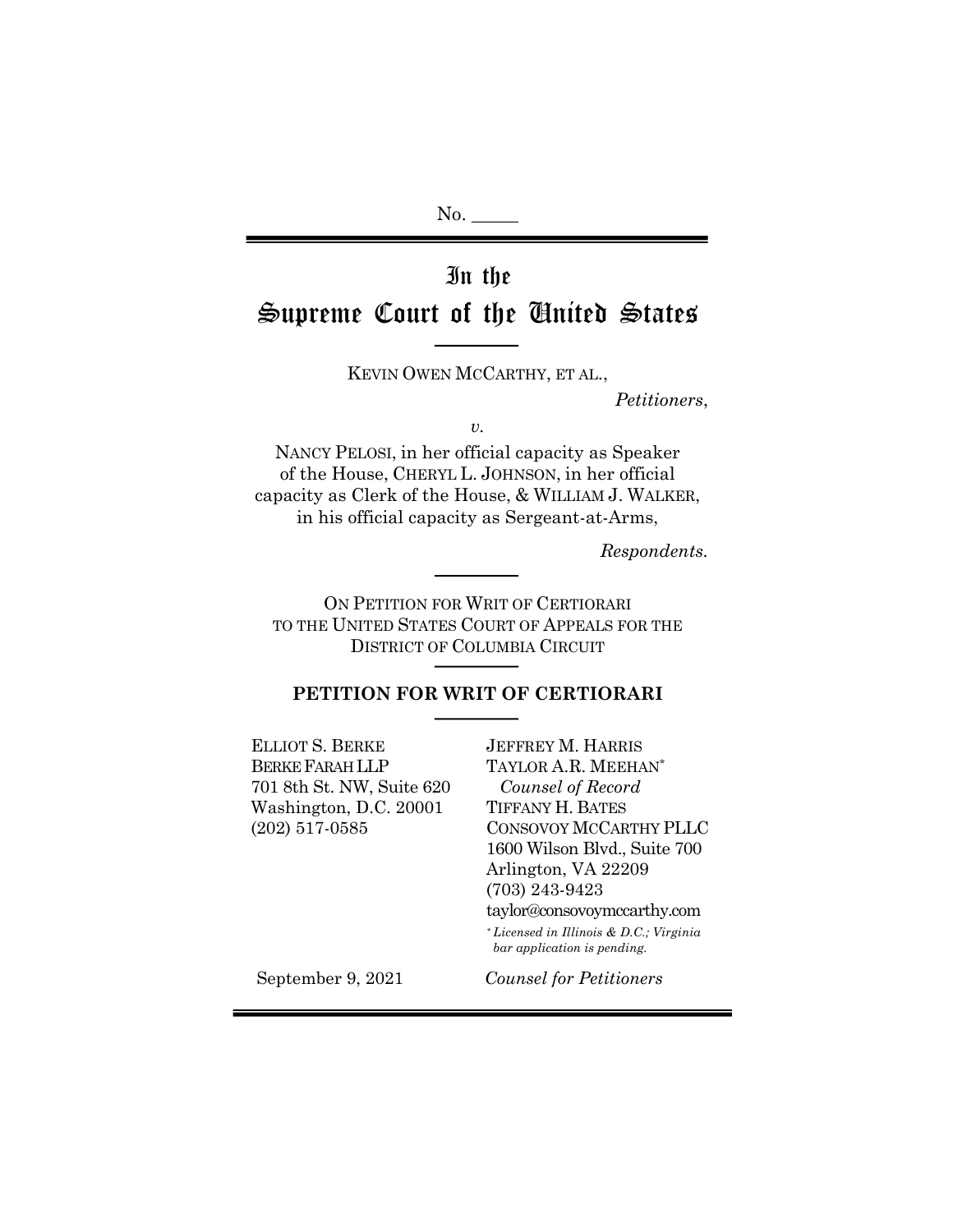#### **QUESTIONS PRESENTED**

In May 2020, the U.S. House of Representatives passed a resolution to allow Members to cast floor votes by proxy. The unprecedented resolution permits a single Member to vote on behalf of 10 absent Members. In this action against the Speaker, the Clerk, and the Sergeant-at-Arms in their official capacities, Petitioners ask for a declaration that the proxy voting resolution is unconstitutional, as well as injunctive relief.

The court below ruled that the Speech or Debate Clause insulated the resolution from review. Contravening this Court's precedents, it held that collecting proxy letters, making public health declarations, and other acts by House employees necessary to effectuate the resolution were privileged acts. Eluding constitutional scrutiny, the House's practice of operating *in absentia* continues.

The questions presented are:

(1) Does the Speech and Debate Clause foreclose judicial review of the constitutionality of the proxy voting resolution in this action against the Speaker, the Clerk, and the Sergeant-at-Arms?

(2) Is the proxy voting resolution unconstitutional?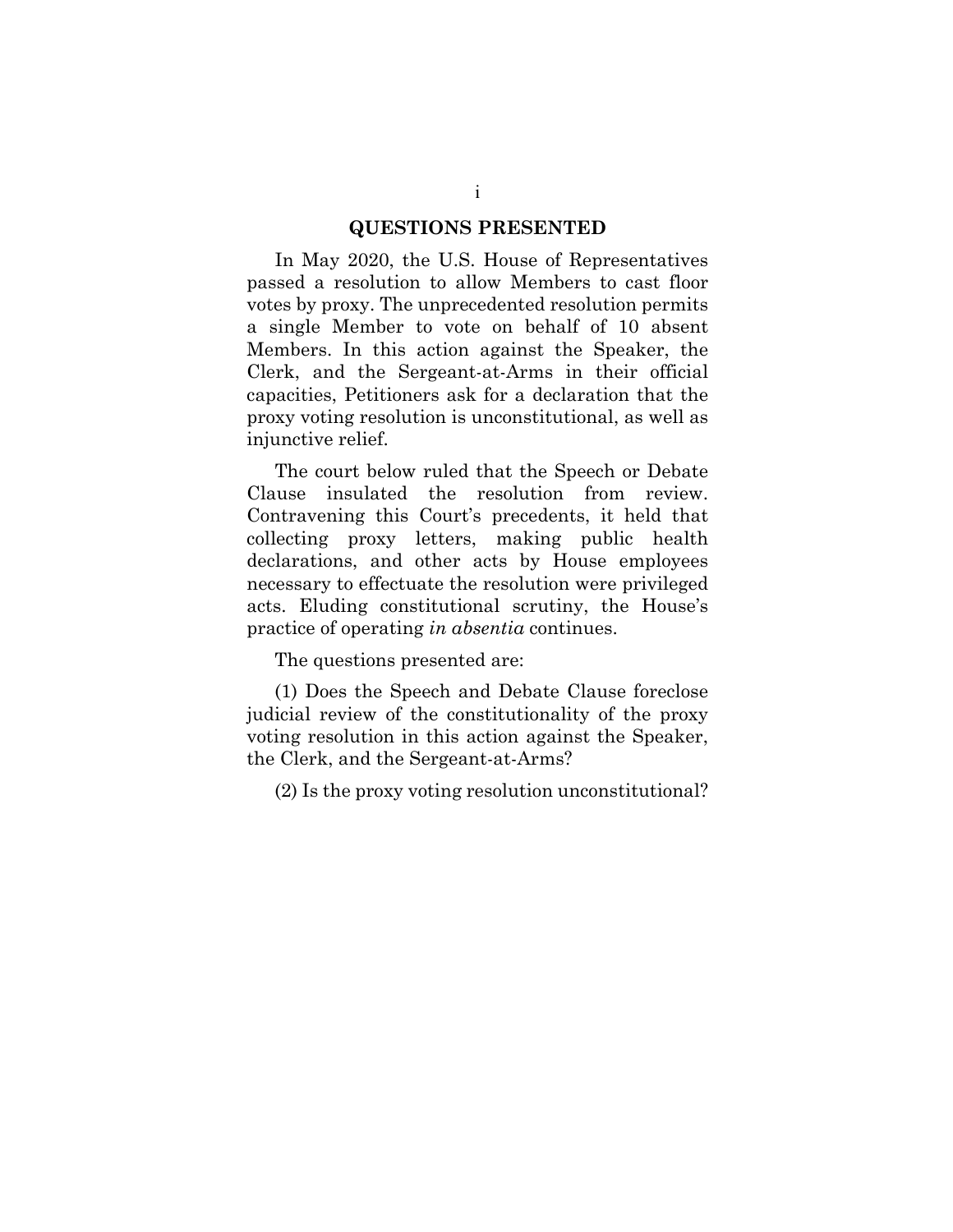#### **PARTIES TO THE PROCEEDING**

Petitioners are the Hon. Kevin Owen McCarthy and the Hon. Charles Eugene Roy of the U.S. House of Representatives, as well as Clayton D. Campbell, Mickie J. Niland, Isabel Albarado Rubio, Lorine Spratt, and James Shipley Swayze. Petitioners were plaintiffs in the district court and appellants on appeal.<sup>1</sup>

Respondents are the Hon. Nancy Pelosi, in her official capacity as Speaker of the House, Cheryl L. Johnson, in her official capacity as Clerk of the House, and William J. Walker, in his official capacity as Sergeant-at-Arms of the House.<sup>2</sup> Respondents were defendants in the district court and appellees on appeal.

<sup>1</sup> Additional House Members were plaintiffs and appellees in the courts below. They are listed at CADC Joint App. 19-47.

<sup>2</sup> On April 26, 2021, Major General William J. Walker replaced Paul D. Irving, who was a defendant and appellee in the courts below in his official capacity as the Sergeant-at-Arms.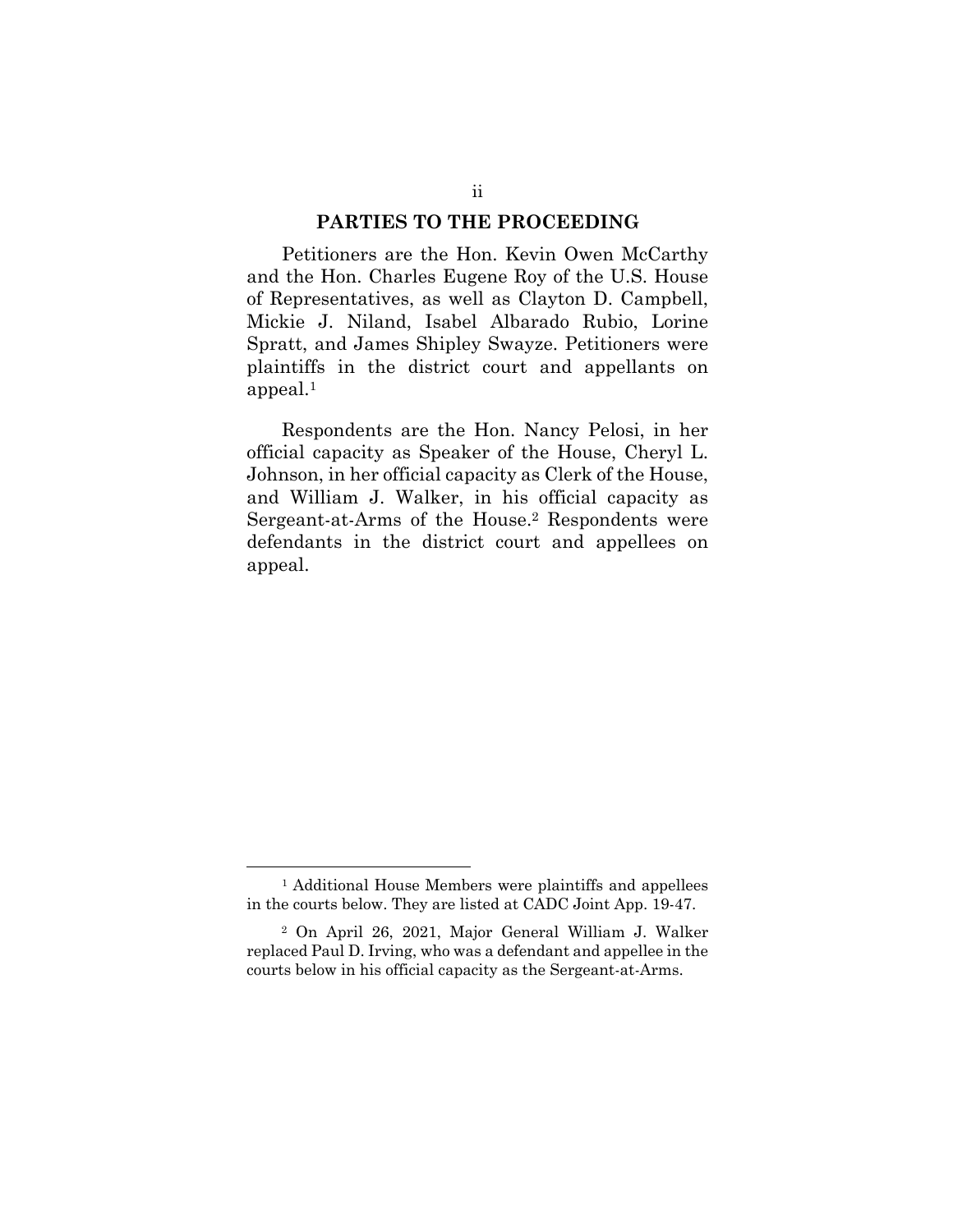## iii **CORPORATE DISCLOSURE STATEMENT**

Petitioners and Respondents are individuals.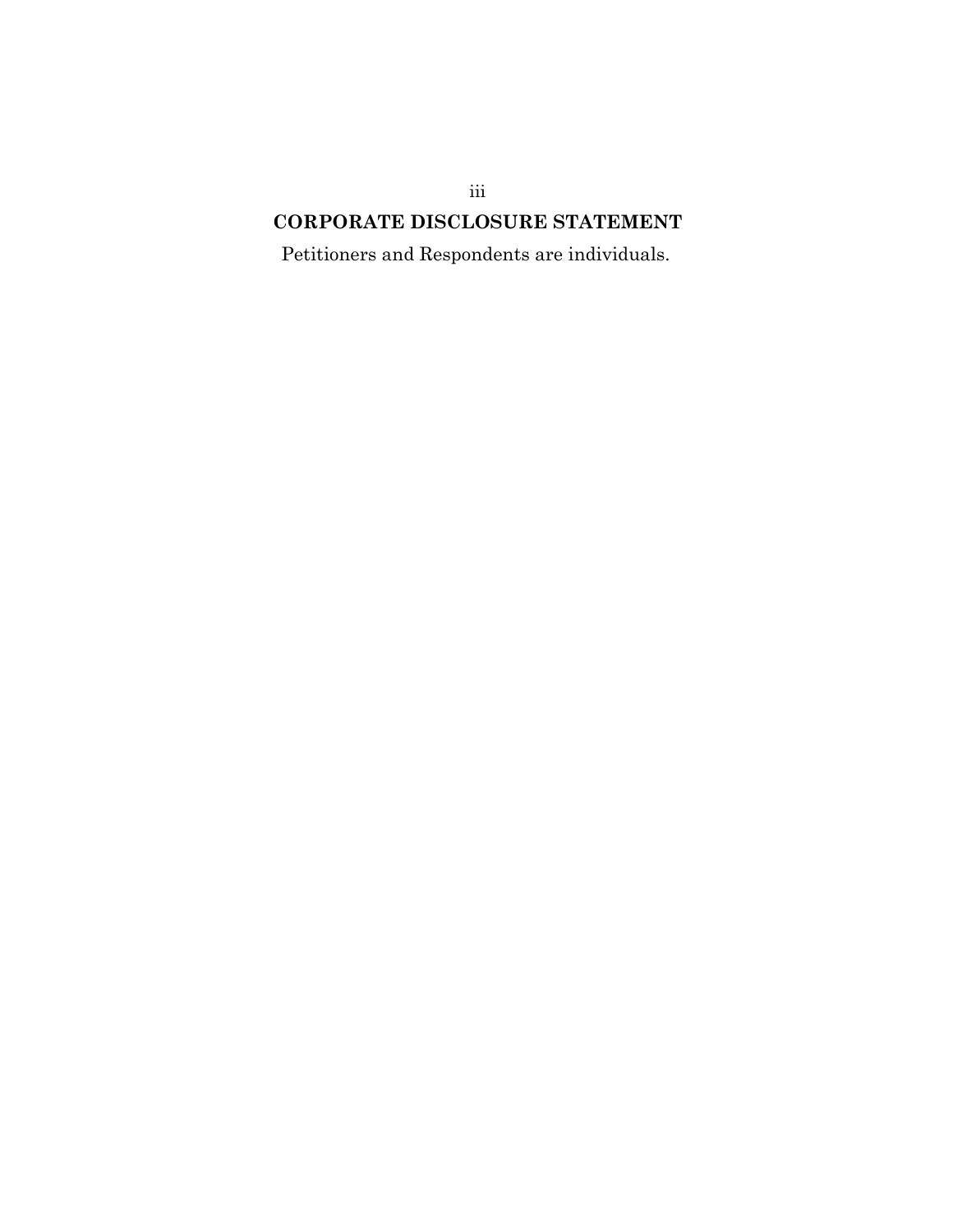## **STATEMENT OF RELATED PROCEEDINGS**

This case arises from *McCarthy, et al. v. Pelosi, et al.*, No. 20-5240 (D.C. Cir.) (opinion issued July 20, 2021), and *McCarthy, et al. v. Pelosi*, *et al.*, No. 1:20 cv-01395-RC (D.D.C.) (judgment issued Aug. 6, 2020). Petitioners are not aware of any directly related cases in state or federal courts.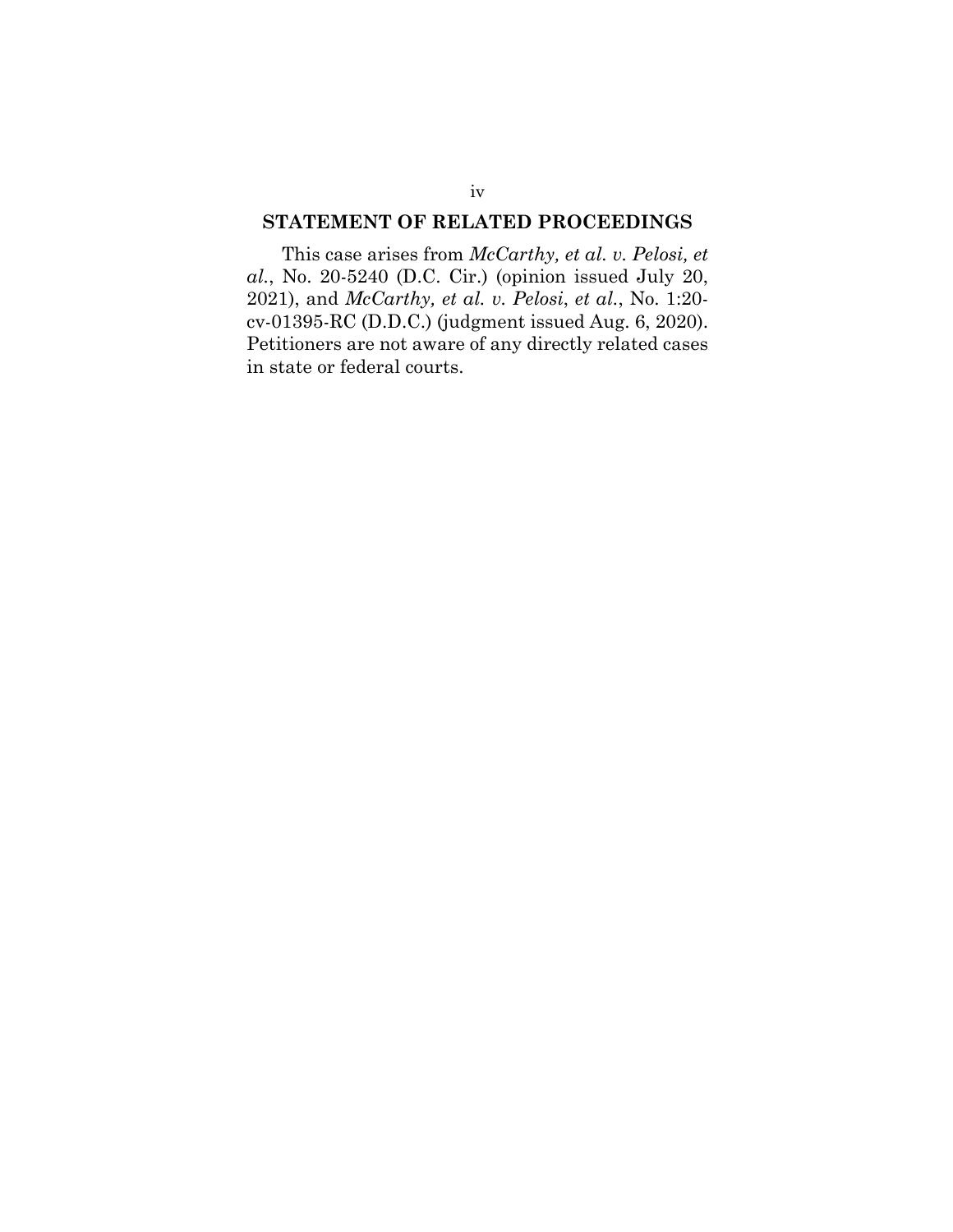## **TABLE OF CONTENTS**

| CORPORATE DISCLOSURE STATEMENT iii                                                                                 |
|--------------------------------------------------------------------------------------------------------------------|
| STATEMENT OF RELATED PROCEEDINGS iv                                                                                |
|                                                                                                                    |
|                                                                                                                    |
|                                                                                                                    |
|                                                                                                                    |
| CONSTITUTIONAL AND STATUTORY                                                                                       |
|                                                                                                                    |
| REASONS FOR GRANTING THE PETITION 12                                                                               |
| I.<br>The Decision Below Contravenes this<br>Court's Speech or Debate Clause Decisions  14                         |
| A. The Speech or Debate Clause takes<br>a limited view of privileged acts,<br>while the decision below does not 14 |
| B. The decision below ignores a<br>whole category of this Court's cases 17                                         |
| C. The decision below has no                                                                                       |
| II.<br>The Decision Below Sows Confusion<br>Among the Lower Courts About the                                       |
| A. The decision below conflicts with<br>other lower court decisions  24                                            |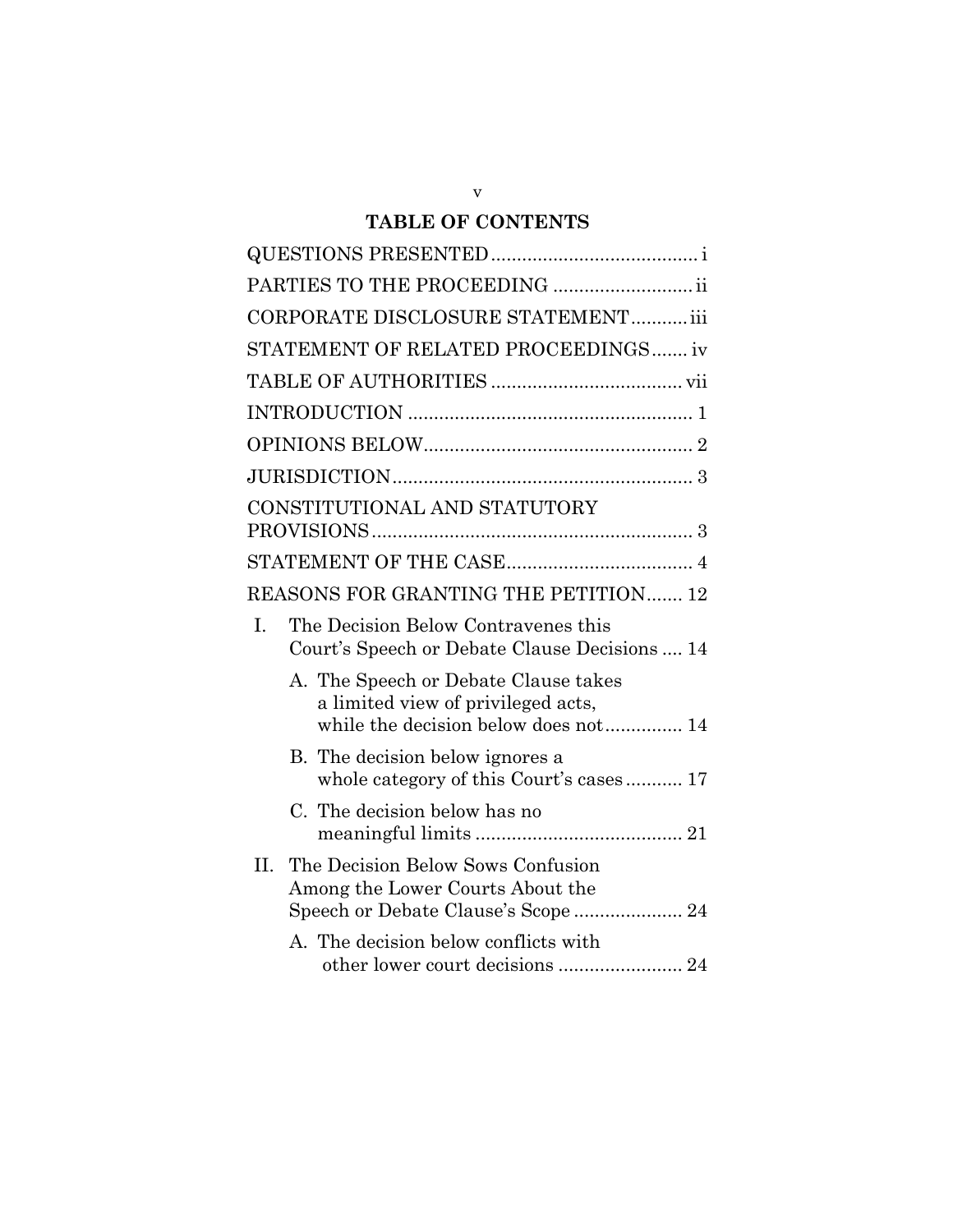|                 | B. This case is a ready vehicle for clarifying<br>the Speech or Debate Clause's limits28                                    |
|-----------------|-----------------------------------------------------------------------------------------------------------------------------|
|                 | III. The Constitution Does Not Permit                                                                                       |
|                 | A. Constitutional text prohibits                                                                                            |
|                 | B. Tradition confirms what the text                                                                                         |
|                 |                                                                                                                             |
| <b>APPENDIX</b> |                                                                                                                             |
|                 | Appendix A Opinion in the United States Court<br>of Appeals for the District of<br>Columbia Circuit (July 20, 2021). App. 1 |
|                 | Appendix B Memorandum Opinion in the<br>United States District Court for<br>the District of Columbia (August 6,             |
|                 | Appendix C Order in the United States District<br>Court for the District of Columbia                                        |
|                 |                                                                                                                             |

vi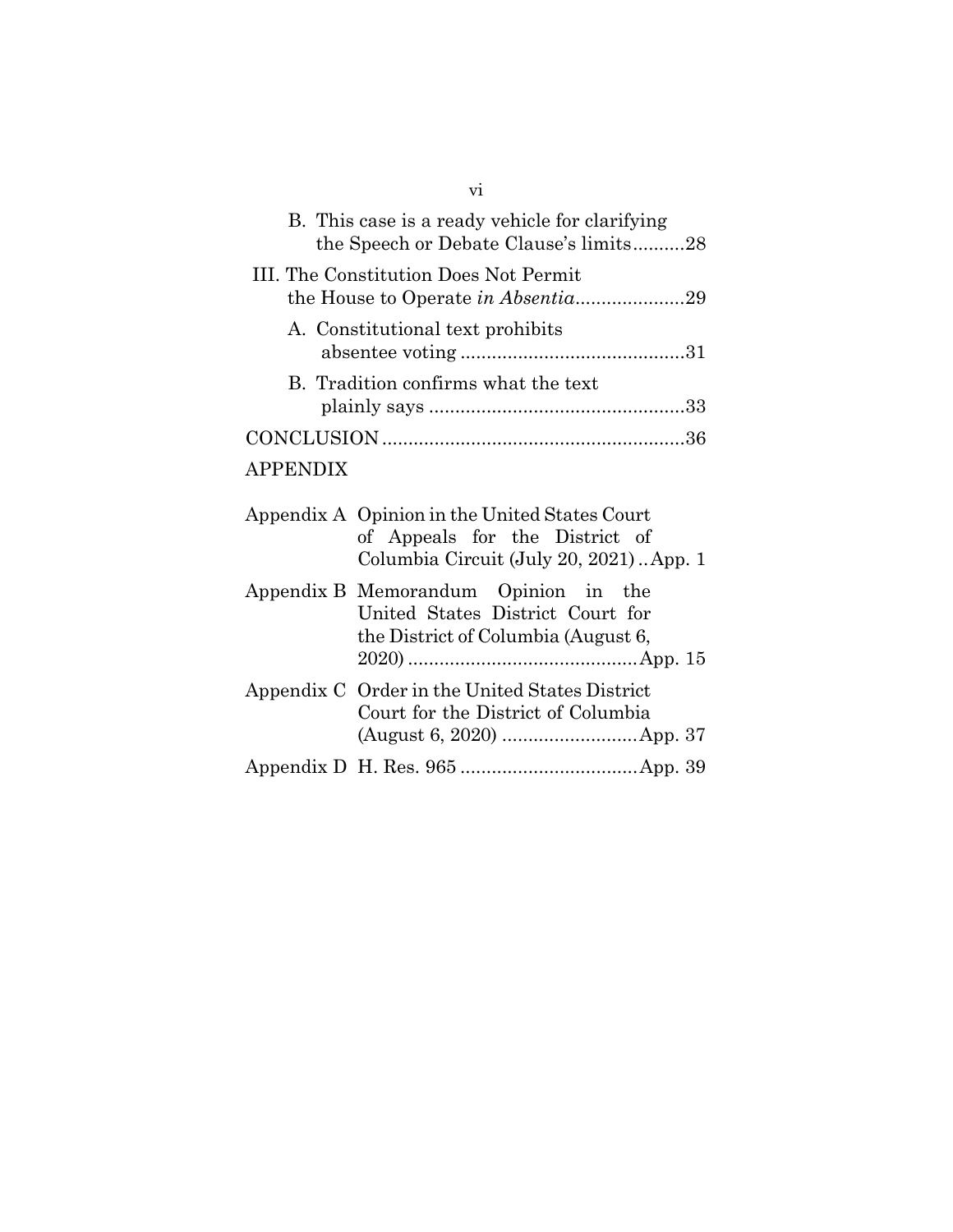## **TABLE OF AUTHORITIES**

## **Cases**

| Baker v. Fletcher,                              |
|-------------------------------------------------|
|                                                 |
| Bank One Chi., N.A. v. Midwest Bank & Tr. Co.,  |
|                                                 |
| Bastien v. Office of Senator Ben Nighthorse     |
| Campbell, 390 F.3d 1301 (10th Cir. 2004) 15, 26 |
| Bender v. Williamsport Area Sch. Dist.,         |
|                                                 |
| Bowsher v. Synar,                               |
|                                                 |
| <i>Browning v. Clerk,</i>                       |
|                                                 |
| Carter v. Carter Coal Co.,                      |
|                                                 |
| Christoffel v. United States,                   |
|                                                 |
| Coffin v. Coffin,                               |
|                                                 |
| Coleman v. Miller,                              |
|                                                 |
|                                                 |
| Consumers Union of United States, Inc. v.       |
| Periodical Correspondents' Association,         |
| 515 F.2d 1341 (D.C. Cir. 1975)  10, 25          |
| Dep't of Commerce v.                            |
| U.S. House of Representatives,                  |
|                                                 |
| Doe v. McMillan,                                |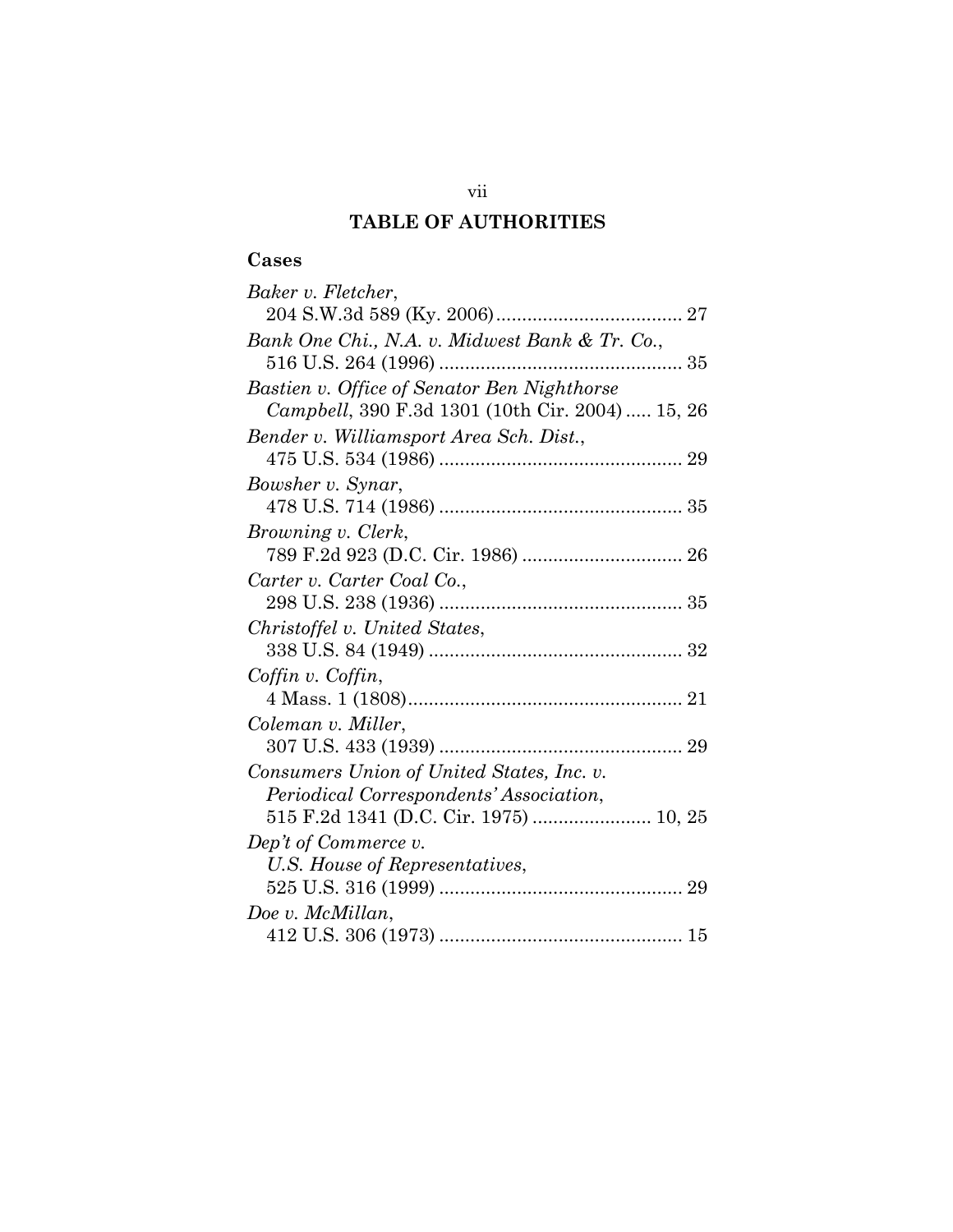| Dombrowski v. Eastland,                      |
|----------------------------------------------|
|                                              |
| Fields v. Office of Eddie Bernice Johnson,   |
|                                              |
| Gravel v. United States,                     |
|                                              |
| Hutchinson v. Proxmire,                      |
|                                              |
| Kilbourn v. Thompson,                        |
|                                              |
| Long v. Ansell,                              |
|                                              |
| Marbury v. Madison,                          |
|                                              |
| Michel v. Anderson,                          |
|                                              |
| N.L.R.B. v. Noel Canning,                    |
|                                              |
| National Ass'n of Social Workers v. Harwood, |
|                                              |
| Pennsylvania AFL-CIO v. Commonwealth,        |
| 691 A.2d 1023 (Pa. Commw. Ct. 1997) 28       |
| Perez v. Mortgage Bankers Ass'n,             |
|                                              |
| Powell v. McCormack,                         |
|                                              |
| Romer v. Colo. Gen. Assembly,                |
|                                              |
| Supreme Court of Virginia v.                 |
| Consumers Union of the United States, Inc.,  |
|                                              |

viii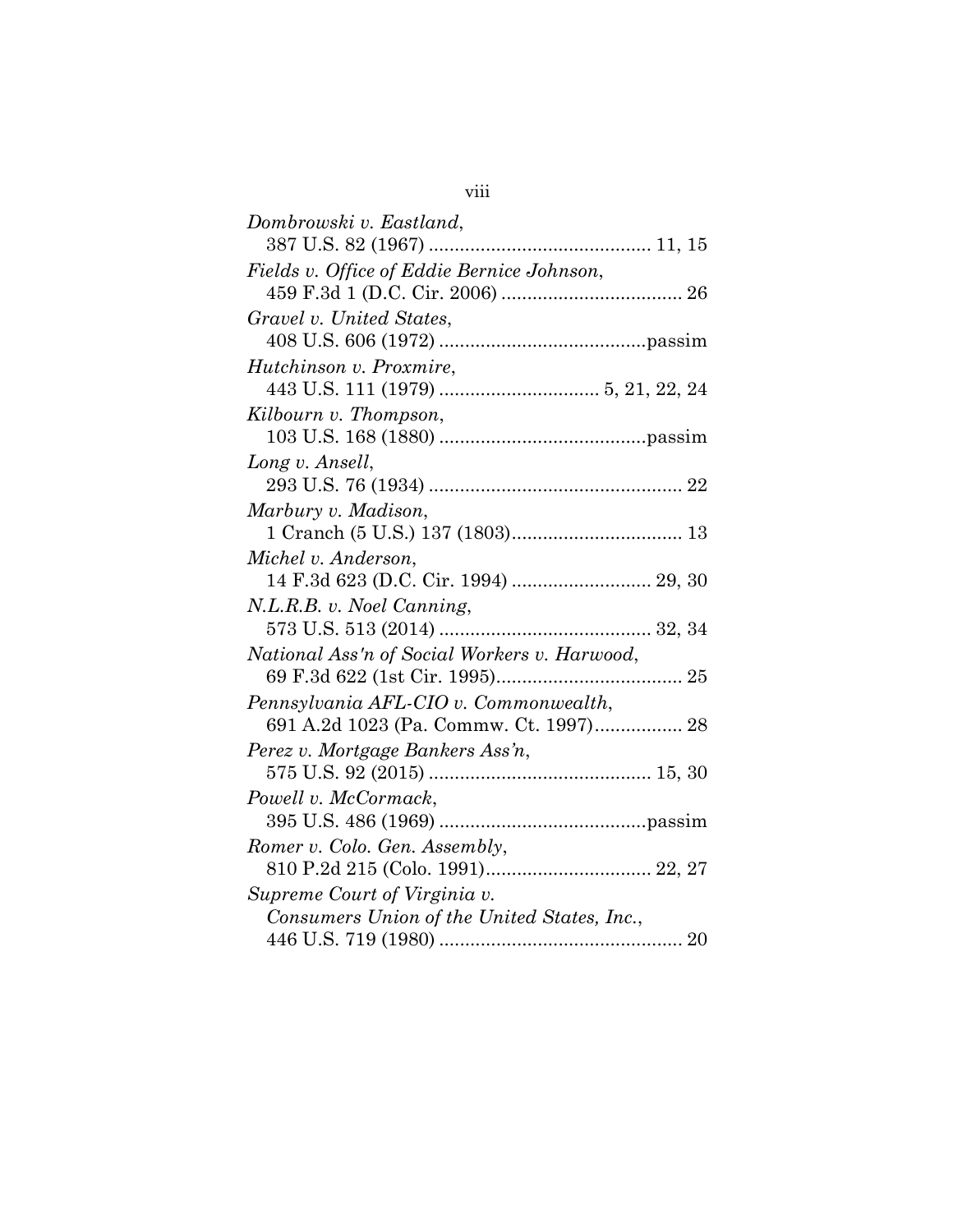## **Constitutional Provisions**

## **Other Authorities**

| 1 Noah Webster, An American Dictionary |  |
|----------------------------------------|--|
|                                        |  |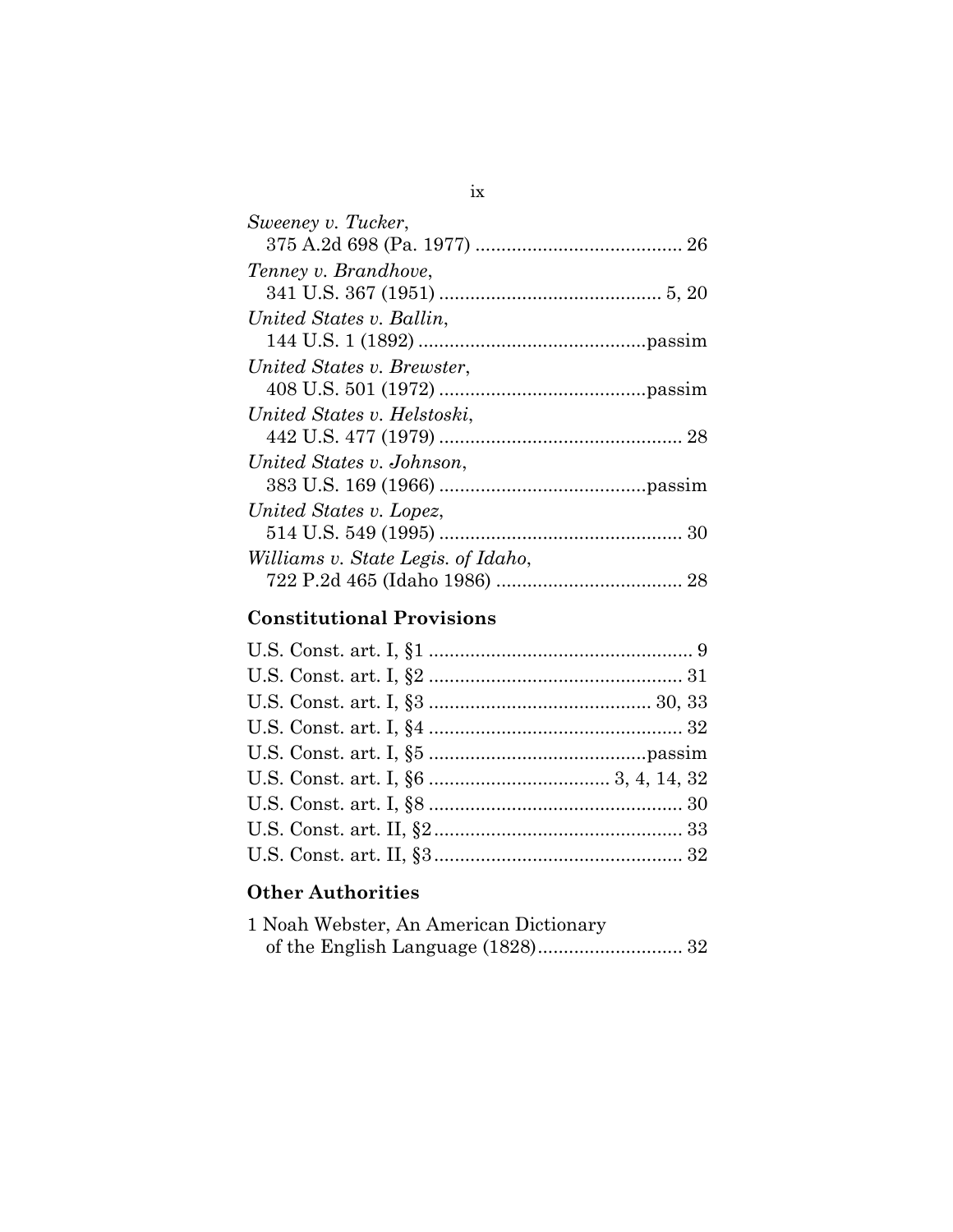| 1 Samuel Johnson, A Dictionary                  |
|-------------------------------------------------|
| of the English Language (4th ed. 1773)  31, 32  |
| 2 Samuel Johnson, A Dictionary                  |
| of the English Language (4th ed. 1773)  31      |
|                                                 |
|                                                 |
| A. Lincoln, Proclamation                        |
|                                                 |
|                                                 |
| T. Jefferson, Letter to George Washington       |
|                                                 |
| Proposed Articles of Confederation              |
| (July 21, 1775), reprinted in The Papers        |
| of Benjamin Franklin, vol. 22 (Yale 1982) 5, 34 |
| Records of the Federal Convention of 1787       |
|                                                 |
|                                                 |
| The Federalist No. 14 (Madison)                 |
|                                                 |
| The Federalist No. 48 (Madison)                 |
|                                                 |
| The Secret Bunker Congress Never Used,          |

x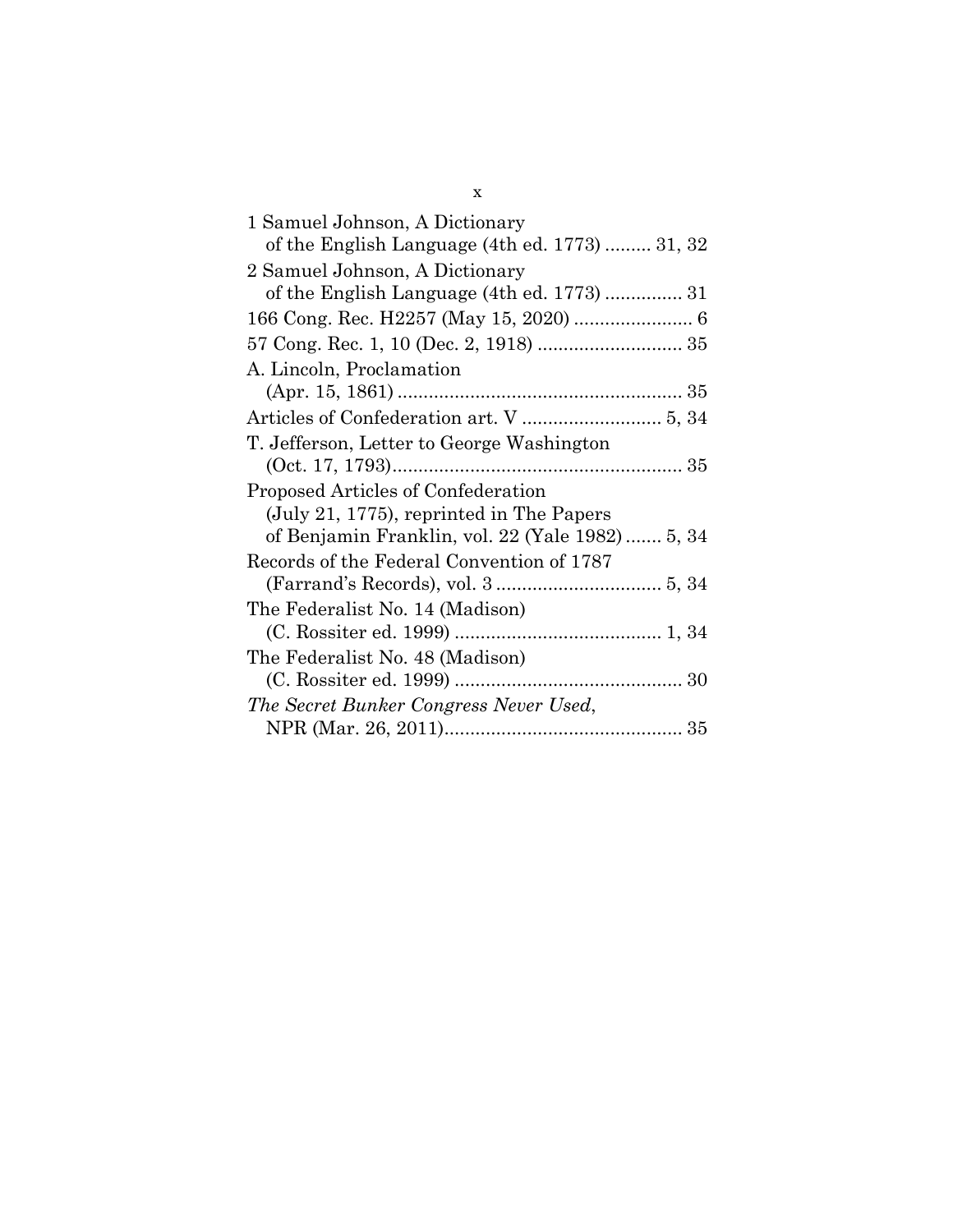#### **INTRODUCTION**

Congress convenes in person. For 231 years, the People's representatives and agents assembled faceto-face to deliberate and otherwise "do [the] Business" of their respective Houses. U.S. Const. art. I, §5; The Federalist No. 14, 94-100 (Madison) (C. Rossiter ed. 1999). The alternative—absent Members voting by proxy—was not unknown to the Founders. In deliberations over the Articles of Confederation and at the Constitutional Convention, there were proposals to permit proxy voting. They were rejected both times. Since then, as constitutionally prescribed, only Members actually present within the halls of Congress could cast their votes. Nothing shook that uninterrupted tradition—not the Yellow Fever epidemic, not the burning of the Capitol in the War of 1812, not the Civil War, not the Spanish Flu, not two World Wars, not the 9/11 terrorist attacks.

That all changed last May. For the first time in this country's history, *absent* House Members started casting floor votes. House Resolution 965 purports to permit absent Members to delegate another Member to vote on their behalf. Through their delegate, the absent Members can vote "present" and otherwise cast a vote as if they were on the floor. And a single delegate can cast the votes of 10 absent Members meaning it takes no more than 20 present Members to (unconstitutionally) do the business of the House nowadays. So far, more than 300 absent Members have sent letters appointing another Member to vote on their behalf to the House Clerk. And yet, this patently unconstitutional practice has and will continue to go unchecked.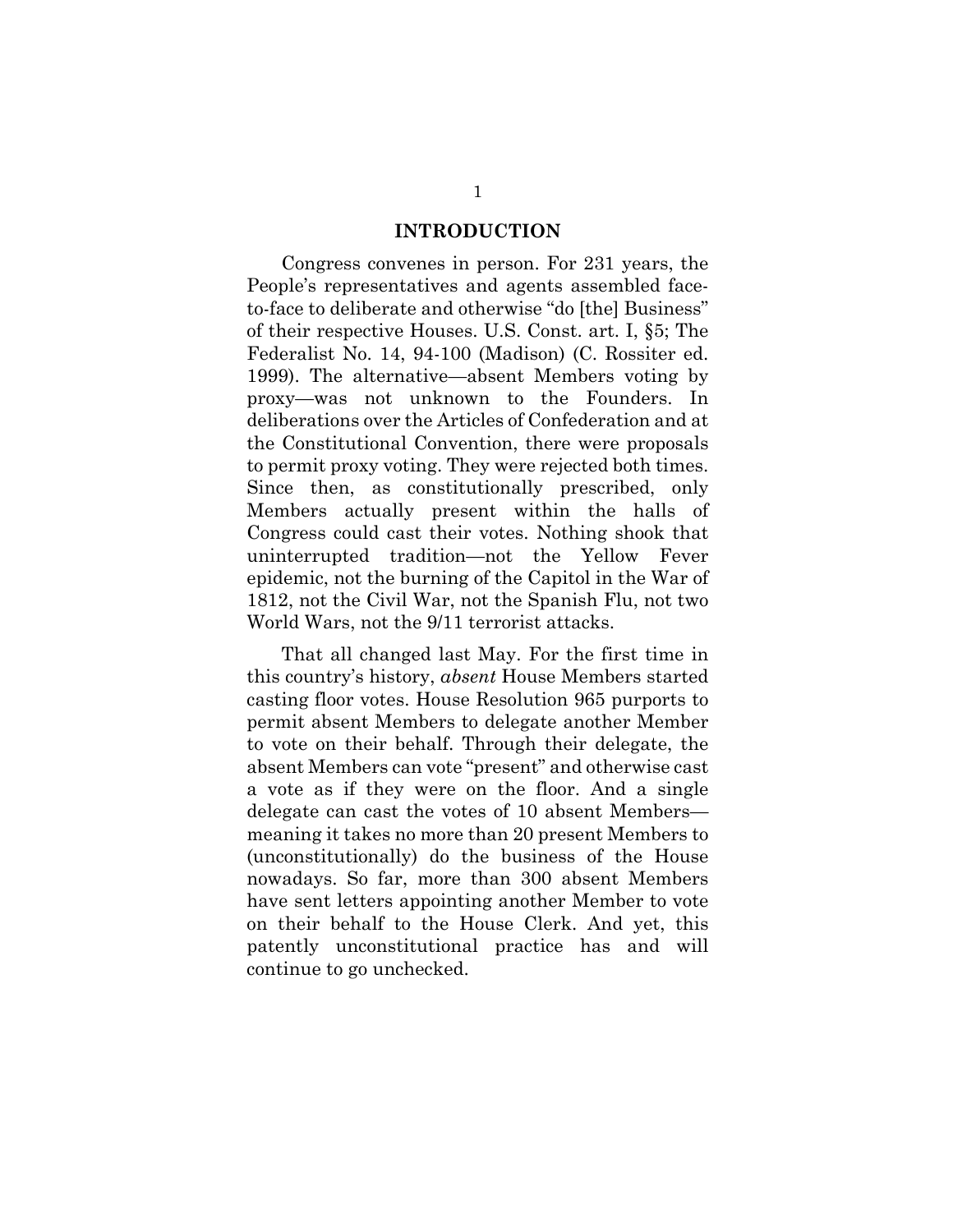With some irony, the court below concluded that the Speech or Debate Clause foreclosed judicial review of the constitutionality of proxy voting (which itself curtails "Speech or Debate" in the House). That decision takes a radically broad view of the Speech or Debate Clause. The court concluded that any acts related to voting were privileged—including here, the Clerk's collection of proxy letters from absent Members or declarations by the Speaker and Sergeant-at-Arms that proxy voting should continue. By that logic, there would be no stopping *any* voting rule adopted by the House. Even if the House were to refuse to count votes cast by women—a hypothetical Respondents' counsel offered at argument—the Speech or Debate Clause would require dismissal.

That defies this Court's decisions, the Constitution's text, and two centuries of tradition. The Speech or Debate Clause insures legislative independence, not supremacy. And when Congress "by its rules ignore[s] constitutional restraints," it is well within this Court's power to declare it so. *United States v. Ballin*, 144 U.S. 1, 5 (1892); *Powell v. McCormack*, 395 U.S. 486, 505-06 (1969).

#### **OPINIONS BELOW**

The opinion and order by the U.S. District Court for the District of Columbia is published at 480 F.Supp.3d 28 and is reproduced at Pet.App.15-36. The decision of the U.S. Court of Appeals for the District of Columbia Circuit is published at 5 F.4th 34 and is reproduced at Pet.App.1-14.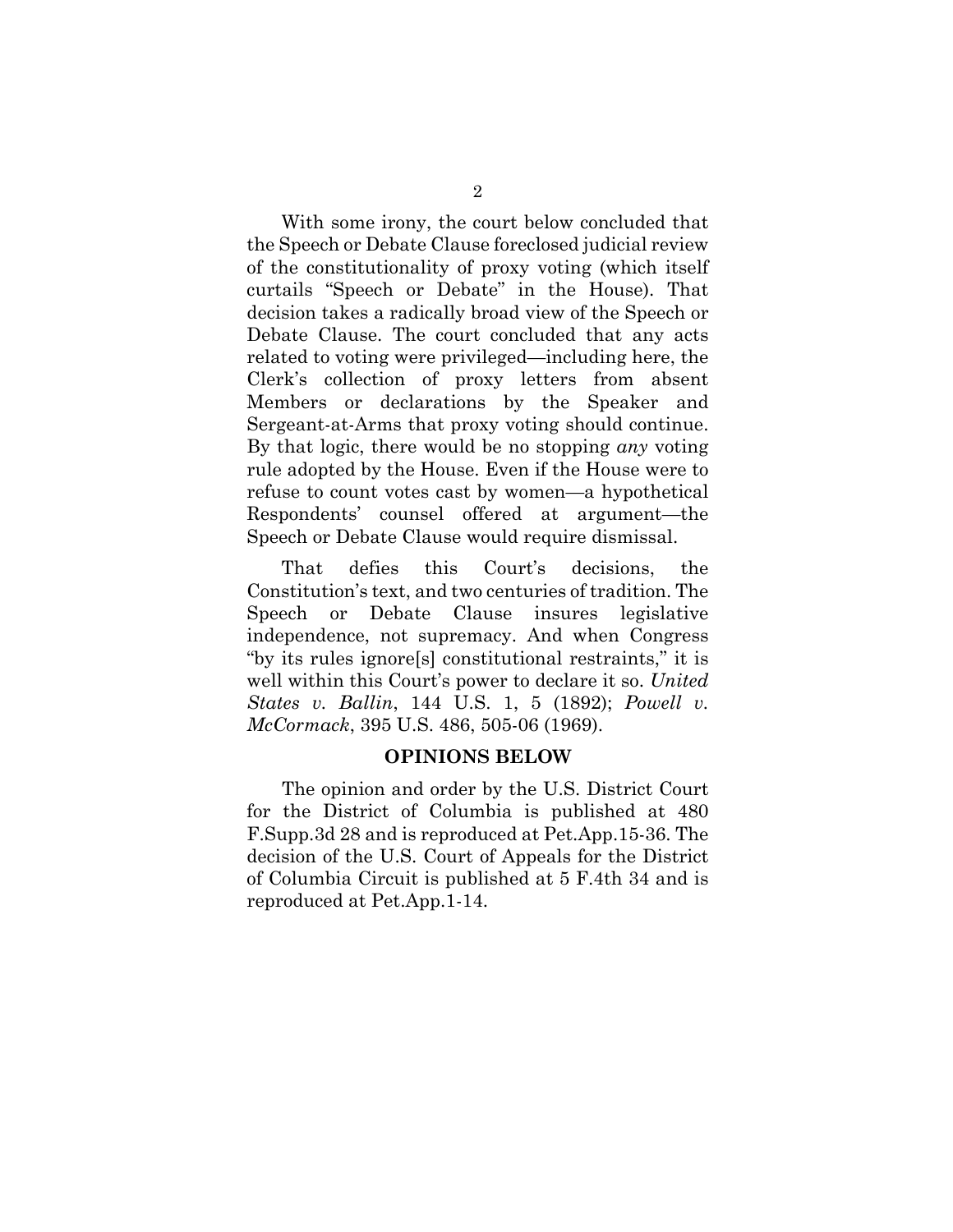### **JURISDICTION**

The D.C. Circuit issued its opinion on July 20, 2021. This Court has jurisdiction under 28 U.S.C.  $§1254(1).$ 

## **CONSTITUTIONAL AND STATUTORY PROVISIONS INVOLVED**

The Constitution's Speech or Debate clause states in relevant part:

The Senators and Representatives … shall in all Cases, except Treason, Felony and Breach of the Peace, be privileged from Arrest during their Attendance at the Session of their respective Houses, and in going to and returning from the same; *and for any Speech or Debate in either House, they shall not be questioned in any other Place*.

Art. I, §6, cl. 1 (emphasis added).

The Quorum clause states:

Each House shall be the Judge of the Elections, Returns and Qualifications of its own Members, and a Majority of each shall constitute a Quorum to do Business; but a smaller Number may adjourn from day to day, and may be authorized to compel the Attendance of absent Members, in such Manner, and under such Penalties as each House may provide.

Art. I, §5, cl. 1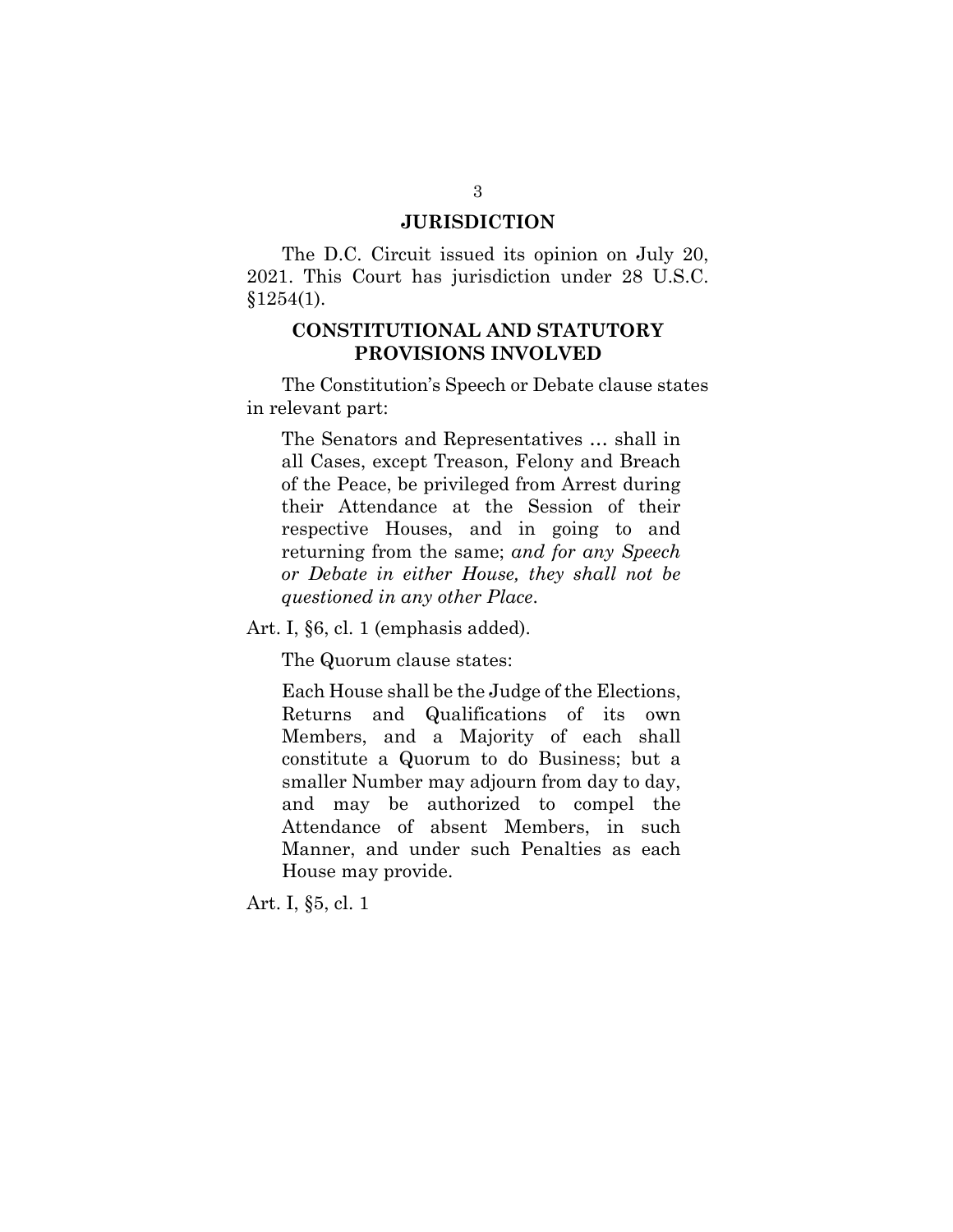House Resolution 965 (2020), prescribing proxy voting, is reproduced at Pet.App.39-49.<sup>3</sup>

### **STATEMENT OF THE CASE**

#### **A. Speech or Debate Clause History**

**1.** The Constitution privileges "any Speech or Debate in either House" by Senators and Representatives. Art. I, §6. The clause mirrors its predecessor in Article V of the Articles of Confederation: "Freedom of speech and debate in Congress shall not be impeached or questioned in any court, or place out of Congress[.]" That, in turn, mirrored the English Bill of Rights of 1689.

The English analog "was the culmination of a long struggle for parliamentary supremacy" and "a history of conflict between the Commons and the Tudor and Stuart monarchs during which successive monarchs utilized the criminal and civil law to suppress and intimidate critical legislators." *United States v. Johnson*, 383 U.S. 169, 178 (1966). The Crown used its power, with "judges [who] were often lackeys of the Stuart monarchs," to imprison members Parliament for seditious libel. *Id.* at 181-82. It was that "chief fear" over "the instigation of criminal charges against critical or disfavored legislators by the executive in a judicial forum" that motivated the English Speech or Debate Clause. *Id.* at 182.

But the American version of the Clause was not without limits. In Thomas Jefferson's words, a

<sup>3</sup> In January 2021, the current Congress readopted proxyvoting by reference to H. Res. 965. *See* H. Res. 8 §3(s) (2021), bit.ly/3mkLMvj.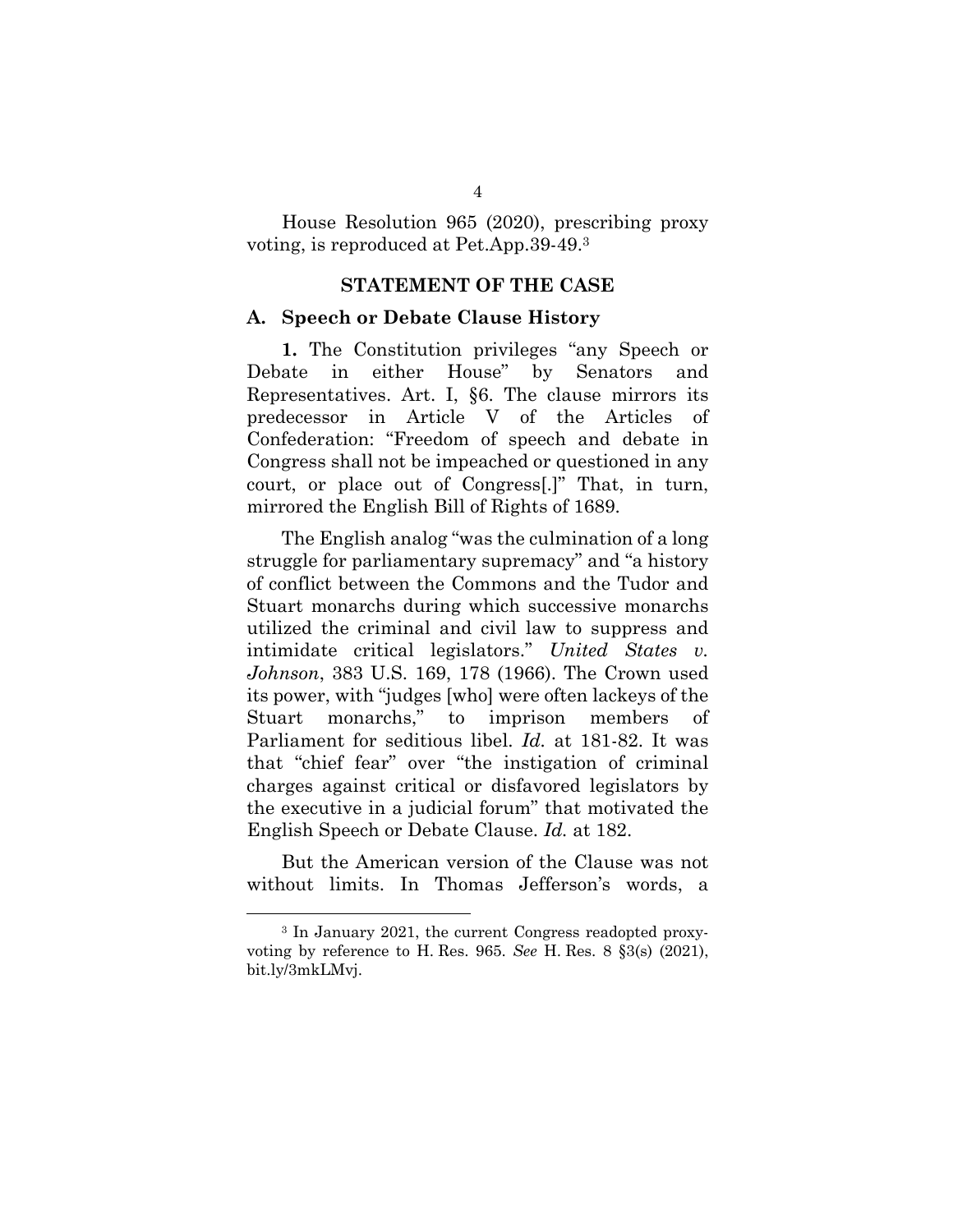legislator's privilege was "restrained to things done in the House in a Parliamentary course," not "to exceed the bounds and limits of his place and duty." *Hutchinson v. Proxmire*, 443 U.S. 111, 125 (1979) (quoting T. Jefferson, A Manual of Parliamentary Practice 20 (1854), reprinted in The Complete Jefferson 704 (Padover 1943)). As Justice James Wilson explained, those limits are "defined and ascertained in our constitutions," different than our English predecessors. *Id*. (quoting 2 J. Wilson, Works 35 (Andrews 1896)).

Before and after the Founding, many States adopted their own Speech or Debate Clause analogs and today look to this Court's decisions to interpret them. *See Tenney v. Brandhove*, 341 U.S. 367, 373-75 & n.5 (1951).

#### **B. Unprecedented Proxy Voting**

**1.** More than two centuries ago, the Framers rejected proxy voting in favor of bringing representatives together, face-to-face to debate and do the business of Congress. Benjamin Franklin proposed proxy voting in the Articles of Confederation, and it was rejected. Proposed Articles of Confederation, Art. VIII (July 21, 1775), reprinted in The Papers of Benjamin Franklin, vol. 22 (Yale 1982); *see* Articles of Confederation art. V. And those at the Constitutional Convention similarly opted for a constitutional framework requiring a quorum of Congress to physically assemble to "do Business," versus voting by proxy. *Compare* Records of the Federal Convention of 1787 (Farrand's Records), vol. 3, 620, *with* U.S. Const. art. I, §5.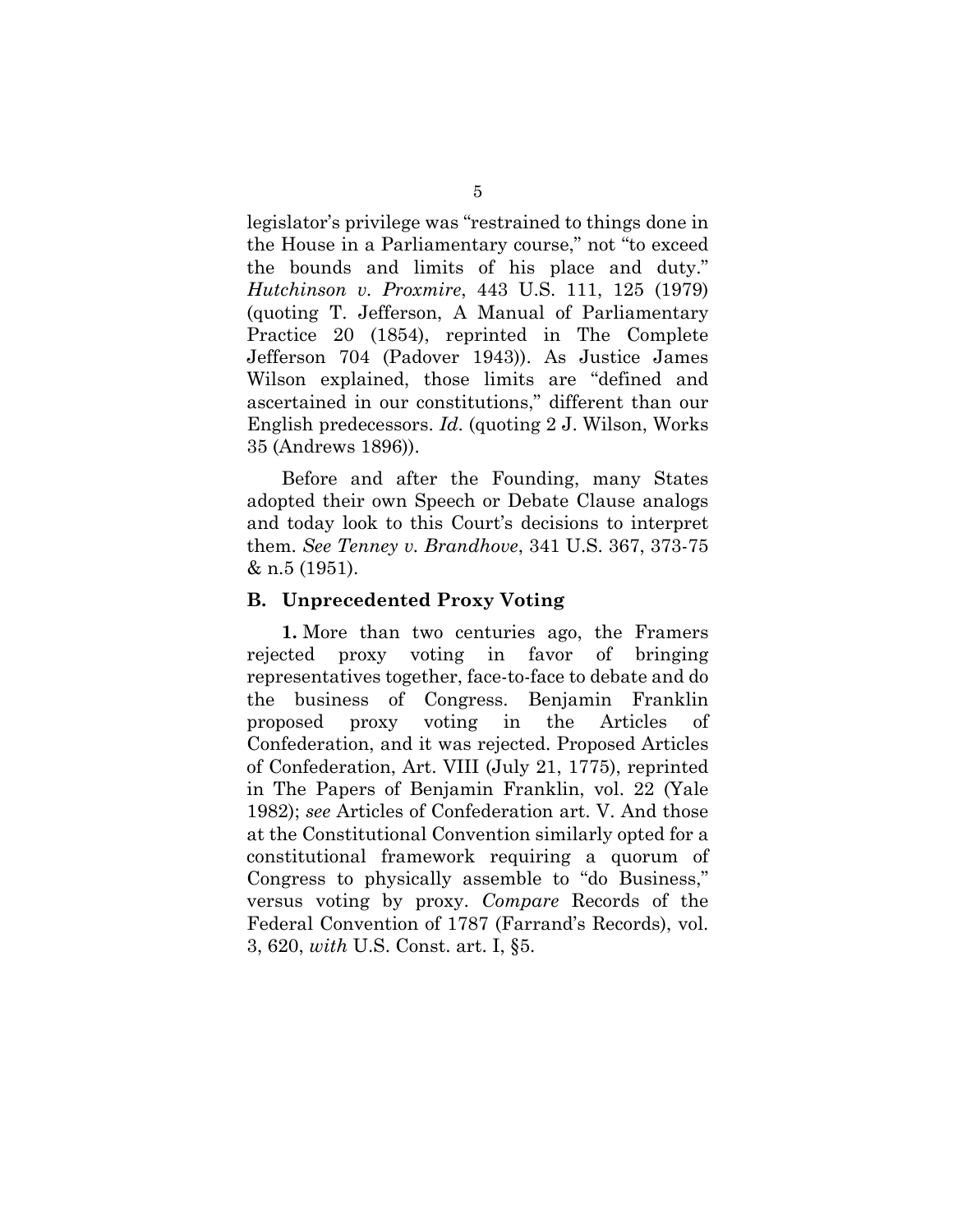**2.** In the modern Congress, Rule III prohibits any Member from authorizing "any other person to cast the vote of such Member or record the presence of such Member." Rule  $III(2)(a)$ . Under the rule, "[n]o other person may cast a Member's vote or record a Member's presence in the House." Rule III(2)(b).

**3.** That all changed in May 2020 when the House passed House Resolution 965. The resolution purports to allow absent Members to vote by delegating another Member to vote on his or her behalf. Pet.App.39. The delegate may cast the absent Member's vote and record their presence as if they were there, even though the absent Member is not in fact present. Pet.App.39.

Absent Members need only submit a letter to the Clerk of the House to designate another Member as their proxy. Pet.App.40. The Clerk maintains a publicly available list of proxies. Pet.App.41.<sup>4</sup>

The resolution permits a single Member to vote for up to 10 Members concurrently. Pet.App.41. To vote on behalf of an absent Member (or 10 absent Members), the proxy designee "obtain[s] an exact instruction from the other Member with respect to such vote or quorum call," in accordance with regulations adopted along with the resolution. Pet.App.42. The absent Member provides a "written voting instruction," "which may be in electronic form." 166 Cong. Rec. H2257 (daily ed. May 15, 2020). Staff can also transmit the Member's voting instruction if the Member confirms it by phone. *Id*. Consistent with

<sup>4</sup> *See* Proxy Letters, Clerk, U.S. House of Representatives ("Clerk"), bit.ly/3ei2vZ1.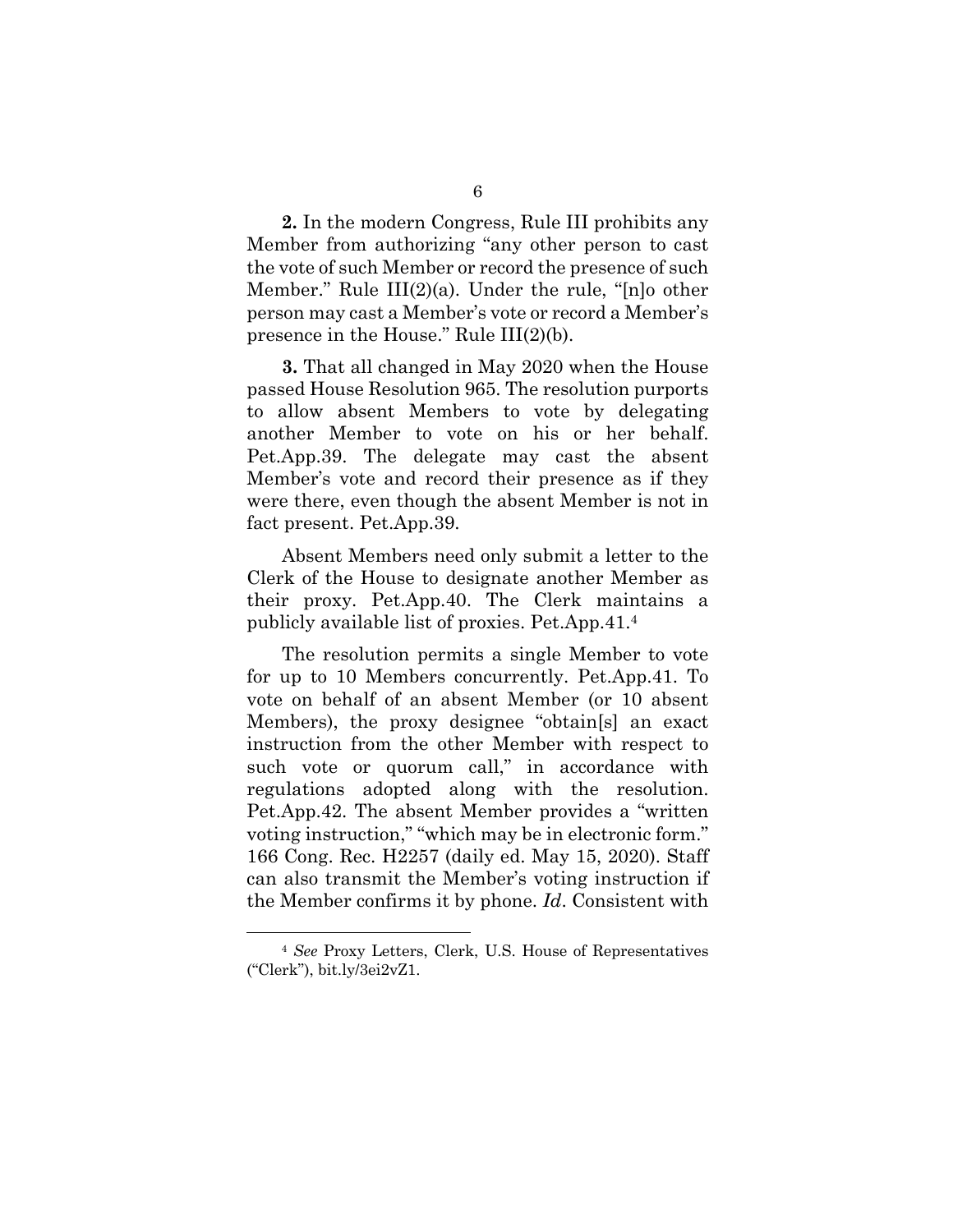these regulations, an absent Member need only text her votes to her proxy designee, and the proxy designee may cast her vote as if she were physically present. Such voting instructions—whether sent by text message or confirmed by phone or transmitted in some other "electronic form"—are not archived or publicly available.

The resolution also contains a section titled "Determination of Quorum." That section states that absent House members who vote by proxy "shall be counted for the purpose of establishing a quorum under the rules of the House." Pet.App.42.

The Speaker has extended proxy voting—initially authorized for only 45 days—ten consecutive times. Extending it requires the involvement of the Sergeant-at-Arms. The Sergeant-at-Arms, "in consultation with the Attending Physician," notifies the Speaker "that the public health emergency due to a novel coronavirus remains in effect." Pet.App.40.<sup>5</sup> Once he does so, the Speaker may extend proxy voting for another 45 days. Pet.App.40. Weeks ago, the Sergeant-at-Arms did just that (again).<sup>6</sup> And the Speaker extended proxy voting (again).<sup>7</sup>

The first proxy votes were cast shortly after the resolution's adoption. On May 27, 2020, for the first time in this country's history, dozens of House

<sup>5</sup> *See, e.g.*, W. Walker, Letter to N. Pelosi (Aug. 13, 2021), bit.ly/3kQkpai.

<sup>6</sup> *Id.*

<sup>7</sup> N. Pelosi, *Dear Colleague to All Members on Extension of Remote Voting 'Covered Period'*, Speaker of the House (Aug. 13, 2021), bit.ly/3DLgFiT.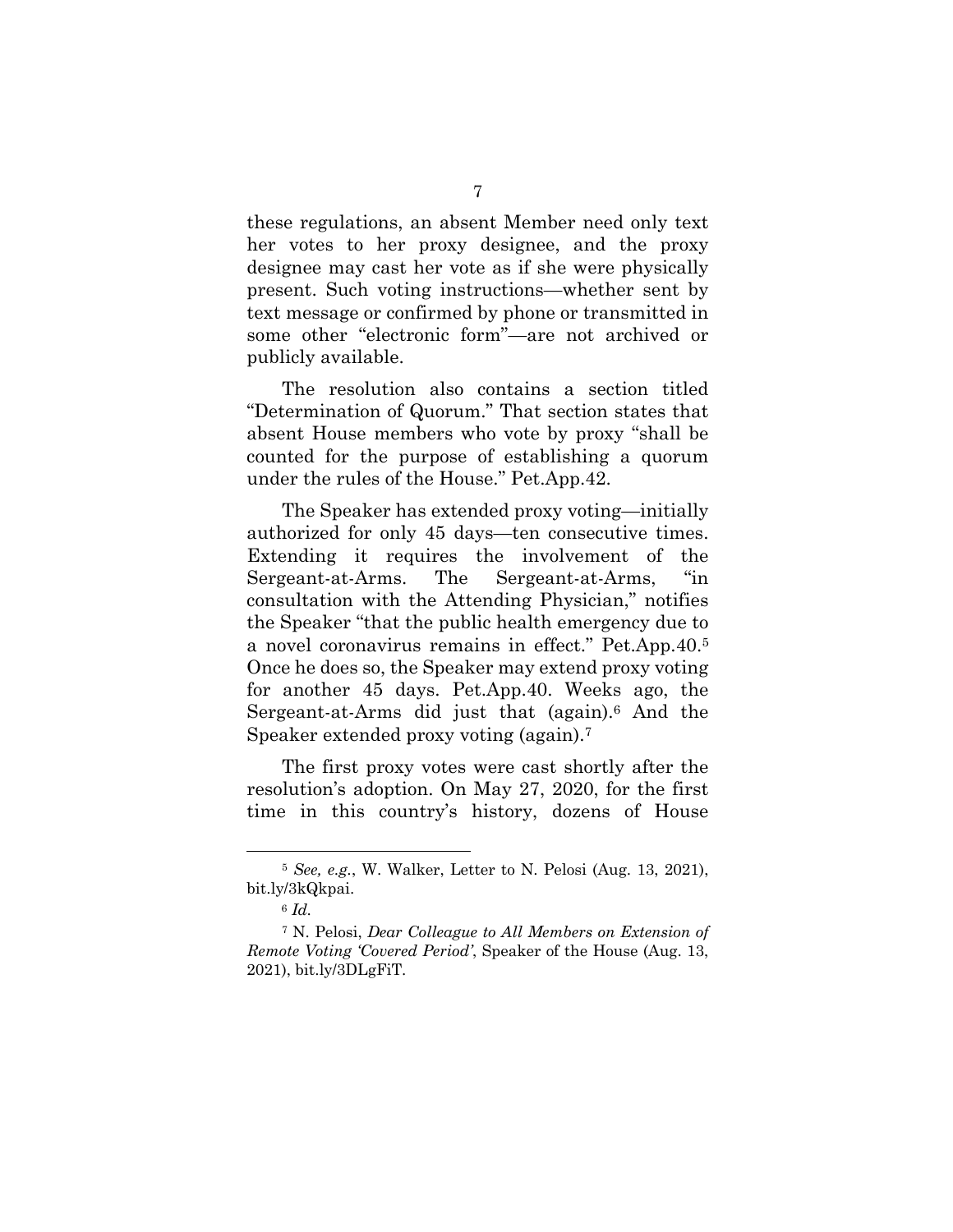Members cast votes on behalf of 70 absent Members.<sup>8</sup> (Indeed, some Members cast votes for six or seven absent Members at one time.9) Now, more than a year into proxy voting, more than 300 members have submitted letters to the Clerk purporting to delegate their votes to other Members as proxies.10 Members have even voted "present" by proxy.<sup>11</sup>

Proxy votes have been outcome determinative. For example, on the first day of proxy voting, the House voted on a bill to amend the Foreign Intelligence Surveillance Act. It purportedly passed by a vote of 228-189.<sup>12</sup> But absent the 70 unconstitutional proxy votes, the bill failed 159-188.<sup>13</sup> Similarly, a recent vote on one of the appropriations bills purportedly passed by a vote of 219-208. But 27 votes were cast by proxy; excluding the unconstitutional proxies, the bill failed 198-202.<sup>14</sup> In these circumstances and others, proxy votes have nullified votes cast by Members who refuse to cast unconstitutional proxy votes.

<sup>8</sup> *See, e.g.*, Roll Call 112, bit.ly/2GfZJrL; Members Recorded Pursuant to H. Res. 965 Roll Call No. 112 ("Roll Call 112 Proxy List"), Clerk (May 27, 2020), bit.ly/3AYiSoX.

<sup>9</sup> *Id.*

<sup>10</sup> See Proxy Letters, *supra*.

<sup>11</sup> Roll Call 156, Clerk, bit.ly/381AML1; Roll Call 156 Proxy List, Clerk (May 20, 2021), bit.ly/3glLVuU.

<sup>12</sup> *See* Roll Call 112, *supra*; Roll Call 112 Proxy List, *supra.*  <sup>13</sup> *Id*.

<sup>14</sup> Roll Call 247, Clerk, bit.ly/3mnHyDj; Roll Call 247 Proxy List, Clerk (July 29, 2021), bit.ly/3y12XEF.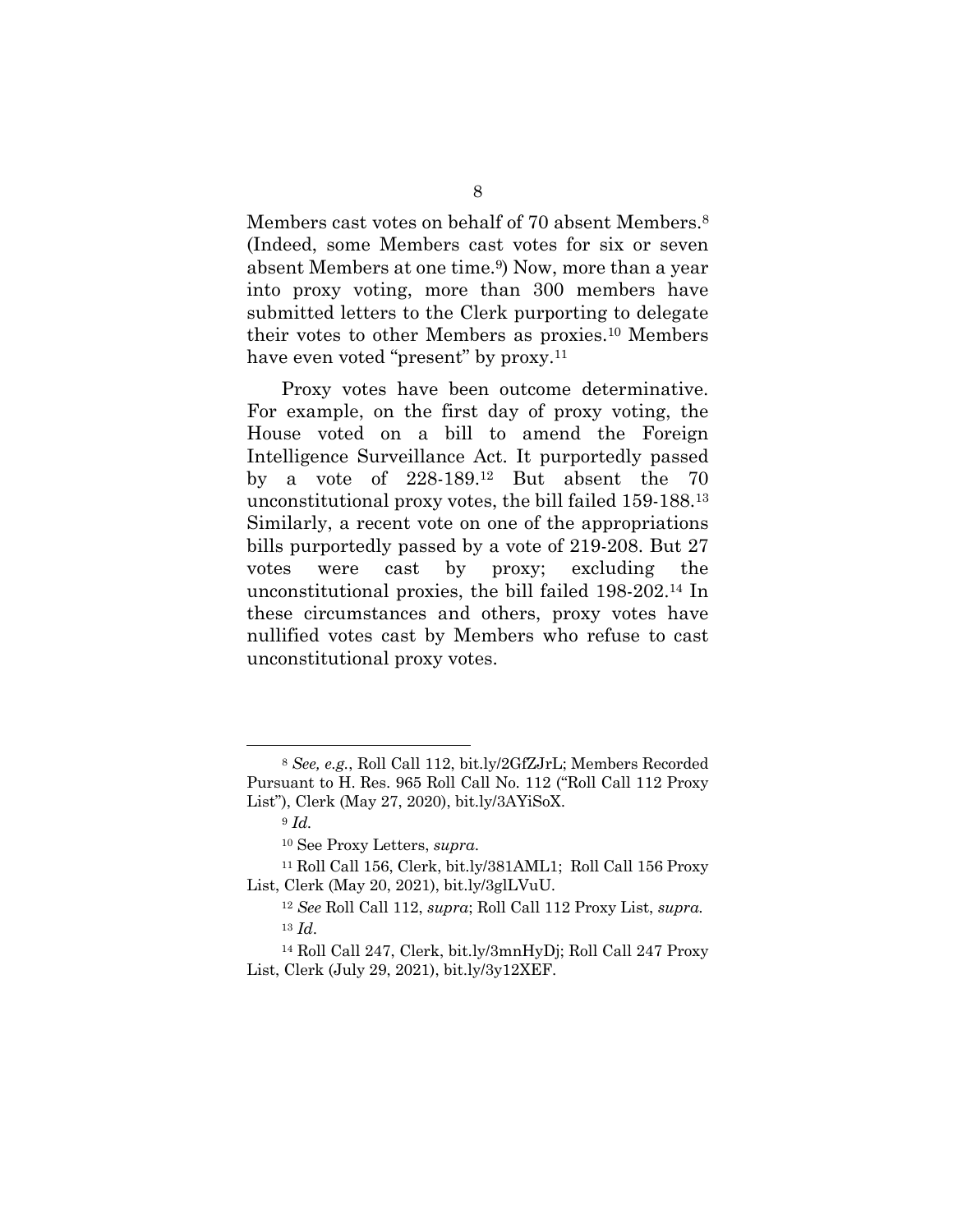#### **C. Proceedings before the District Court**

**1.** In May 2020, Petitioners initiated this suit to challenge the constitutionality of the proxy voting resolution. Petitioners include both House Members and individual constituents. Of the individuals, four are constituents of Members who have refused to cast unconstitutional proxy votes, and one is a constituent of a Member who has proxied his vote to others.<sup>15</sup> Petitioners filed their complaint against the Speaker of the House, the Clerk of the House, and the Sergeant-at-Arms in their official capacities.

Petitioners seek a declaration that the resolution is unconstitutional. The complaint alleges that the proxy voting scheme violates various constitutional provisions requiring Members to be present to "do Business." U.S. Const. art. I, §5. The complaint also alleges that proxy voting violates Article I's nondelegation doctrine and constitutional structure by allowing one Member to delegate his or her nondelegable legislative power to another Member. *See* U.S. Const. art. I, §1.

Petitioners' complaint also seeks prospective injunctive relief. Petitioners ask for an injunction to stop House employees from carrying out different administrative tasks related to the proxy voting resolution and to prohibit the extension of the proxy voting period. For example, Petitioners ask to enjoin the Sergeant-at-Arms from notifying the Speaker that a public health emergency remains in effect (a prerequisite for extending). And they ask to enjoin the

<sup>15</sup> CADC Joint App. 106-110 (constituent affidavits); *see also*  Proxy Letters, *supra* (Rep. Crist proxy letters).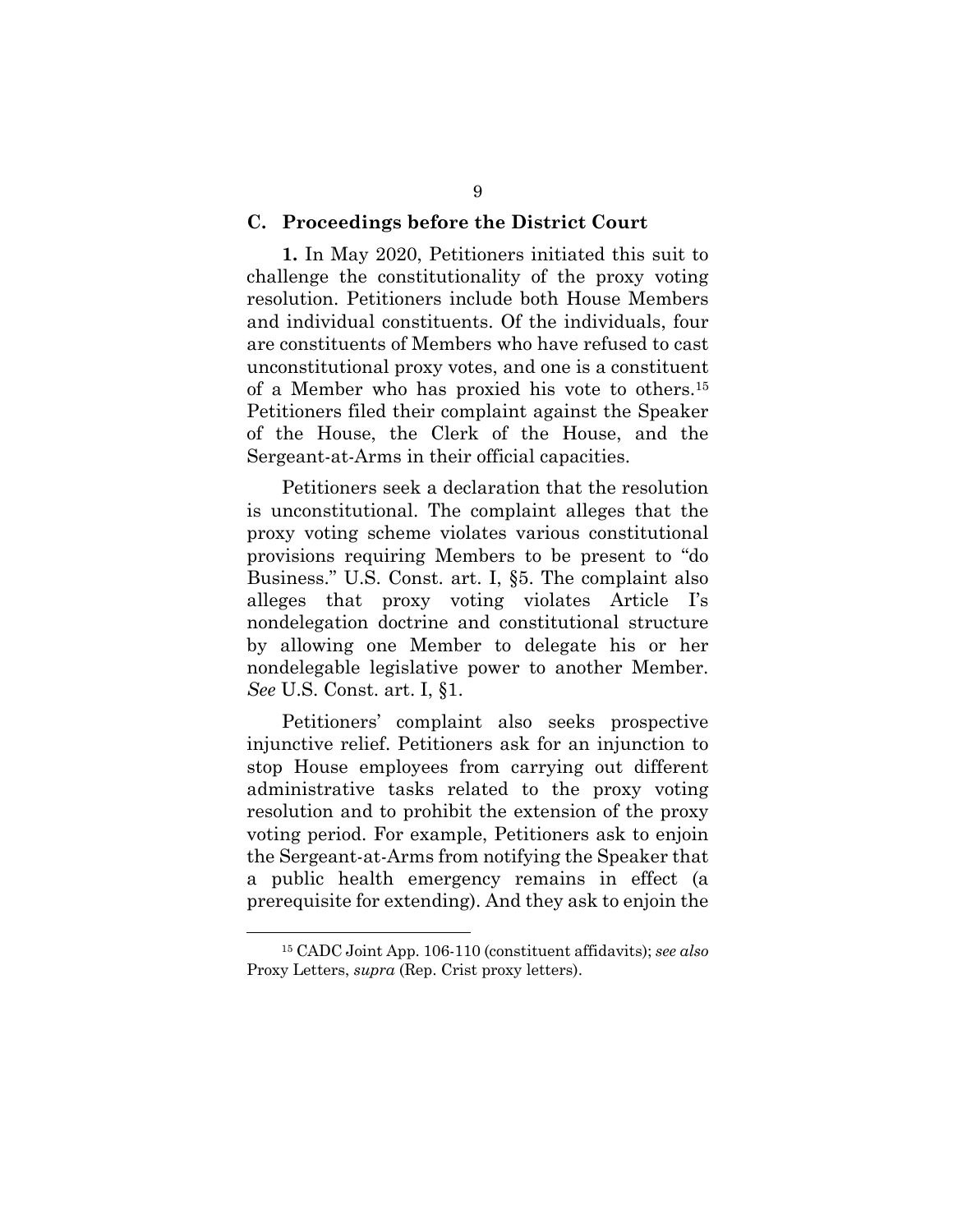Clerk from accepting letters from absent Members designating another Member as their proxy, or recording absent Members' votes in the Journal.

Respondents moved to dismiss, arguing that the court should not reach the merits of the suit. They argued that the Speech or Debate Clause insulated the resolution from judicial review, no matter its constitutionality, and they claimed that no one had standing to sue. Pet.App.6.

**2.** The district court granted Respondents' motion to dismiss. Pet.App.37. The court did not conclude one way or another whether Respondents' arguments with respect to the Members' standing had merit and said nothing about the individual constituents. Pet.App.30.

The district court instead concluded that the Speech or Debate Clause foreclosed it from considering the constitutionality of H. Res. 965. The court observed that "'voting by Members is a quintessential legislative act'" and concluded that "the regulation of *how* votes may be cast" was thus "legislative" too. Pet.App.31, 35 (emphasis added). The district court relied on the D.C. Circuit's decision in *Consumers Union of United States, Inc. v. Periodical Correspondents' Association*, 515 F.2d 1341 (D.C. Cir. 1975), a decision concluding that the Speech or Debate Clause precluded a challenge to congressional rules for press passes. Pet.App.33-36. The court reasoned that "[i]f rules controlling access to the press galleries are 'an integral part of the legislative machinery'" (as the D.C. Circuit said they were in *Consumers Union*), then "rules controlling how Members vote are even more so." Pet.App.34-35.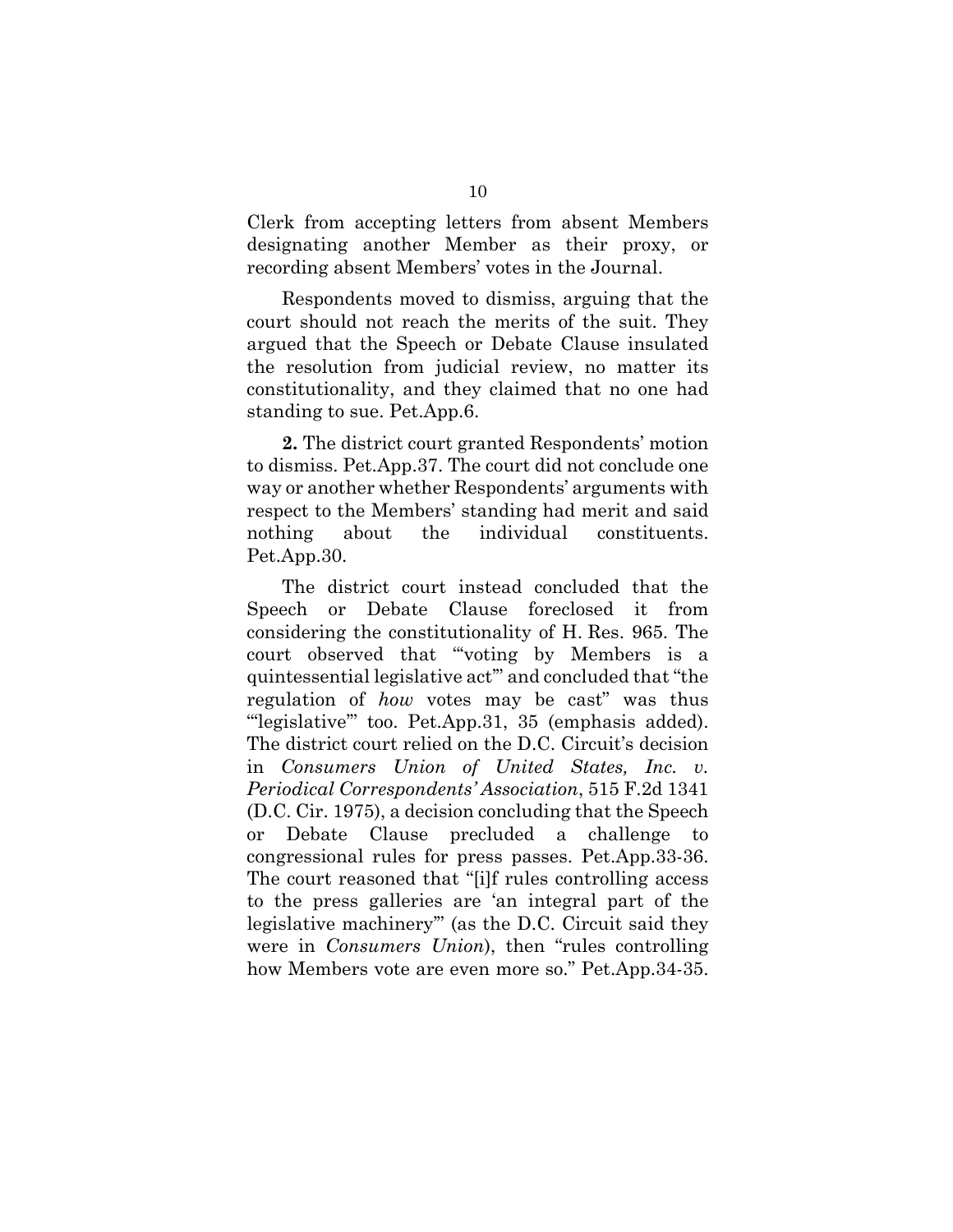The court acknowledged Petitioners' argument that *Consumers Union* was an "outlier" but stated it was bound to abide by it. Pet.App.35.

## **D. Proceedings on Appeal**

The D.C. Circuit affirmed. The court agreed that the resolution's constitutionality was beyond review. The court concluded that the administrative actions by Respondents (for example, writing letters about public health emergencies) were entitled to the same immunity as the casting of votes by Members themselves. Pet.App.13.

The court observed that the "act of voting" itself "is necessarily a legislative act." Pet.App.8. From there, the court concluded that a voting-related resolution was also a legislative act. Pet.App.8. And from there, the court concluded that any acts related to that resolution were legislative acts too. Pet.App.8- 9. The Court said it was "hard-pressed to conceive of matters more integrally part of the legislative process" than the voting-related resolution. Pet.App.9.

The D.C. Circuit rejected the distinction between legislators' "enactment of legislation" and later acts pertaining to "the execution" of that legislation—for example, when the Clerk accepts proxy letters. Pet.App.11-12. The court acknowledged the potential conflict with this Court's decisions. It agreed *Kilbourn v. Thompson*, 103 U.S. 168 (1880), *Dombrowski v. Eastland*, 387 U.S. 82 (1967) (*per curiam*), and *Powell v. McCormack*, 395 U.S. 486 (1969), distinguished between legislative action itself (immune) and later acts to effectuate legislative action (not immune). Pet.App.12-13. But the court of appeals dismissed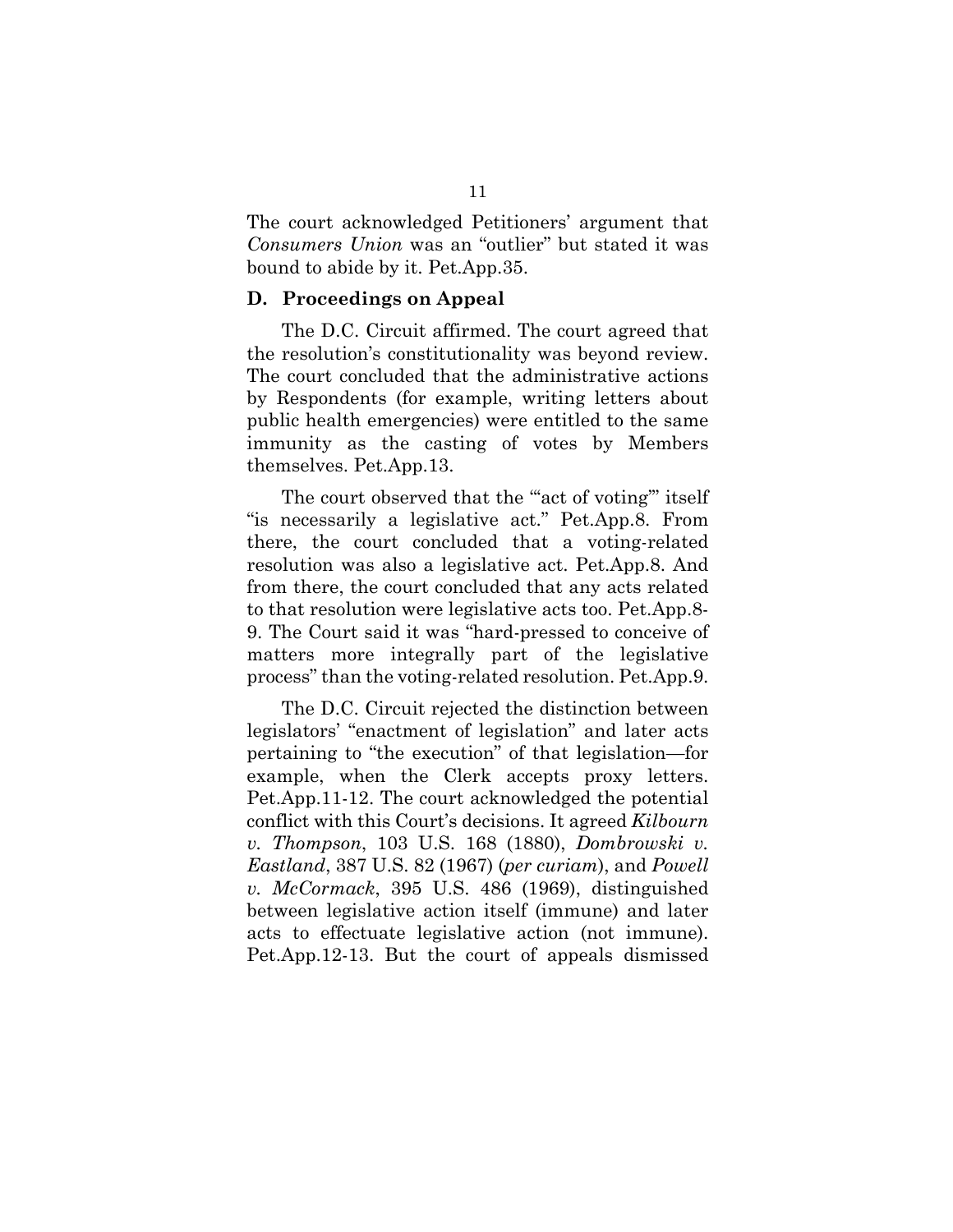that same distinction here: "The salient distinction under the Speech or Debate Clause is not between enacting legislation and executing it" but instead between legislative and non-legislative acts. Pet.App.12. The court attempted to square *Kilbourn*  but said nothing further about *Dombrowski* or *Powell.*  Regarding *Kilbourn*, the court said "the resolution in *Kilbourn* authorized the arrest of a third party,*"*  whereas the resolution here "establishes internal rules governing the casting of votes by Members." Pet.App.13. Without further explanation, the court concluded effectuating the former was not a "legislative act" whereas acts effectuating the latter was because it was part of the legislative process. Pet.App.13.

Finding the resolution completely insulated from judicial review, the court of appeals did not reach the merits of Petitioners' claims. The court also stated it had "no need" to consider Respondents' standing arguments, Pet.App.6, which would have required the court to find that every House Member and every individual constituent lacked standing.

## **REASONS FOR GRANTING THE PETITION**

This petition raises a recurring and important question about the limits of legislative immunity, upon which there is disagreement in the lower courts. *See* S. Ct. R. 10. It also raises a question of exceptional national importance about the constitutionality of the House's unprecedented practice of allowing absent Members to vote by proxy. *See id*.

**1.** On the question of legislative immunity, the decision below directly contradicts this Court's Speech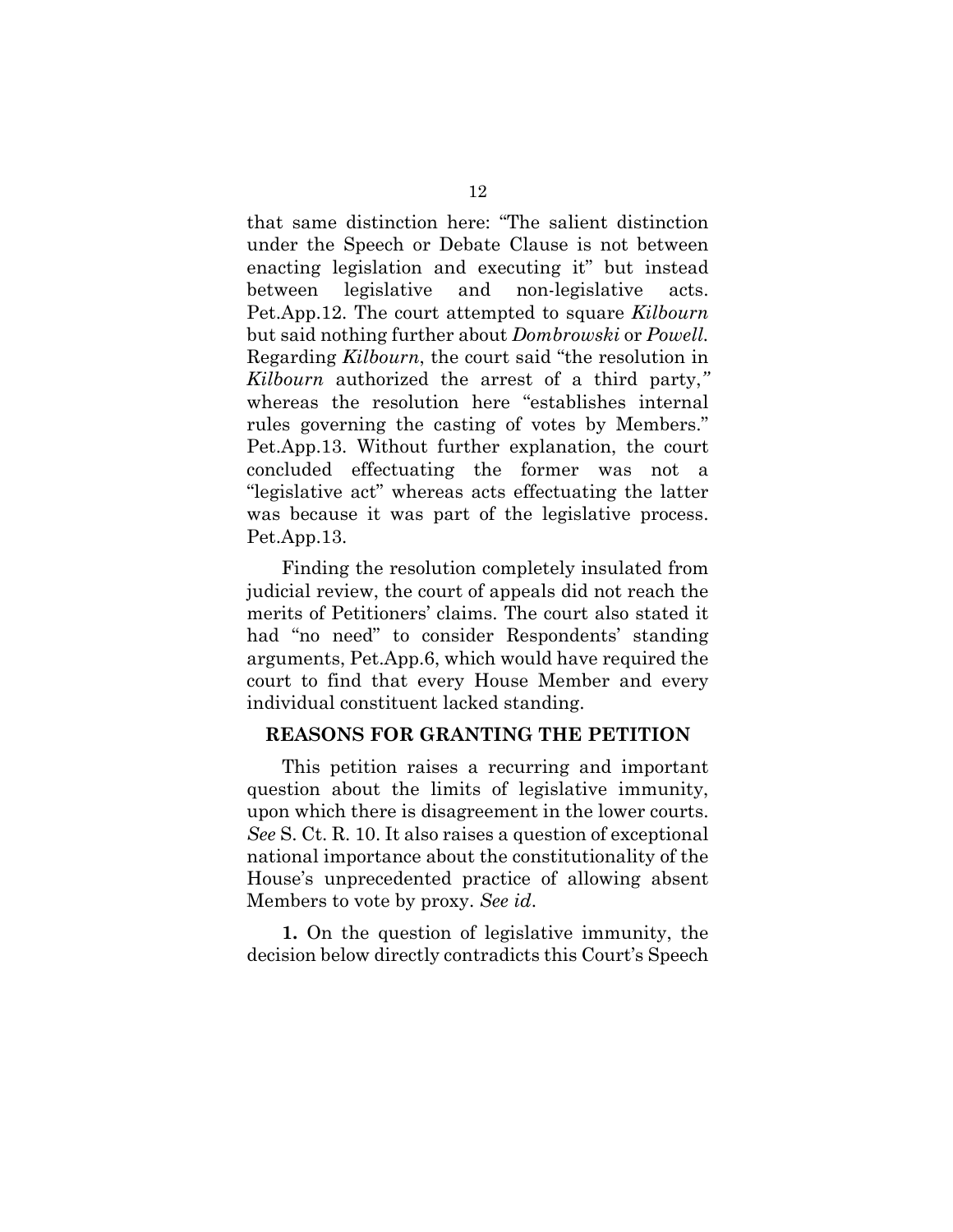or Debate Clause decisions. It also sows further confusion in the lower courts regarding the Clause's limits. The D.C. Circuit concluded that the constitutionality of H. Res. 965 was judicially unreviewable, despite this Court's repeated refrain that "[l]egislative immunity does not, of course, bar all judicial review of legislative acts." *Powell*, 395 U.S. at 503; *see also Gravel v. United States*, 408 U.S. 606, 625 (1972) (legislative immunity is "not allencompassing"). This Court has never deployed the Speech or Debate Clause to insulate resolutions or other enactments from judicial review altogether. Petitioners may challenge the constitutionality of proxy voting in a suit against those who *administer* the proxy voting scheme, just as plaintiffs in *Powell*  and *Kilbourn* could challenge the constitutionality of the resolutions at issue in those cases in actions against House employees. The D.C. Circuit's decision is irreconcilable with these precedents and others.

**2.** The decision below not only gets the Speech or Debate Clause wrong, it does so at the cost of insulating a question of exceptional national importance. The House does not have the last word on whether it may operate *in absentia.* The Constitution does. And when the House "by its rules ignore[s] constitutional restraints or violate[s] fundamental rights," *Ballin*, 144 U.S. at 5, it is "emphatically the province and duty of the judicial department" to say so. *Marbury v. Madison*, 1 Cranch (5 U.S.) 137, 177 (1803); *Kilbourn*, 103 U.S. at 199; *Gravel*, 408 U.S. at 620. Here, multiple constitutional provisions confirm that it is constitutionally illegitimate for absent Members to "do [the] Business" of the House. U.S.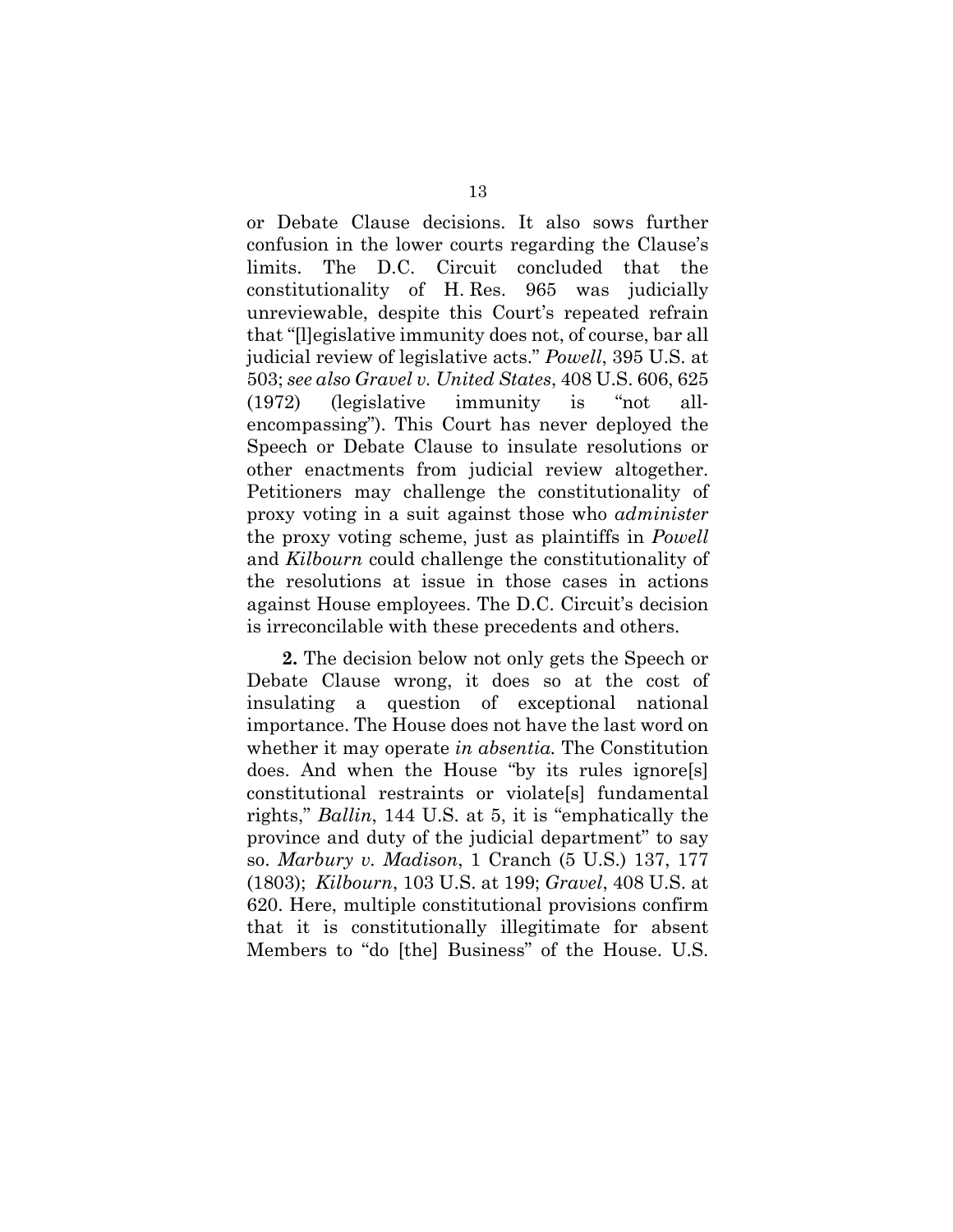Const. art. I, §5. Certiorari is warranted so that the Court can resolve that exceptionally important question.

## **I. The Decision Below Contravenes this Court's Speech or Debate Clause Decisions.**

Certiorari is warranted because the decision below directly contradicts this Court's decisions in *Kilbourn v. Thompson*, 103 U.S. 168 (1880), *Powell v. McCormack*, 395 U.S. 486 (1969), *United States v. Brewster*, 408 U.S. 501 (1972), and others involving the Speech or Debate Clause in three ways. First, it mistakes privileged legislative acts as any acts that are part of the legislative process, Pet.App.9, even though the Clause does not shield every act related to the legislative process. Second, it expressly rejects the well-accepted distinction between privileged acts by legislators (or their aides) and non-privileged acts by congressional employees. Third, it forgets that the Clause historically privileged only official acts of congressmembers, not acts such as proxy voting that are definitionally *ultra vires*.

## **A. The Speech or Debate Clause takes a limited view of privileged acts, while the decision below does not.**

**1.** The Speech or Debate Clause, privileging "any Speech or Debate in either House," "does not … bar all judicial review of legislative acts." *Powell*, 395 U.S. at 503; U.S. Const. art. I, §6. Its scope is narrower, consistent with the Clause's historical origins to "insur[e] the independence of individual legislators." *Brewster*, 408 U.S. at 507. The Clause specifically "insure[s] that legislators are not distracted from or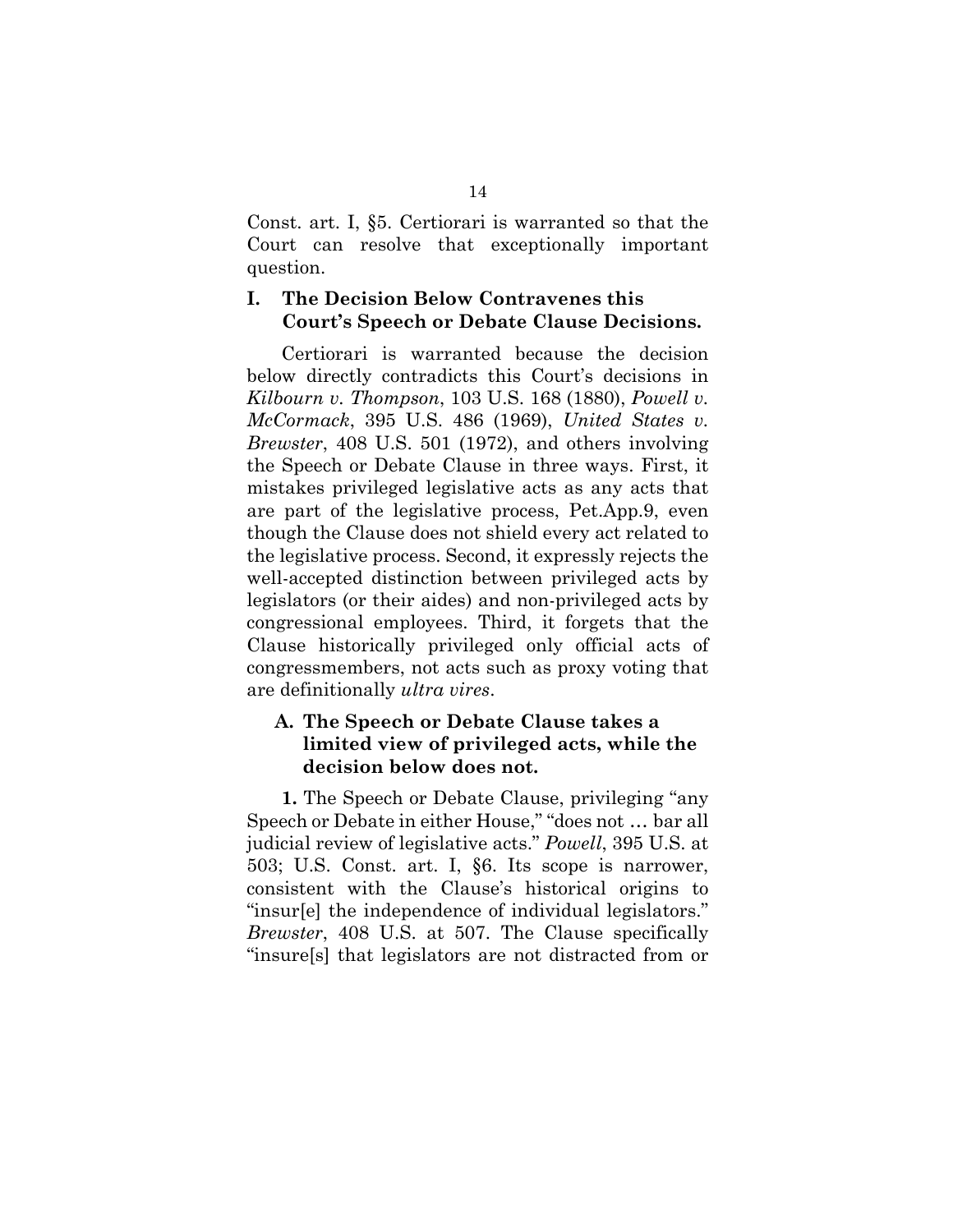hindered in the performance of their legislative tasks by being called into court to defend their actions." *Powell*, 395 U.S. at 505. It therefore cloaks *legislators*  in legislative immunity for their legislative acts. And it sometimes shields the *legislator's staff*, to the extent they are acting in place of the legislator himself. *See Gravel*, 408 U.S. at 618*.* But not always. *See Dombrowski*, 387 U.S. at 85. Careful not to stray too far from the Clause's textual emphasis on "Speech or Debate," a privileged legislative act must be "an integral part of the deliberative and communicative processes" of the Members themselves. *Gravel*, 408 U.S. at 625; *see also, e.g.*, *Bastien v. Office of Senator Ben Nighthorse Campbell*, 390 F.3d 1301, 1319 (10th Cir. 2004) ("'communicative processes' referred to in *Gravel* are only those within Congress itself"). Accordingly, judicial inquiry into legislators' "motives or intentions" or "legislative judgment" is off-limits. *Johnson*, 383 U.S. at 185; *Doe v. McMillan*, 412 U.S. 306, 313 (1973).

The Clause does not, however, cloak everything *related* to legislators' legislative acts in immunity. *See Brewster*, 408 U.S. at 515-16. That would impermissibly "forestall judicial review of legislative action" altogether, contrary to this Court's observation that the Speech or Debate Clause assures "legislative independence, not supremacy." *Powell*, 395 U.S. at 505; *Brewster*, 408 U.S. at 508; *see also Perez v. Mortgage Bankers Ass'n*, 575 U.S. 92, 112-13 (2015) (Thomas, J., concurring in the judgment) (judiciary has an obligation "to provide a judicial check on the other branches"). Taking perhaps the most famous example—even when the House Clerk,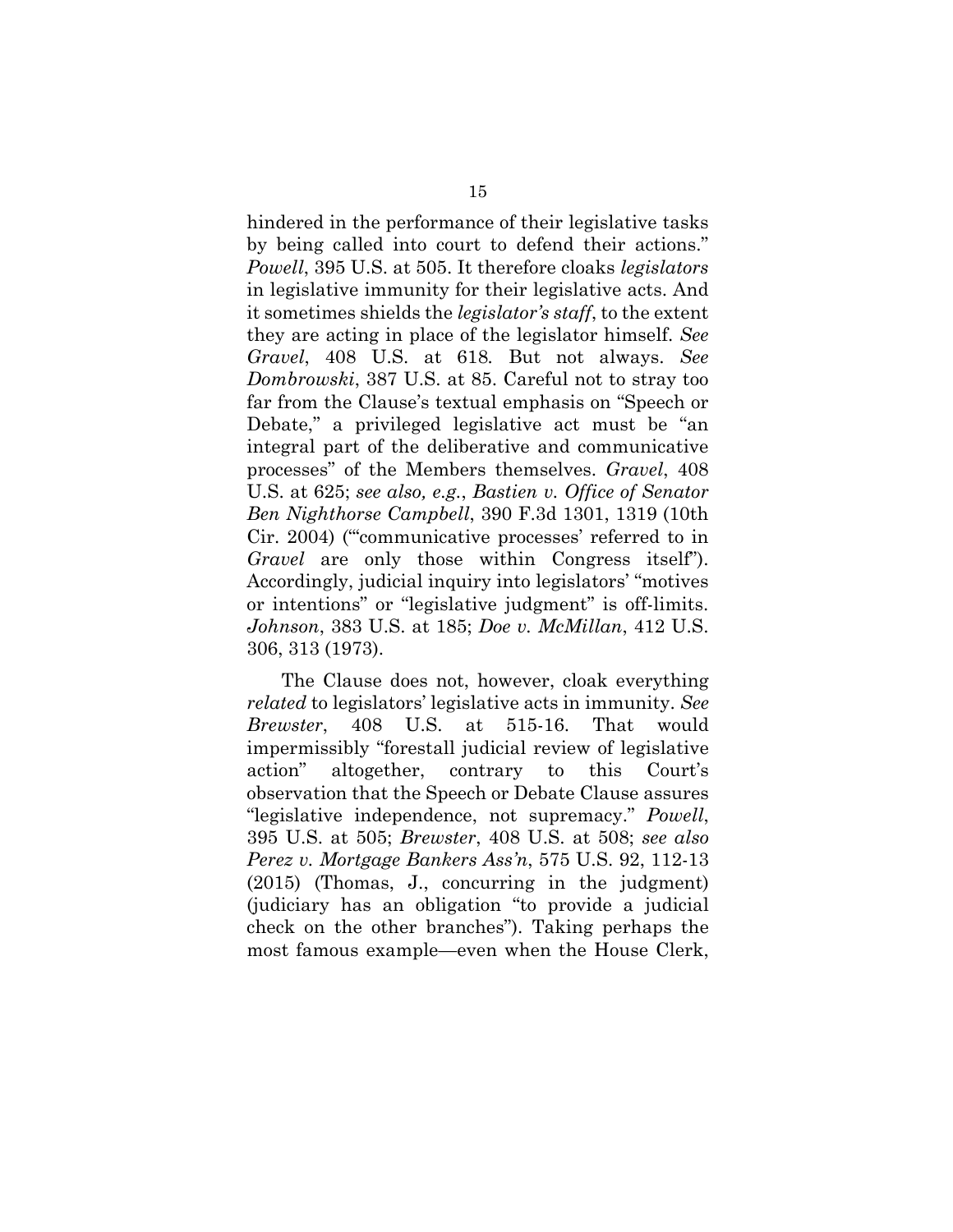the Sergeant-at-Arms, and the Doorkeeper were "acting pursuant to express orders of the House" to keep Representative Adam Clayton Powell from voting, that did "not bar judicial review of the constitutionality of the underlying legislative decision" to exclude him from the House. *Powell*, 395 U.S. at 504. Even when a resolution is "clearly legislative in nature," its constitutionality is reviewable so long as legislators (or their motivations) are not on trial. *Gravel*, 408 U.S. at 618.

**2.** The decision below mistakes true legislative acts, such as a legislator's vote, for everything *related*  to that legislative act of voting. According to the D.C. Circuit, "[T]he 'act of voting' is necessarily a legislative act," so "House rules governing how Members may cast their votes thus concern core legislative acts." Pet.App.8. The premise is correct, but the conclusion immunizing everything related to voting does not follow. "In no case has this Court ever treated the Clause as protecting all conduct relating to the legislative process." *Brewster*, 408 U.S. at 515.

While the legislator's actual "act of voting" is a legislative act, not everything relating to voting is. The legislator's vote is protected as part of the Speech or Debate Clause's protection of an independent legislature. Accordingly, "*how* [a senator] acted, voted, or decided" or what his "motivation for those acts" could not be prosecuted in *Brewster*. *Id.* at 525, 527 (emphasis added). Likewise, a legislator's "motives" for a floor speech were off-limits in *Johnson*. 383 U.S. at 185. But it does not follow that generally applicable voting rules, or those effectuating them, are also off limits. The ministerial acts by the Clerk or Sergeant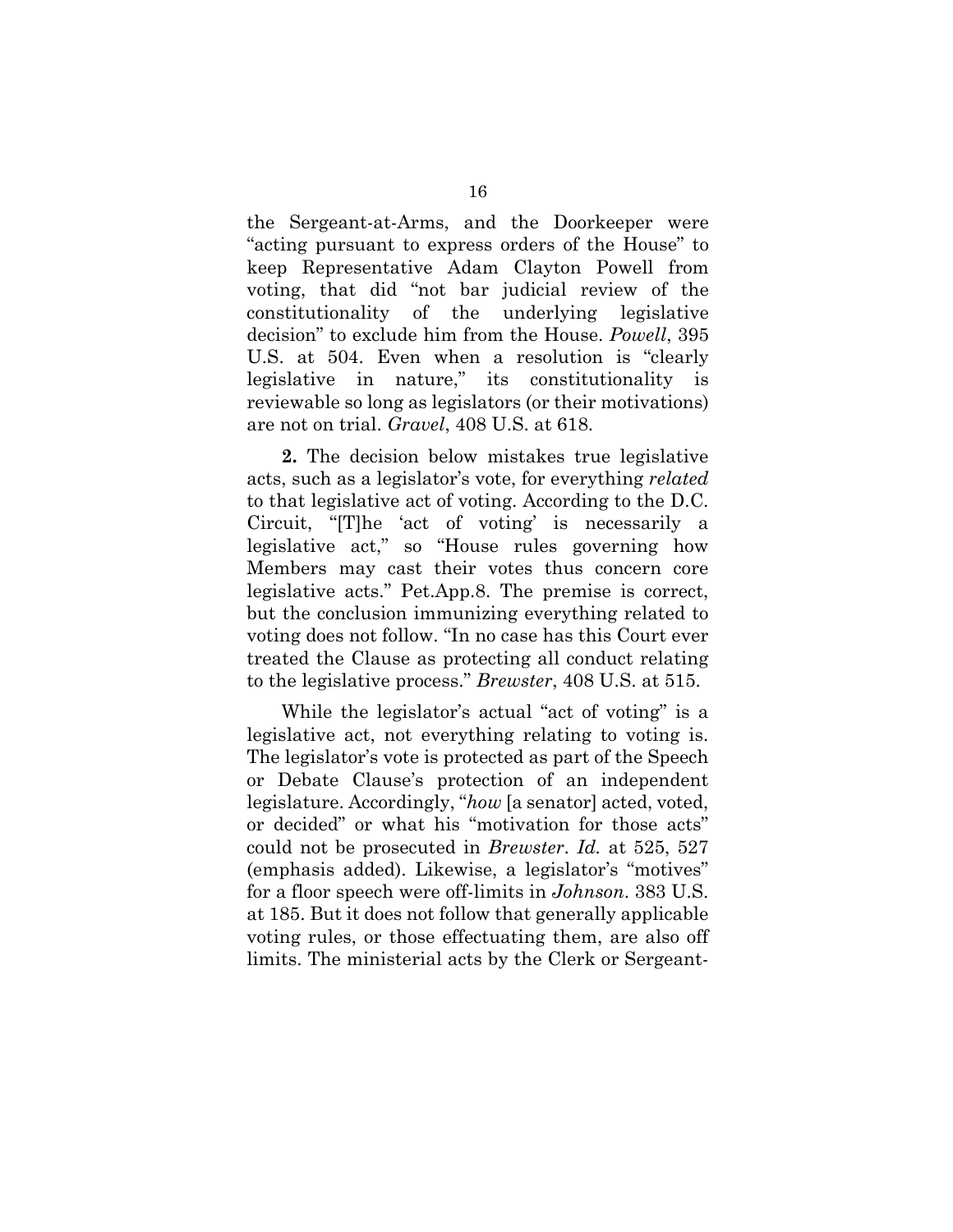at-Arms to effectuate those rules are not acts that are "an integral part of the deliberative and communicative processes" of the Members themselves. *Gravel*, 408 U.S. at 625. The Clerk's acts are, at best, related to the legislator's deliberative process (while the public health declarations by the Sergeant-at-Arms can hardly be called that). Contrary to the decision below, such acts are not themselves legislative acts. They are not immune, even though "related to the legislative process." *Brewster*, 408 U.S. at 516.

## **B. The decision below ignores a whole category of this Court's cases.**

The decision below is irreconcilable with this Court's cases involving congressional employees who are *involved* in the legislative process but who are not themselves performing immune legislative acts. Contrary to the court's leap in logic, Pet.App.8, even if voting itself is "legislative in nature," the deciding question is whether Respondents' actions to facilitate and extend proxy voting are themselves "legislative acts." *See Gravel*, 408 U.S. at 618, 625. Obviously not—the mere existence of a House resolution does not immunize all related actions. *See id.* at 618; *Kilbourn*, 103 U.S. at 202. Not even when they relate to voting. *See Powell*, 395 U.S. at 493. Such cases fall outside the Speech or Debate Clause. They do not put individual Members' votes on trial, nor do they challenge Members' "motives or intentions." *Johnson*, 383 U.S. at 183-85. Indisputably, "relief could be afforded without proof of a legislative act or the motives or purposes underlying such an act." *Gravel*, 408 U.S. at 621.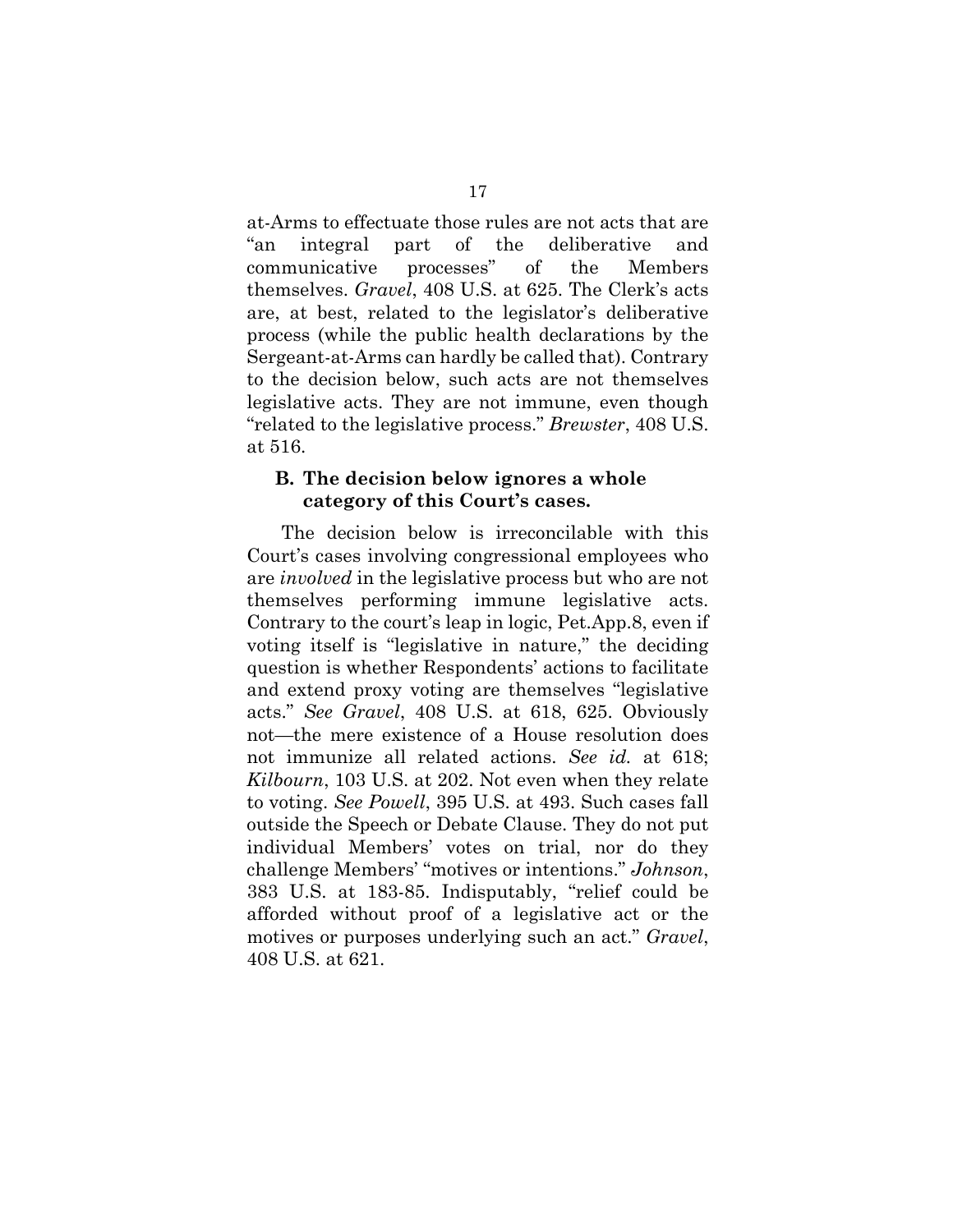For example, in *Kilbourn* the Court considered whether the House could constitutionally order the arrest and imprisonment of a contumacious witness. 103 U.S. at 181-82. Pursuant to a House resolution, the Sergeant-at-Arms arrested the witness. *Id.* at 196. The Sergeant-at-Arms could not escape the suit merely because he acted pursuant to the resolution. *Id.* at 200. Quoting the English case of *Stockdale v. Hansard*, this Court endorsed the distinction between a suit against a House Member for his legislative acts and a suit against a legislative employee for his related acts: "So if the speaker by authority of the House order an illegal act, though that authority shall exempt him from question, his order shall no more justify the person who executed it than King Charles's warrant for levying ship-money could justify his revenue officer." *Id.* at 202.

The decision below is diametrically opposed to *Kilbourn*. The resolution authorizing the arrest in *Kilbourn* "was clearly legislative in nature," no different than the resolution authorizing the proxy voting rule here. *Gravel*, 408 U.S. at 618. The acts taken by the Sergeant-at-Arms were in furtherance of that resolution, just as the acts taken by the Clerk and Sergeant-at-Arms are in furtherance of the resolution here. The D.C. Circuit's attempt to distinguish the two is *ipse dixit*. The court simply declared that the arrest in *Kilbourn* was "not itself a legislative act" whereas the acts at issue here are. Pet.App.13. The court offered no explanation for why the Sergeant-at-Arms's certifying an ongoing public health emergency could possibly be a "legislative act" here but arresting a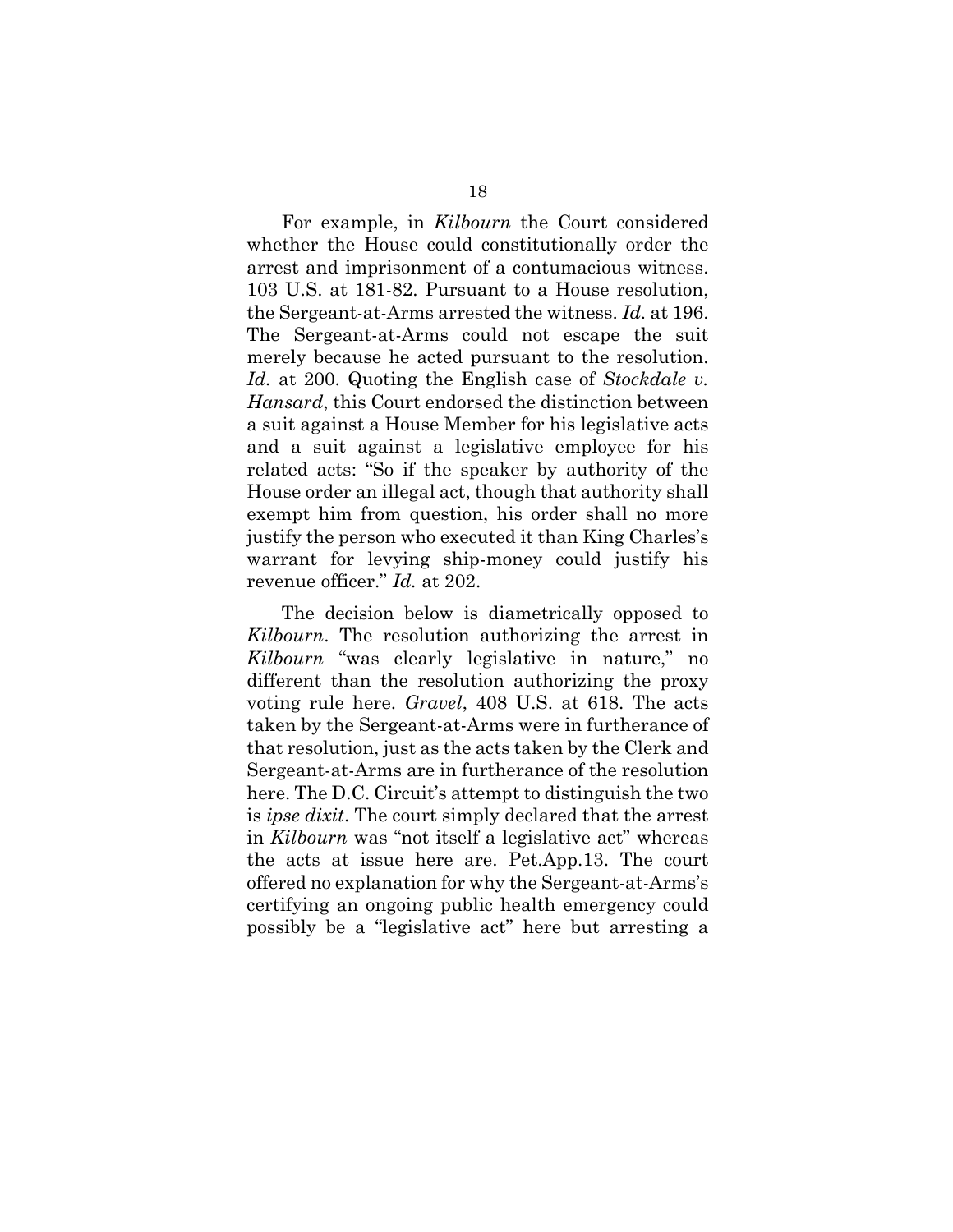witness in contempt of a House proceeding in *Kilbourn* was not. Because there is no explanation.

Similarly in *Powell*, the House passed a resolution forbidding Representative Adam Clayton Powell from taking his congressional seat after Powell misused his committee's funds. 395 U.S. at 489-91. Powell and some of his constituents sought a declaration that the House resolution excluding him was unconstitutional. *Id.* at 493-94. They also sought injunctive relief against the Clerk for refusing to tally his vote, the Sergeant-at-Arms for refusing to pay his salary, and the Doorkeeper for denying him admission to the chamber. *Id.* Even though Powell's exclusion was rooted in a quintessentially legislative act—fellow Members' voting to exclude him—and even though the Constitution empowers the House to determine "qualifications" with the authority to "expel," U.S. Const. art. I, §5, this Court reached the merits of the constitutional claim. *Id.* at 550.

*Powell*, too, stands for the obvious point that the Speech or Debate Clause does not shield all conduct *related* to legislative acts. In *Powell*, the House Members were dismissed, but the Clerk, the Sergeantat-Arms, and the Doorkeeper remained as defendants. *Id.* at 505-06 & n.26 ("[W]e need not decide whether … petitioners would be entitled to maintain this action solely against members of Congress where no agents participated in the challenged action and no other remedy was available."). In this Court's words, "[t]hat House employees are acting pursuant to express orders of the House does not bar judicial review of the constitutionality of the underlying legislative decision." *Id.* at 504.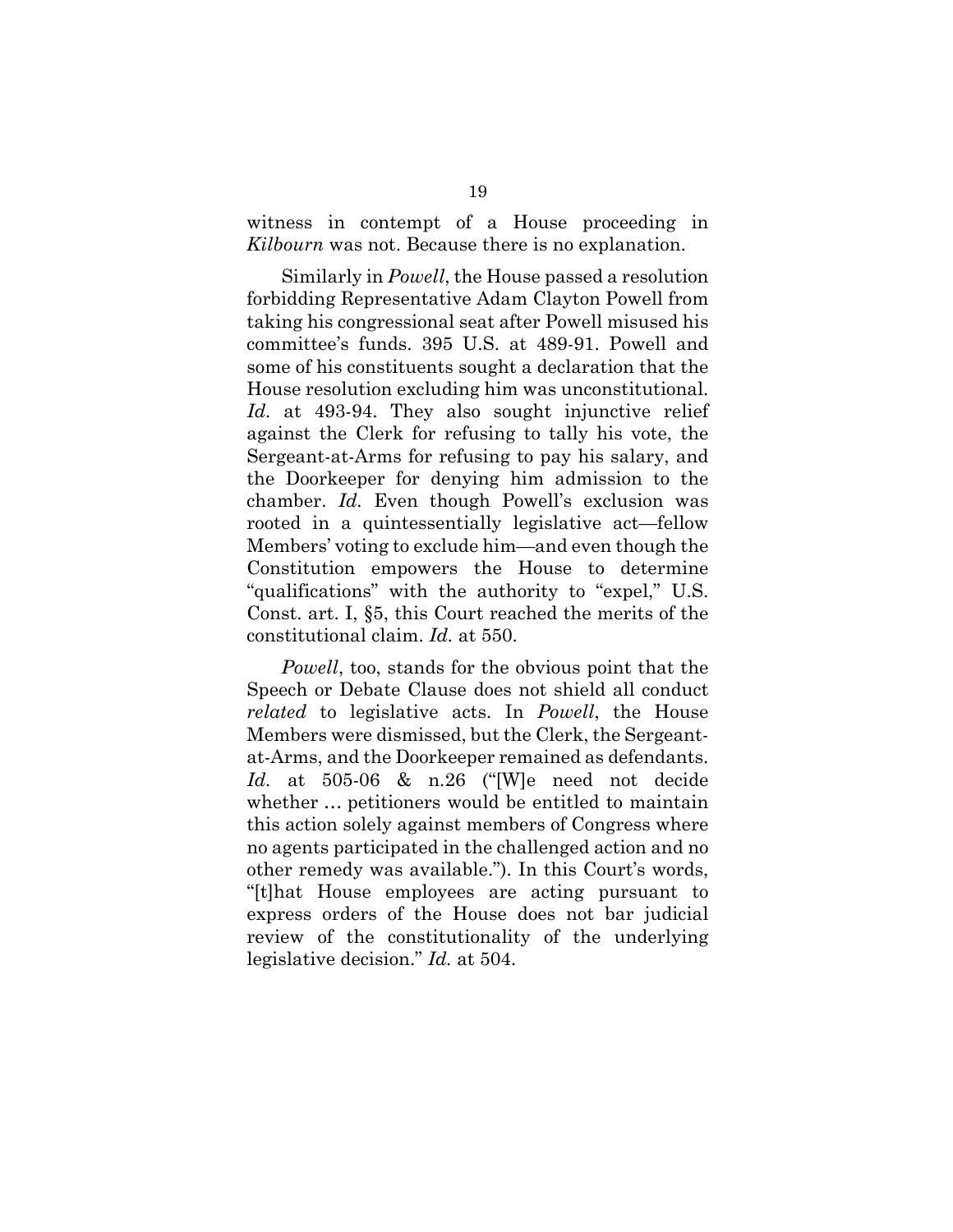*Powell* should have resolved this case. *Powell* refused to dismiss the House employees from the suit even though their conduct was integrally related to Representative Powell's ability to vote and otherwise participate in the legislative process. 395 U.S. at 493. But here, without addressing *Powell*, the D.C. Circuit concluded that "the Clerk's counting and recording of proxy votes [] is itself a legislative act" shielded by the Speech or Debate Clause. Pet.App.13. Counting votes is *related* to legislative acts but is not itself a legislative act (nor is receiving letters or declaring a public health emergency)—*Powell* makes that clear. And while such acts might be part of the legislative process, "[i]n no case" has this Court prophylactically extended the Clause to protect all such acts "relating to the legislative process." *Brewster*, 408 U.S. at 515.

The same distinction re-appears in *Dombrowki*. While a legislator's own aides can claim immunity in limited circumstances, the Court has been more circumspect when non-legislators are defendants. *See Tenney*, 341 U.S. at 378. In *Dombrowski*, counsel for a Senate subcommittee was sued for unlawfully seizing records for a subcommittee meeting. 387 U.S. at 83. He was required to face a trial, even though the subcommittee ratified the subpoenas for the records. *Id.* at 84-85.

And it re-appears again in *Supreme Court of Virginia v. Consumers Union of the United States, Inc.*, 446 U.S. 719 (1980). That case involved the delegation of legislative power to the Virginia court to make disciplinary rules for lawyers. *Id.* at 722. The court was entitled legislative immunity for writing the rules, just as individual legislators would be entitled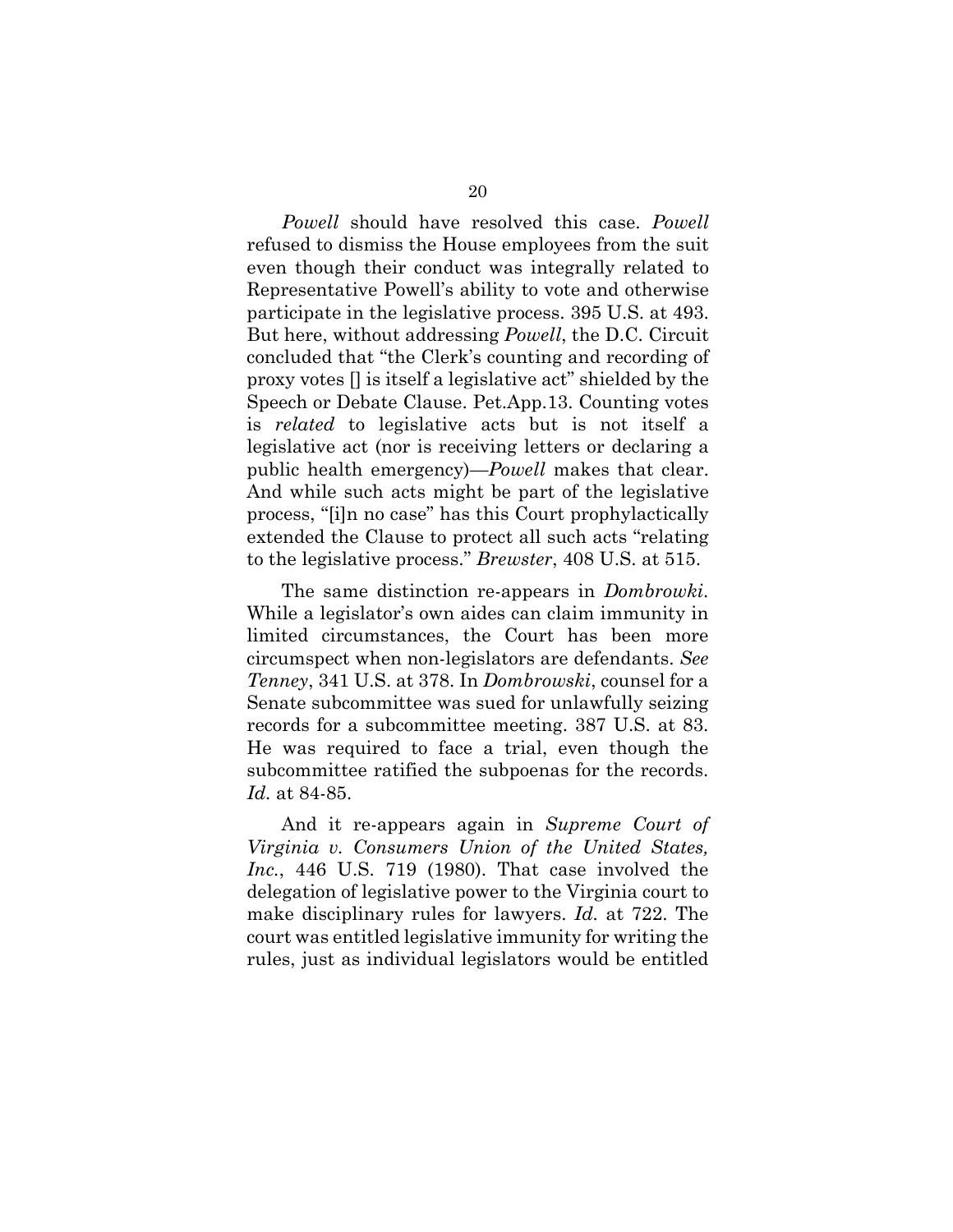immunity for passing a house resolution. *Id.* at 731. But this Court held that the suit could nevertheless proceed because the court also had *enforcement*  authority, and any legislative immunity did not extend to that enforcement authority. *Id.* at 734, 736. Here too—the legislative act of creating the resolution does not foreclose a challenge against those implementing it.

The court of appeals did not grapple with any of these decisions. They compel the opposite result. While legislators cannot be brought to defend themselves for *voting* for the proxy voting rule, those effectuating it can be.

## **C. The decision below has no meaningful limits.**

Finally, the decision below conflicts with the historical understanding of the Speech or Debate Clause in America, as contemporaneously described by the Founders. As Jefferson put it, that privilege was "restrained to things done in the House in a Parliamentary course." *Hutchinson*, 443 U.S. at 125 (quoting Jefferson, *supra*, 20). Members, let alone House employees, did not have any "privilege *contra morem parliamentarium*, to exceed the bounds and limits of his place and duty." *Id.*; *see also Coffin v. Coffin*, 4 Mass. 1, 29-31 (1808) ("to consider every malicious slander … as within [a representative's] privilege, because it was uttered in the walls of the representatives' chamber to another member, but not uttered in executing his official duty, would be to extend the privilege farther than was intended by the people … and would render the representatives' chamber a sanctuary for calumny"). As Justice Wilson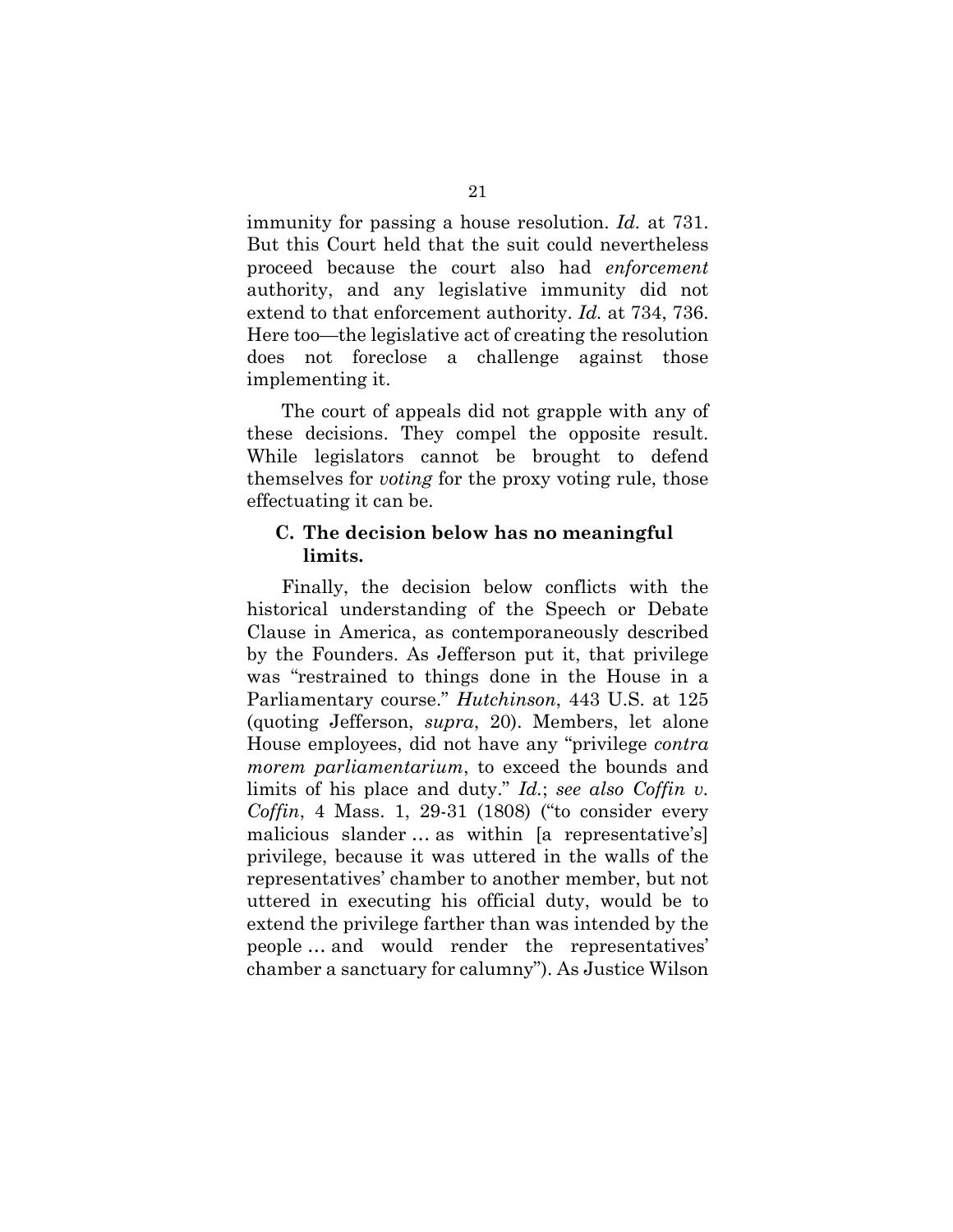explained, those parliamentary powers and corresponding privileges "are defined and ascertained in our constitutions. The arcana of privilege, and the arcana of prerogative, are equally unknown in our system of jurisprudence." *Hutchinson*, 443 U.S. at 125 (quoting Wilson, *supra*, 35); *accord Long v. Ansell*, 293 U.S. 76, 82 (1934) (refusing to shield Senator Huey Long from summons for complaint relating to floor speech). A century later in *Kilbourn*, this Court similarly acknowledged that legislators themselves might engage in conduct that is of such "an extraordinary character" that the Speech or Debate Clause would not shield them from suit: "It is not necessary to decide here that there may not be things done, in the one House or the other, of an extraordinary character, for which the members who take part in the act may be held legally responsible." 103 U*.*S. at 204.

Applied here, proxy voting is definitionally "'*contra morem parliamentarium*, exceed[ing] the bounds and limits of [House Members'] place and duty.'" *Hutchinson*, 443 U.S. at 125. Allowing the House to operate *in absentia* contravenes the Constitution's express requirements for in-person, deliberative congressional bodies. Part III.A, *infra.* The Speech or Debate Clause cannot immunize acts that, by their very nature, render House activity unofficial. *See, e.g.*, *Romer v. Colo. Gen. Assembly*, 810 P.2d 215, 225 (Colo. 1991) ("speech or debate clause does not apply" if procedure not "within the sphere of legitimate activity").

The court below strayed far from this historical limitation. The D.C. Circuit's rule places any "actions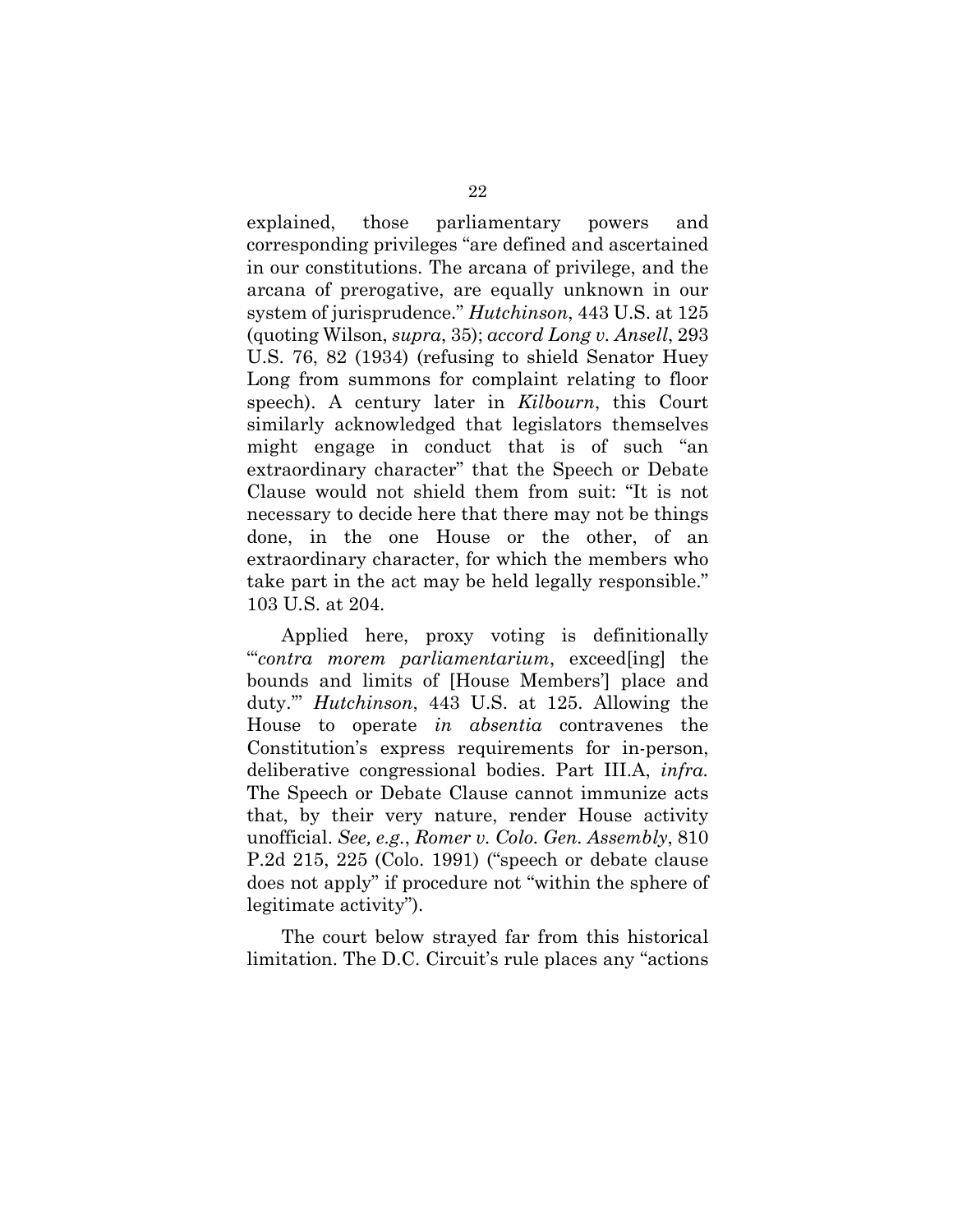related to the casting of votes" beyond review. Pet.App.11. That rule is limitless, permitting any defendant to claim absolute immunity for House procedures violating the Constitution's express limitations. The D.C. Circuit's version of the Speech or Debate Clause would foreclose not only this suit, but also others challenging unmistakably unconstitutional voting schemes. It would foreclose, for example, a constitutional challenge to a proxy voting scheme that permitted Republicans to vote by proxy but not Democrats, or westerners to vote by proxy but not easterners. At argument, Respondents' counsel even agreed that the Speech or Debate Clause ought to foreclose a suit against House employees if the House adopted a voting rule excluding women Members or particular legislators.16 According to the courts below and Respondents here, the Speech or Debate Clause would give Congress the last word on any such schemes—making even the Clerk who records the votes immune. There is no basis in the

<sup>16</sup> CADC Oral Argument 51:12-38 (rejecting suit could be brought against Sergeant-at-Arms to challenge hypothetical rule excluding women). Counsel added, "[T]here would be, very likely, a remedy for a plaintiff … affected … by a law passed and individual members were discriminated against" in a suit against "the Executive Branch, which would be carrying out the law." *Id.* 50:31-58. That contravenes *Powell* and other decisions. And the proffered solution is at odds with this Court's statement in *Ballin.* In a suit against the Executive about an alreadyenacted law, this Court refused to "refer to the journal for the purpose of impeaching a statute properly authenticated and approved, and then supplement and strengthen that impeachment by parol evidence that … other facts existed which, if stated on the journal, would give force to the impeachment." 144 U.S. at 4.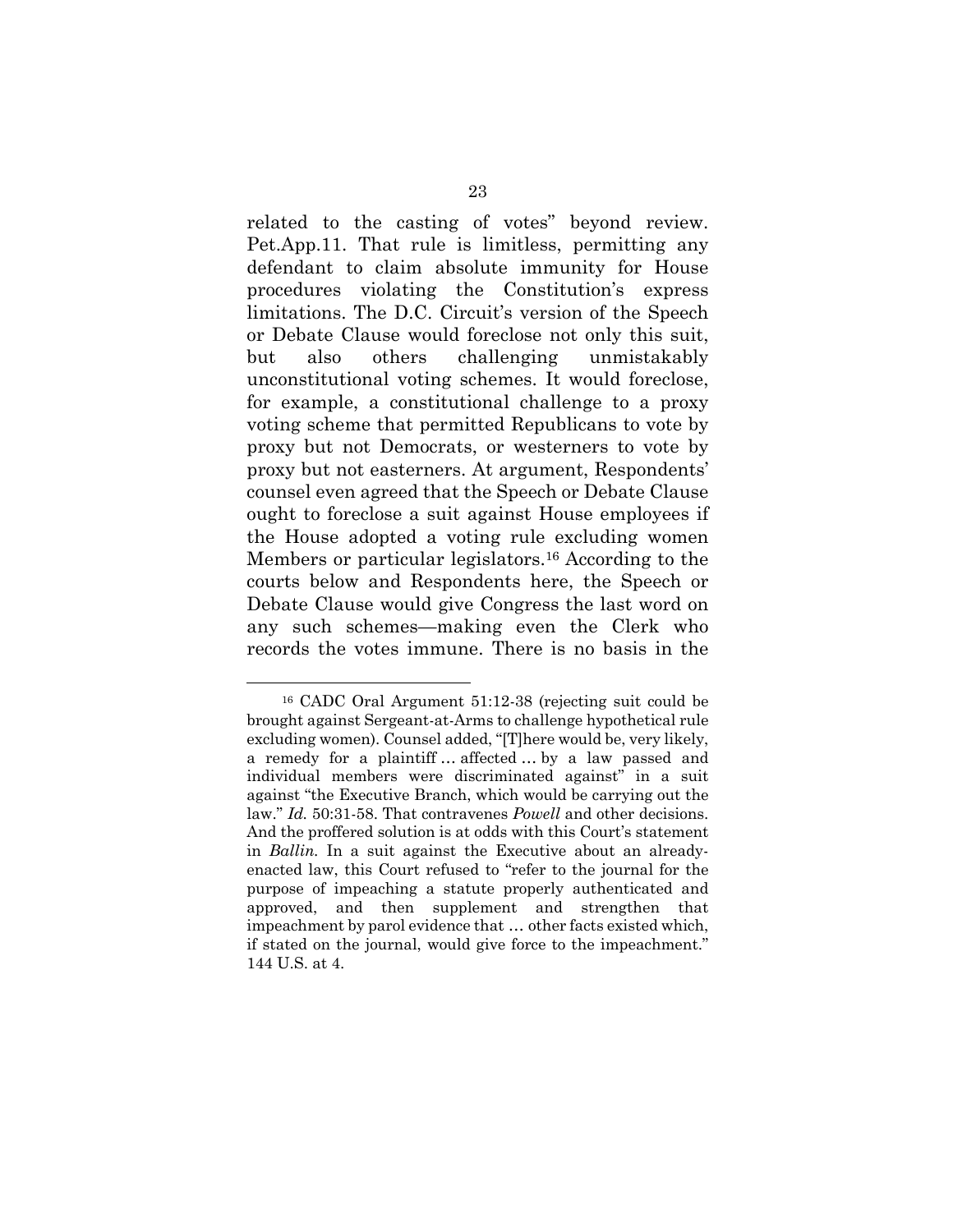Clause's text or history to support such a radical rewriting of our separation of powers. There is no derivative immunity for resolutions so far exceeding Congress's constitutional bounds. *See Hutchinson*, 443 U.S. at 125; *Kilbourn*, 103 U.S. at 202.

#### \* \* \*

The decision below errs by treating any acts related to the legislative process as immune "legislative acts." Pet.App.8-9, 11. That is not and has never been the rule. *See Brewster*, 408 U.S. at 515. The House employees fall well outside of the Speech or Debate Clause's reach, no different than the Sergeantat-Arms in *Kilbourn* or the Clerk, Doorkeeper, and Sergeant-at-Arms in *Powell*. Nor can any Respondent claim derivative immunity for a resolution that so far exceeds the bounds and limits of the House. *Hutchinson*, 443 U.S. at 125.

## **II. The Decision Below Sows Confusion Among the Lower Courts About the Speech or Debate Clause's Scope.**

Certiorari is also warranted because the decision below deepens disagreement among the lower courts when it comes to defining "legislative acts." This case is an excellent vehicle to resolve that confusion.

## **A. The decision below conflicts with other lower court decisions.**

**1.** The D.C. Circuit and the First Circuit (relying on the D.C. Circuit) have taken an overly broad view of the Speech or Debate Clause's scope. The decision below relies on and repeats an error from *Consumers Union*, 515 F.2d at 1341*.* While this Court has limited "legislative acts" to those "integral" to the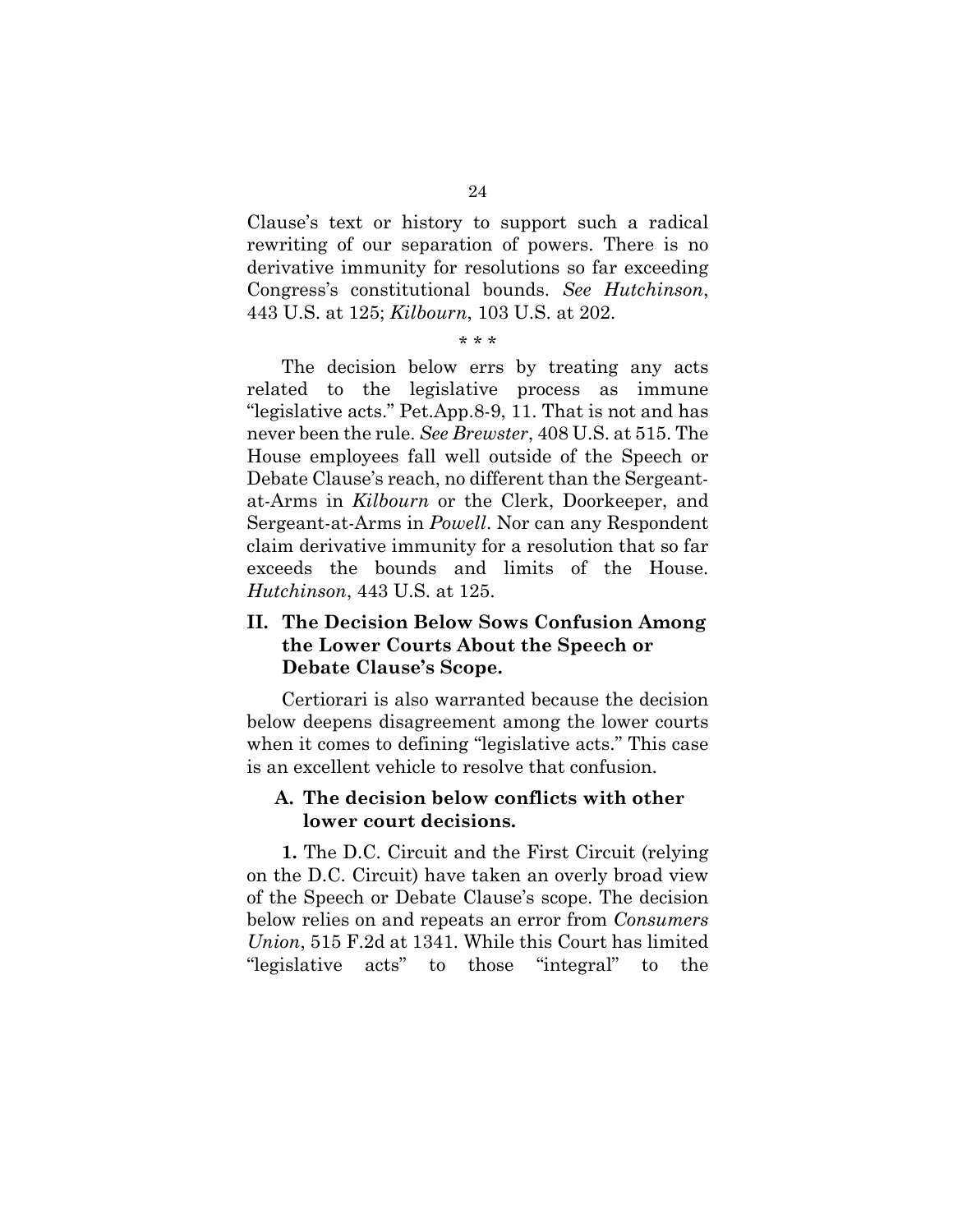"deliberative or communicative processes" of Members themselves, *Gravel*, 408 U.S. at 625, the D.C. Circuit in *Consumers Union* and other decisions immunized acts "integral" to the legislative process in general. Pet.App.9 (rule "integrally part of the legislative process"); *Consumers Union*, 515 F.2d at 1350 (press passes "were an integral part of the legislative machinery").

Relying on *Consumers Union*, the First Circuit adopted the D.C. Circuit's overbroad conception of "legislative acts" in *National Association of Social Workers v. Harwood*, 69 F.3d 622, 632-33 (1st Cir. 1995). In a suit brought against the Rhode Island House Speaker and the Doorkeeper to challenge a House rule, the First Circuit decided that both were immune because they "did nothing more or less than to interpret and enforce" the rule. *See id.* at 631. Relying on *Consumers Union*, the court stated, "We are not alone in our view of a legislature's House as its castle." *Id.* at 632. Judge Lynch dissented, explaining that "[t]here is no immunity for practices that simply relate to legislative activities." *Id.* at 639. The dissent concluded that "legislative immunity does not reach enforcement of the House Rule because such enforcement is not 'an integral part of the *deliberative* and *communicative* processes'" of the House even though it might affect the "legislative process" more broadly. *Id.* at 640 (emphasis added).

**2.** The Tenth Circuit, on the other hand, took a narrower view of "legislative acts" in *Bastien v. Office of Senator Ben Nighthorse Campbell*, 390 F.3d 1301 (10th Cir. 2004). The court rejected the argument that personnel decisions are "'legislative acts'" under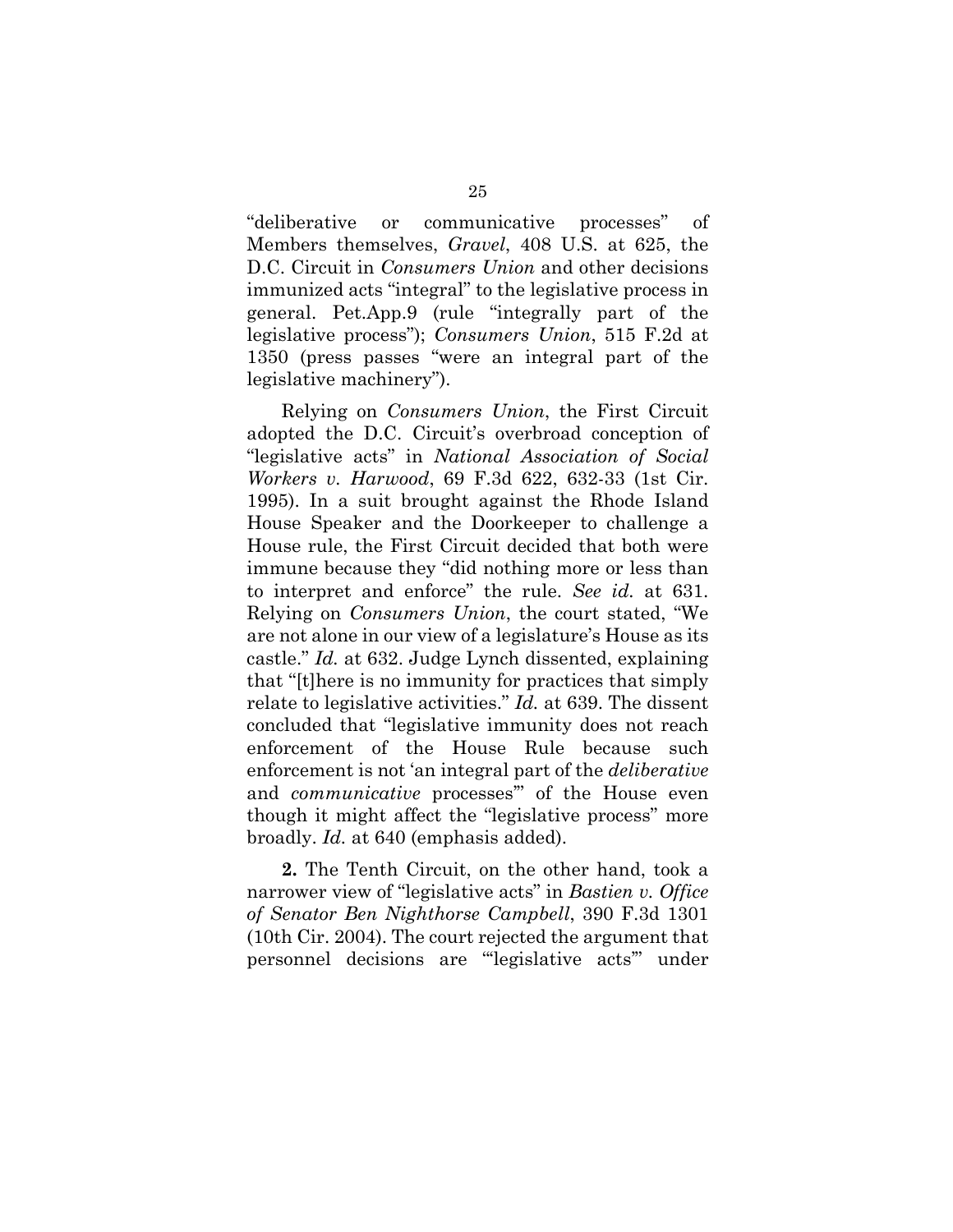*Gravel*'s umbrella, even if the fired employee's duties were an "'integral part of the legislative process.'" *Id.*  at 1318-19.17 The Court rejected that a staffer's discussions with constituents made her an alter ego of the senator: privileged "'communicative processes' … are only those within Congress itself." *Id.* at 1319. Here too, the Clause privileges the votes cast in Congress itself, not House employees' acts related to voting. *Accord id.* at 1315 ("even if there had been a legislative act—say, a committee resolution directing a discriminatory action against Plaintiff, only the vote itself would be protected").

Relying on this Court's precedents, state supreme courts have likewise distinguished between true legislative acts and the legislative process more generally. In *Sweeney v. Tucker*, 375 A.2d 698 (Pa. 1977), the Pennsylvania Supreme Court considered claims about a legislator's unlawful expulsion. *Id.* at 497-98. The House comptroller (who had stopped paying the legislator's salary) was one of the named defendants. *Id.* at 503. The court rejected the comptroller's Speech or Debate Clause defense. *Id.* at 506-07; *see also id.* at 503-05 (equating Pennsylvania Speech or Debate Clause with federal clause). The

<sup>17</sup> The Tenth Circuit specifically criticized the D.C. Circuit's decision in *Browning v. Clerk*, 789 F.2d 923 (D.C. Cir. 1986). *Fields v. Office of Eddie Bernice Johnson*, 459 F.3d 1 (D.C. Cir. 2006) (en banc), later overruled *Browning.* But *Fields* was only a temporary and only partial course correction. The decision below returns to the overbroad conception that anything *related* to the legislative process is immune. *See* Pet.App.8-9, 11; *cf. Fields*, 459 F.3d at 32 (Brown, J., concurring in the judgment) (criticizing "hypothesiz[ing] long cause-and-effect chains by which remote events somehow affect legislative decisions").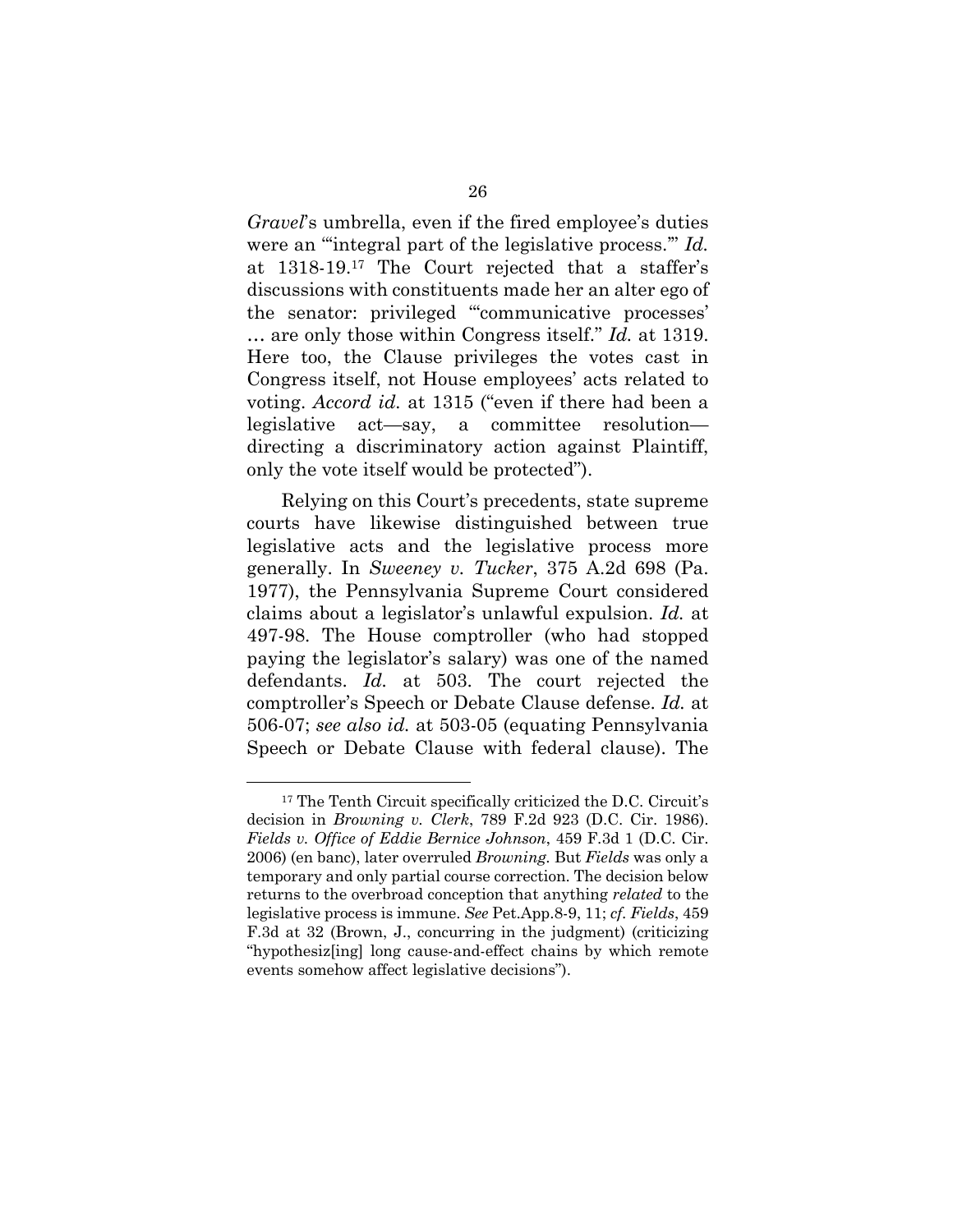court concluded that "[e]ven where an action against a legislator is barred by the Speech or Debate Clause, legislative employees who participate in unconstitutional activity are responsible for their actions," even though they "are acting pursuant to express orders of the legislature." *Id.* at 506 (citing *Powell* and *Kilbourn*). Similarly, in *Baker v. Fletcher*, 204 S.W.3d 589 (Ky. 2006), citizens filed a complaint alleging that the general assembly failed to enact a constitutionally required balanced-budget bill. *Id.* at 591. The court explained that assembly members could not be defendants, but that the plaintiffs "could have named the Clerk of each House (for certifying the passage of the budget bill) or any other official actor who took part in the process." *Id.* at 596.

Finally, state courts have rejected Speech or Debate Clause defenses in cases challenging the constitutionality of a legislative body's generally applicable rules or practices. For example, the Colorado Supreme Court rejected legislators' arguments that its veto procedure was immune, even though such procedures were intrinsic to the legislative process. *Romer*, 810 P.2d at 224-25. The court concluded that when "an action challenges the constitutionality of the procedure employed to enact the legislation, it is incumbent on the judiciary to resolve whether the challenged actions fall within the sphere of legitimate legislative activity. If not, the speech or debate clause does not apply." *Id.* at 225; *accord Powell*, 395 U.S. at 506 (courts are "competent and proper … to consider whether … legislature's[] proceedings are in conformity with the Constitution and laws"). Similarly, Pennsylvania plaintiffs alleged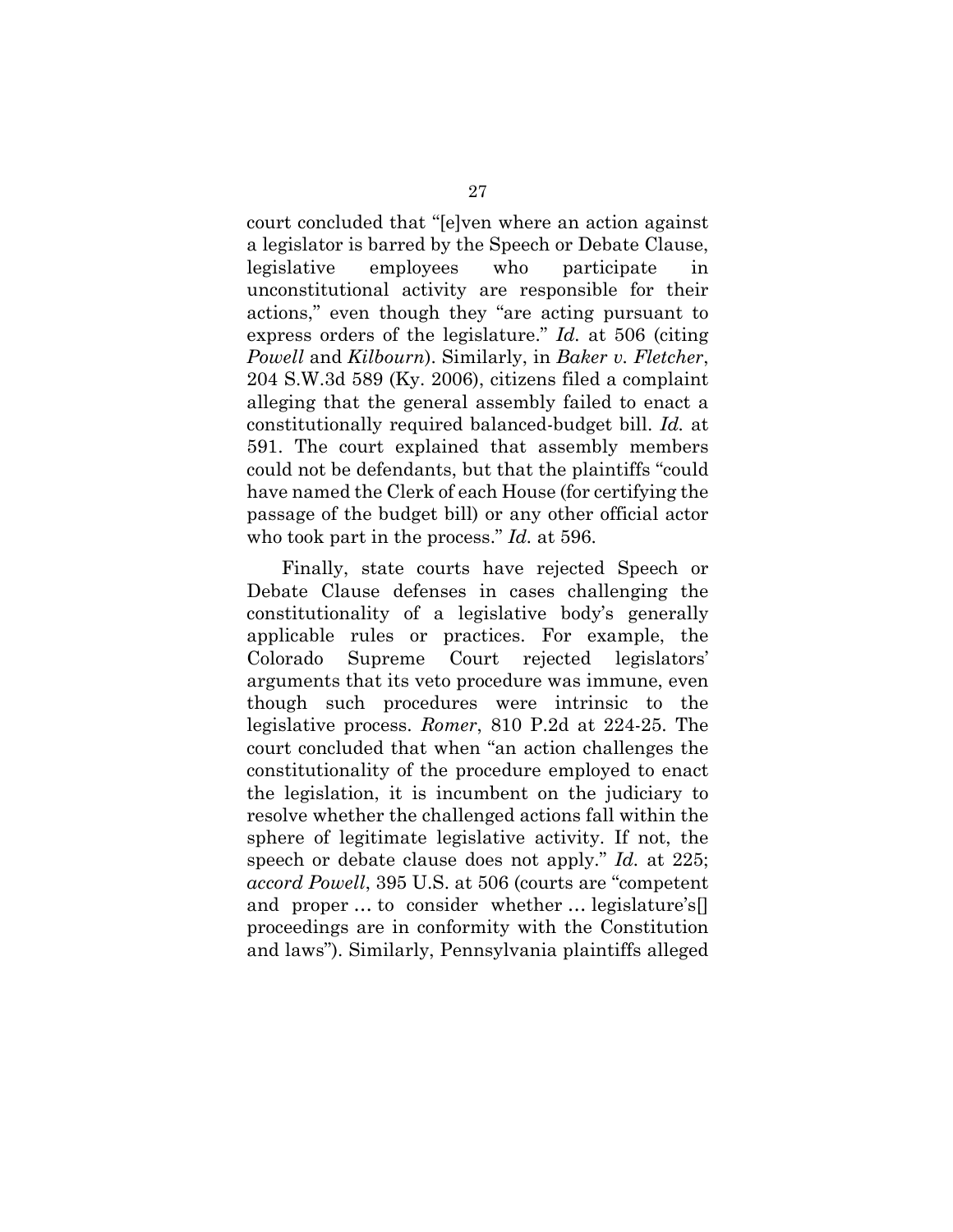that the general assembly violated the constitution when enacting a bill in *Pennsylvania AFL-CIO v. Commonwealth*, 691 A.2d 1023, 1025 (Pa. Commw. Ct. 1997) (en banc), *aff'd* 757 A.2d 917 (2000). Likening the case to *Powell*, the court explained that the action was not barred by Pennsylvania's Speech or Debate Clause analog. *Id* at 1034*; accord Williams v. State Legis. of Idaho*, 722 P.2d 465 (Idaho 1986) (action by state auditor against legislature for failure to appropriate funds).

## **B. This case is a ready vehicle for clarifying the Speech or Debate Clause's limits.**

This case is an excellent vehicle for the Court to clarify its previous formulations describing the Speech or Debate Clause's scope.18 The D.C. Circuit has seized on broader *dicta*, while other courts have

<sup>18</sup> *See, e.g.*, *United States v. Helstoski*, 442 U.S. 477, 489 (1979) (protecting "acts that occur in the regular course of the legislative process" and "the motivation for those acts" and "preclud[ing] any showing of how [a legislator] acted, voted, or decided" (quotation marks omitted)); *Gravel*, 408 U.S. at 625 ("The heart of the Clause is speech or debate in either House. Insofar as the Clause is construed to reach other matters, they must be an integral part of the deliberative and communicative processes by which Members participate in committee and House proceedings with respect to the consideration and passage or rejection of proposed legislation or with respect to other matters which the Constitution places within the jurisdiction of either House."); *Brewster*, 408 U.S. at 512 ("Clause prohibits inquiry only into those things generally said or done in the House or the Senate in the performance of official duties and into the motivation for those acts."); *Johnson*, 383 U.S. at 180 ("[A] charge ... that the Congressman's conduct was improperly motivated ... is precisely what the Speech or Debate Clause generally forecloses from executive and judicial inquiry.").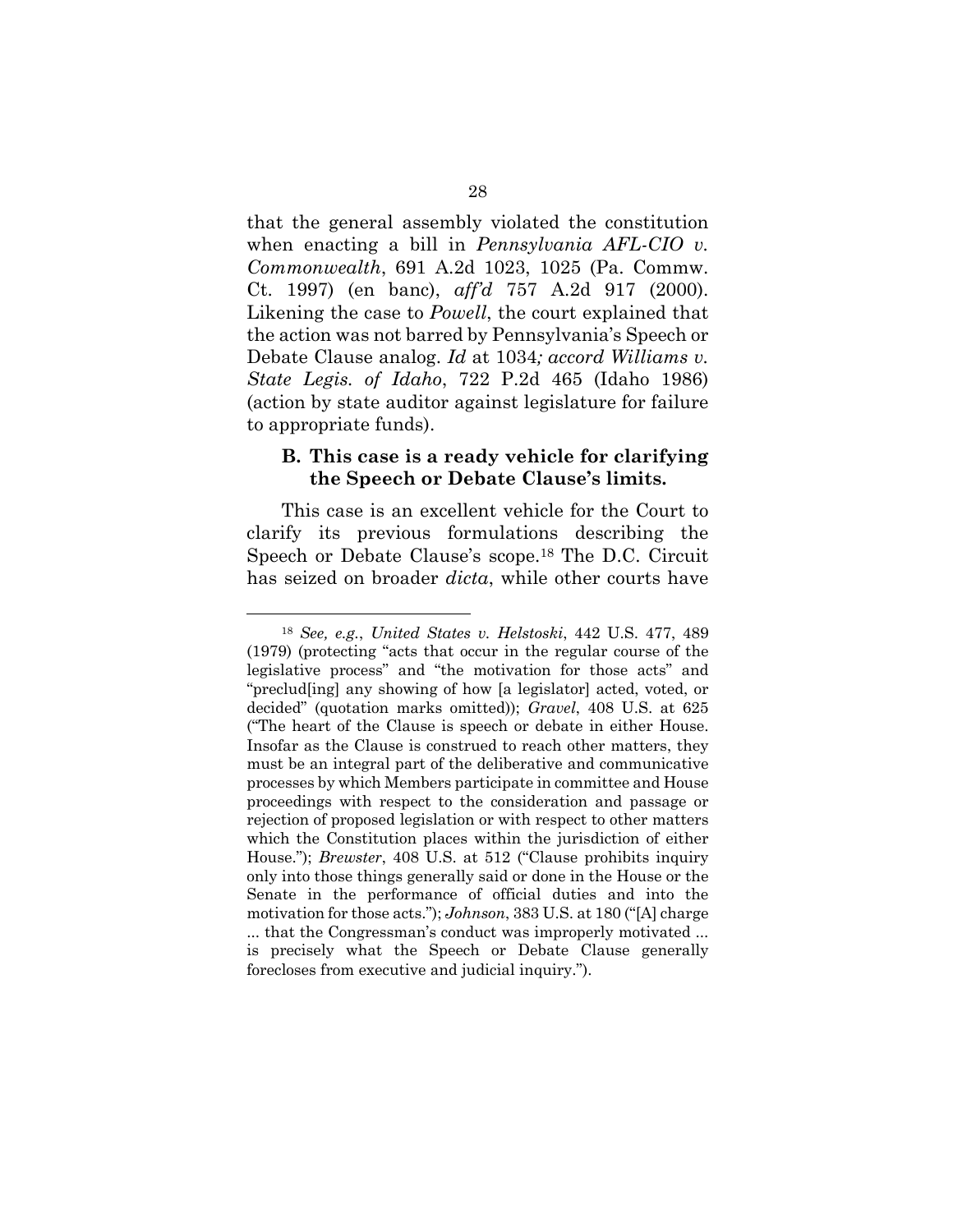abided by the Clause's historically rooted limits. The diverging approaches warrant this Court's clarification.

Both questions presented in this case touch on the Clause's meaning, and both are pure questions of law. Respondents raised only one other defense below, arguing that Petitioners lacked standing. Understandably, neither court decided that question. *See* Pet.App.6, 30. Doing so would have required finding that *both* the Members *and* the individual constituents lacked standing. There would have been no basis for such a decision. *See, e.g.*, *Bender v. Williamsport Area Sch. Dist.*, 475 U.S. 534, 544 n.7 (1986); *Coleman v. Miller*, 307 U.S. 433, 438 (1939); *see also, e.g.*, *Dep't of Commerce v. U.S. House of Representatives*, 525 U.S. 316, 331-32 (1999) (constituent standing); *Michel v. Anderson*, 14 F.3d 623, 625-26 (D.C. Cir. 1994) (same). The Speech or Debate Clause question is thus ripe for this Court's review.

## **III. The Constitution Does Not Permit the House to Operate** *in Absentia.*

 Certiorari is also warranted given the exceptional importance of the underlying issue—whether the House may "do Business" with Members casting votes *in absentia.* U.S. Const. art. I, §5. The proxy voting scheme changes the very nature of the House from a face-to-face, deliberative body to an absent one. It also taints every bill. But once recorded in the House Journal, the *ultra vires* proxy votes cannot be undone. *See Ballin*, 144 U.S. at 4.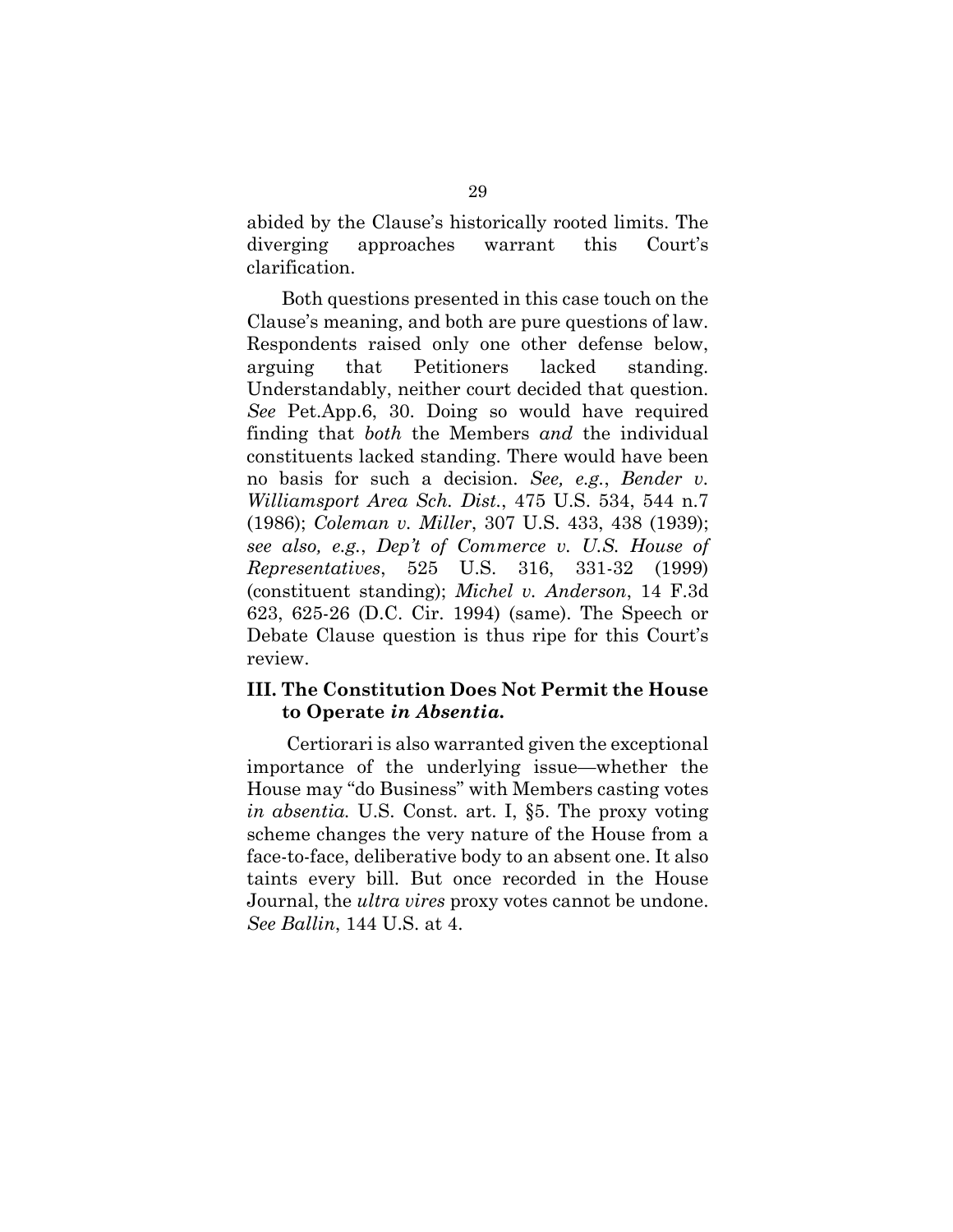The House is free to make its own rules, but only within the Constitution's limits. *Id.* at 5; *Michel*, 14 F.3d at 627 ("There are limitations to the House's rulemaking power, and Art. I, §2 is such a limit."). When the House exceeds these limits, "the legality of its action" is subject to judicial review. *Kilbourn*, 103 U.S. at 199.

To say otherwise endorses congressional supremacy. Congress does not "possess directly or indirectly, an overruling influence over the other[ branches] in the administration of their respective powers." Federalist No. 48, 305 (Madison) (Rossiter). For example, no one would seriously doubt this Court's power to tell Congress that it misunderstood "commerce" in enacting legislation exceeding its commerce clause power. *See, e.g.*, *United States v. Lopez*, 514 U.S. 549 (1995); U.S. Const. art. I, §8. Nor could Congress seat a 29-year-old in the Senate; even though the Constitution empowers each House as "the Judge of the … Qualifications of its own Members," Article I no less requires that Senators meet the Constitution's age requirements. U.S. Const. art. I, §3, cl. 3, §5, cl. 1.

Here too, it is well within this Court's power to ask whether the House's proxy voting rule has run afoul of Article I's express limitations. *See Ballin*, 144 U.S. at 5; *see also Perez*, 575 U.S. at 112-13, 118 (Thomas, J., concurring in the judgment). The Constitution answers that question with a resounding yes. As does the unbroken tradition of in-person voting.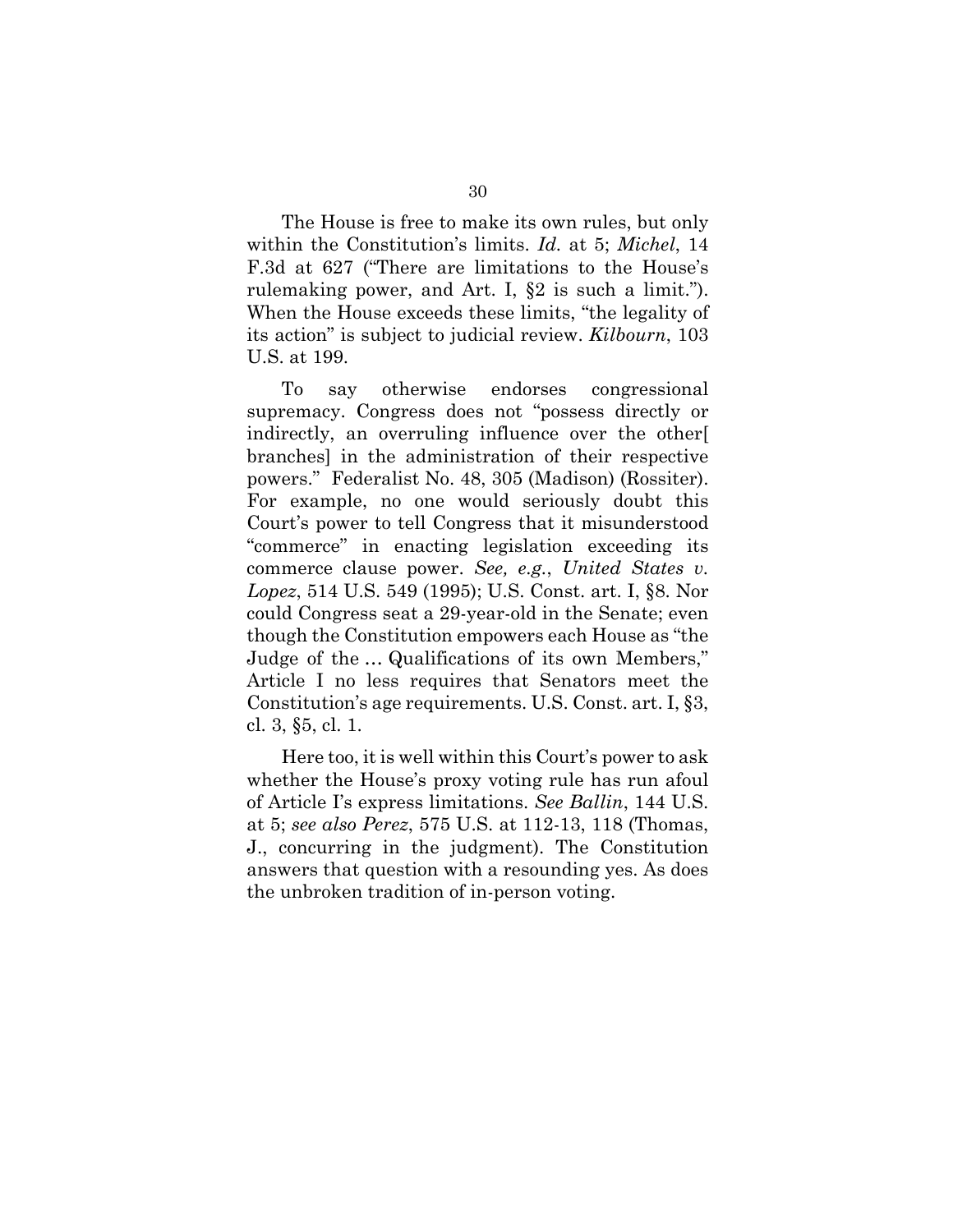### **A. Constitutional text prohibits absentee voting.**

The Constitution requires Congress to meet in person. For starters, the word "Congress" itself meant "[a] meeting" at the time of the Founding, meaning an "assembly" or coming "face to face."<sup>19</sup>

Article I's Quorum Clause contains an express limitation that the House must have a "Quorum to do Business." U.S. Const. art. I, §5. In context, the Quorum Clause plainly requires physically present Members:

Each House shall be the Judge of the Elections, Returns and Qualifications of its own Members, and a Majority of each shall constitute *a Quorum to do Business*; but a smaller Number may adjourn from day to day, and may be authorized to *compel the Attendance of absent Members*, in such Manner, and under such Penalties as each House may provide.

Id. (emphases added). The power to "compel the Attendance of absent Members" would make little sense if the Constitution did not require physical attendance. Members therefore cannot be "present" by

<sup>19</sup> 1 Samuel Johnson, A Dictionary of the English Language (4th ed. 1773), bit.ly/31DuXkE; *see also id.* (defining "congressive," deriving from Congress, as a "[m]eeting; encountering; coming together"); 2 Samuel Johnson, A Dictionary of the English Language (4th ed. 1773), bit.ly/31BN3TZ; *accord* U.S. Const. art. I, §2 ("Enumeration shall be made within three Years after *the first Meeting* of the Congress…." (emphasis added)).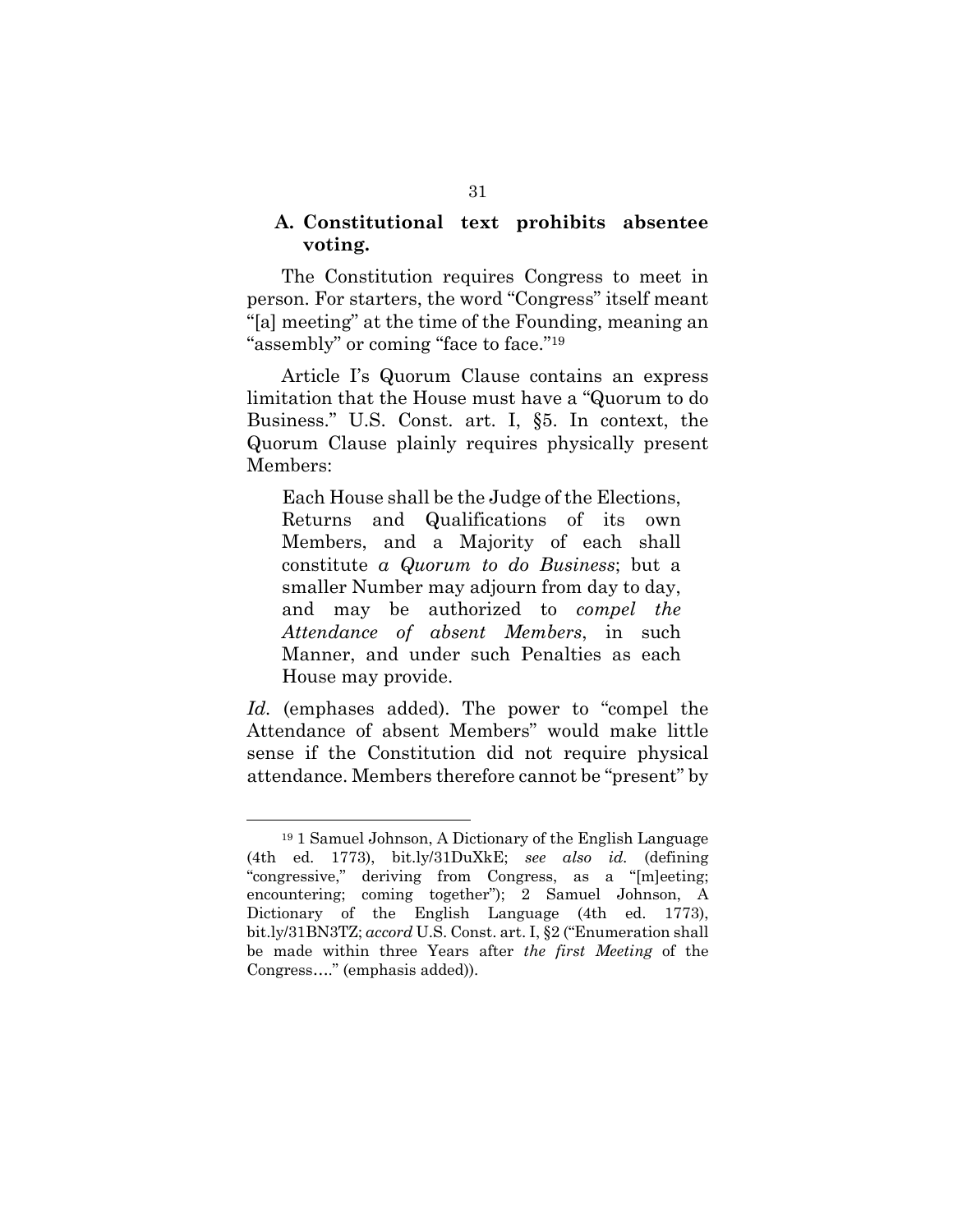proxy. That constitutional requirement marks the outer limit of the House's power to decide how it will record a quorum. *See Ballin*, 144 U.S. at 5. The constitutional minimum requires physical "presence of a majority." *Id.* at 6; *accord N.L.R.B. v. Noel Canning*, 573 U.S. 513, 554 (2014) (discussing "duty of attendance"); *Christoffel v. United States*, 338 U.S. 84, 89 (1949) ("quorum" in House proceedings requires "actual[] physical[] presen[ce]").

Other constitutional provisions further confirm that House Members must be physically present. Article I, §4 requires Congress to "assemble" at least once per year, where "assemble" meant "[t]o bring together into one place" or "congregated."<sup>20</sup> *See also*  U.S. Const. art. I, §5, cl. 4 (no adjournment "to any other Place than that in which the two Houses shall be sitting"); U.S. Const. art. II, §3 (discussing convening and adjourning Congress).

Similarly, the privileges granted by Article I, §6 require physical presence. Members are privileged from arrest "during their *Attendance* at the Session of their respective Houses, and *in going to and returning from the same.*" U.S. Const. art. I, §6, cl. 1 (emphasis added). The privilege—specific to "going" to the House and "returning" home—makes no sense if Members stay home to vote. Similarly, it would make little sense for the Constitution to privilege words spoken "*in* either House," with the added protection that such words "shall not be questioned *in any other Place*," if

<sup>20</sup> 1 Samuel Johnson, *supra*; 1 Noah Webster, An American Dictionary of the English Language (1828), bit.ly/3cCDTd2 ("To meet or come together; to convene, as a number of individuals").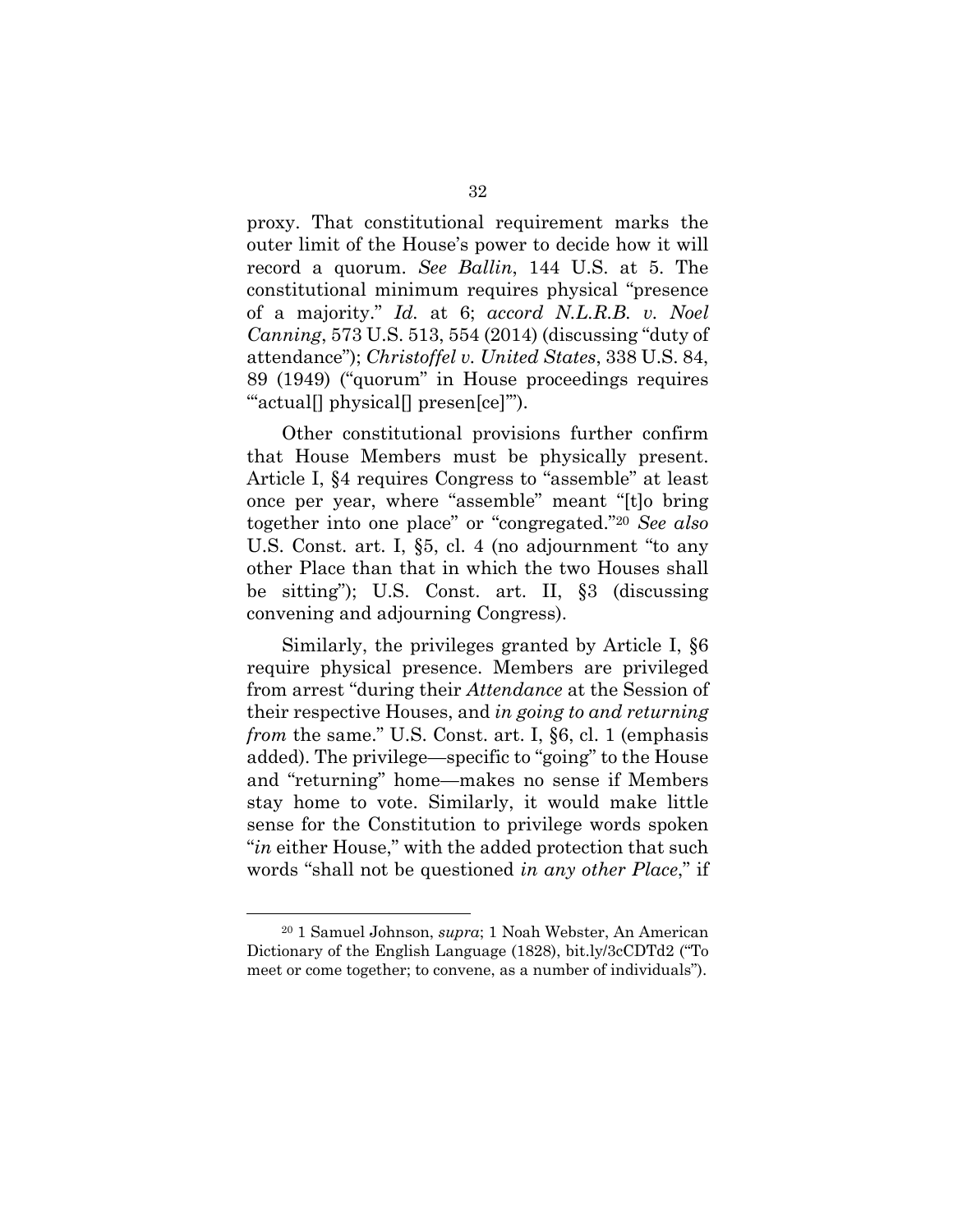physical presence were not required. *Id.* (emphasis added). The Speech or Debate Clause thus also anticipates that Members will deliberate *in* the chamber—something Members cannot do when they merely proxy their vote to another member.

Still other constitutional provisions confirm that Members must be present to lawfully vote. The Yeas and Nays requirement discusses counting the votes "of those Present":

… the Yeas and Nays of the Members of either House on any question shall, at the Desire of one fifth *of those Present*, be entered on the Journal.

U.S. Const. art. I, §5, cl. 3 (emphasis added). Similarly, Article I's impeachment provision confirms Senate votes must be by two thirds of the "Members present" in a proceeding where "the Chief Justice shall preside." U.S. Const. art I, §3, cl. 6 (emphasis added); *accord* U.S. Const. art. II, §2, cl. 2 (requiring "two thirds of the Senators present" to concur with treaties). Every one of these provisions also requires physical presence; together, they leave no doubt that the proxy voting resolution is unconstitutional many times over.

## **B. Tradition confirms what the text plainly says.**

For 231 years, the legislative branch operated with in-person quorum calls and voting. That unbroken tradition is all the more evidence of the unconstitutionality of the unprecedented proxy voting scheme. *See NFIB v. Sebelius*, 567 U.S. 519, 549 (2012) (opinion of Roberts, C.J.) (noting "lack of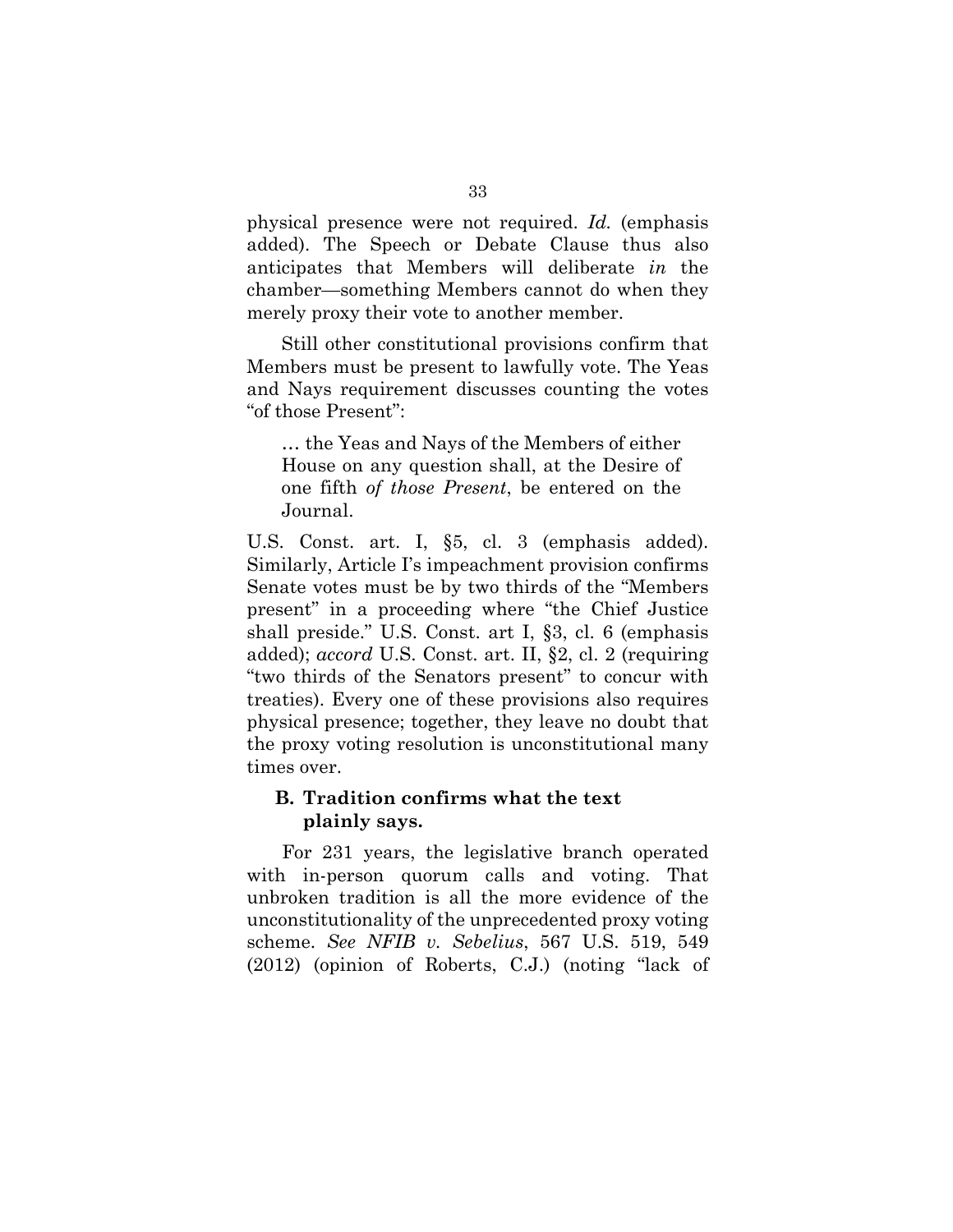historical precedent"); *see also Noel Canning*, 573 U.S. at 524-26 (putting "significant weight upon historical practice" (emphasis omitted)).

It wasn't as if proxy voting was unknown to the Founders. They rejected it. Experience with the Continental Congress had shown that "the representatives of the States ha[d] been almost continually assembled, and that the members from the most distant States [were] not chargeable with greater intermissions of attendance than those from the States in the neighborhood of Congress." Federalist No. 14, 96 (Madison) (Rossiter). During debates over the Articles of Confederation, Benjamin Franklin proposed proxy voting. His proposal would have allowed those "necessarily absent" to "be allowed to appoint" a "Proxy, who may vote for him." Proposed Articles of Confederation, Art. VIII (July 21, 1775), reprinted in The Papers of Benjamin Franklin, vol. 22 (Yale 1982). It was rejected. *See* Articles of Confederation art. V. Similarly, delegates at the Constitutional Convention rejected proposals that would have allowed Representatives to "vote by proxy"—but only after Madison added language giving Congress the power to compel absent Members' attendance.<sup>21</sup>

In-person voting, as required by the Constitution, continued for more than two centuries thereafter through pandemics and through war. During the Yellow Fever epidemic, Jefferson urged President Washington to keep Congress sitting in plagued

<sup>21</sup> *See, e.g.*, Records of the Federal Convention of 1787 (Farrand's Records), vol. 3, 620, 622.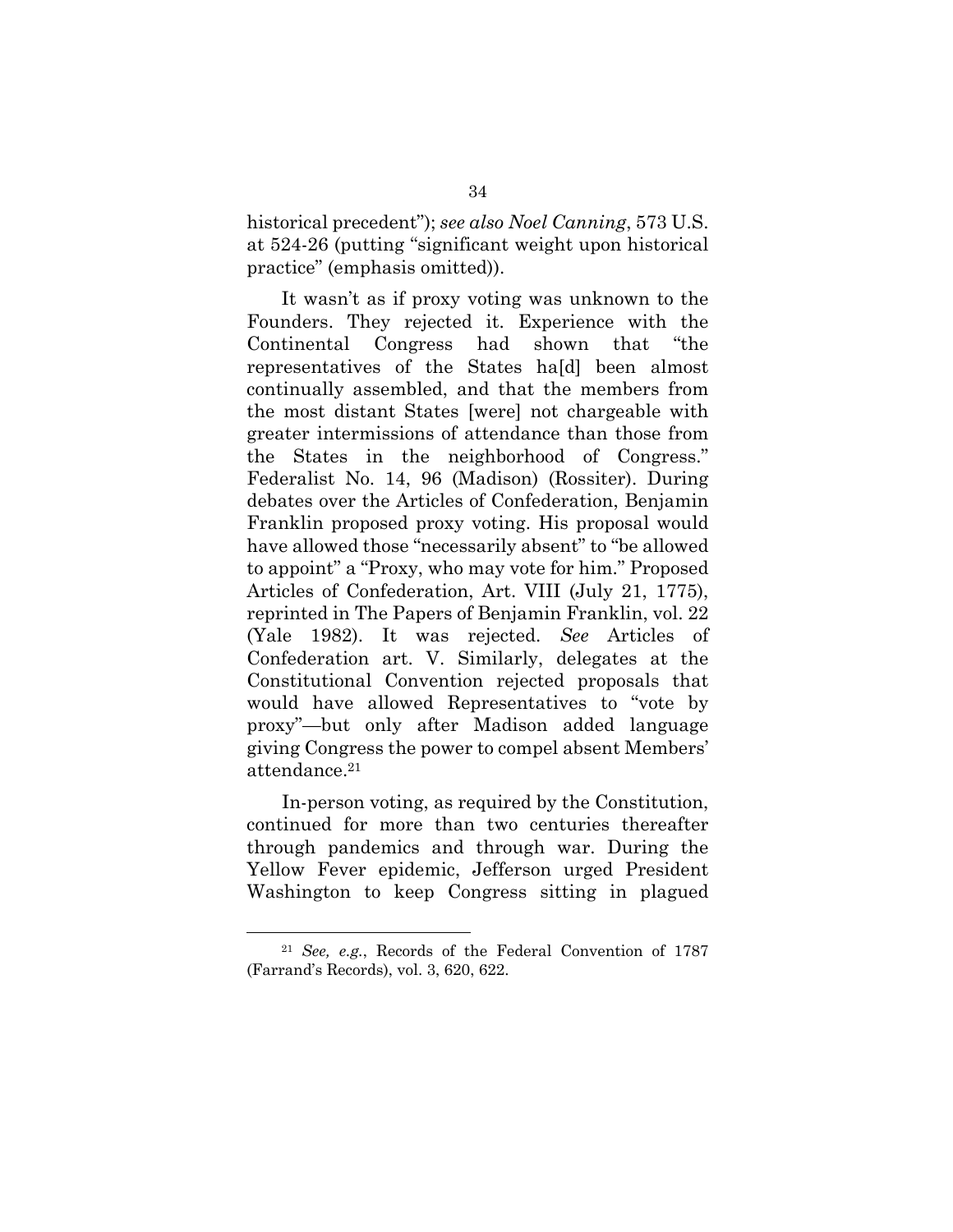Philadelphia (then the capital), even if it meant meeting "in the open f[ie]lds."22 Days after the attack on Fort Sumter, President Lincoln "summoned" the "Senators and Representatives … *to assemble* at their respective Chambers" on the coming Fourth of July.<sup>23</sup> Likewise, Congress reassembled in the midst of the 1918 Spanish Flu pandemic.24 And throughout the Cold War, Congress stood ready in the event of a nuclear attack to continue doing business in person in a secret congressional bunker tucked away in West Virginia.<sup>25</sup>

#### \* \* \*

Permitting proxy voting does violence to the Constitution's text and tradition. Moreover, it creates an unlawful delegation of an absent Member's nondelegable legislative power. *See Carter v. Carter Coal Co.*, 298 U.S. 238, 311 (1936); *Bowsher v. Synar*, 478 U.S. 714, 755 (1986) (Stevens, J., concurring in the judgment); *see also Bank One Chi., N.A. v. Midwest Bank & Tr. Co.*, 516 U.S. 264, 279-80 (1996) (Scalia, J., concurring in part and concurring in the judgment). The Framers designed Congress to be a deliberative body that convenes and assembles in person at the seat of government to speak and debate as part of carrying out the People's business. Face-toface deliberation is part of the House's very DNA. The

<sup>22</sup> T. Jefferson, Letter to George Washington (Oct. 17, 1793), Nat'l Archives, bit.ly/36OxOs9.

<sup>23</sup> A. Lincoln, Proclamation (Apr. 15, 1861), bit.ly/3ecYGUV (emphasis added).

<sup>24</sup> 57 Cong. Rec. 1, 10 (Dec. 2, 1918).

<sup>25</sup> *The Secret Bunker Congress Never Used*, NPR (Mar. 26, 2011), n.pr/3zcJwKw.